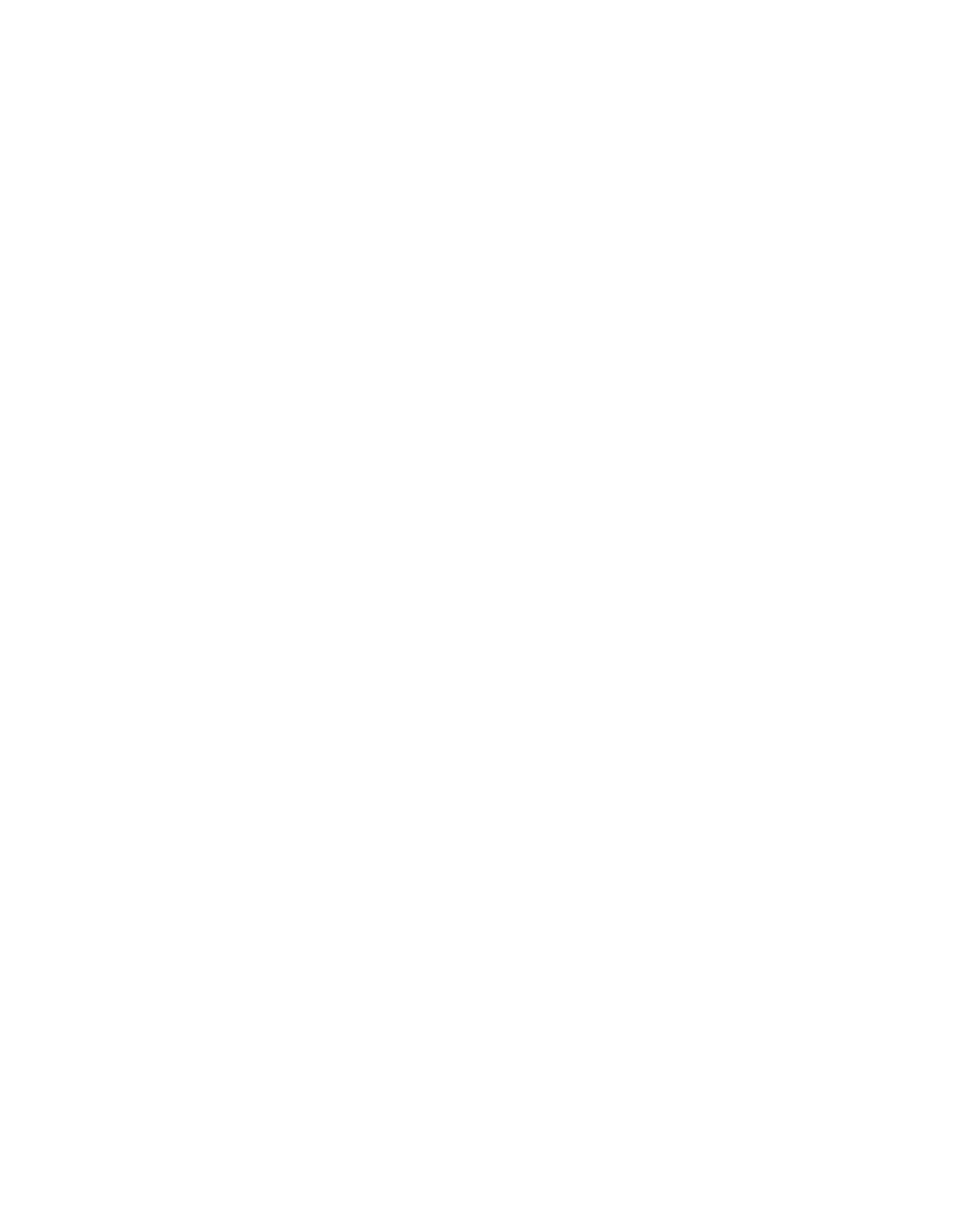# **COLONIA MAURICIO TWO COMPLEMENTARY VISIONS**

## *EDGARDO ZABLOTSKY*<sup>∗</sup>

## *APRIL 2012*

#### **ABSTRACT**

In 1891 Baron Maurice de Hirsch founded the Jewish Colonization Association (J.C.A.), which was to become one of the largest philanthropic firms of their time, conducting a gigantic experiment in social welfare consisting in the organized immigration of thousands of people from the Russian Empire to Argentina and setting up agricultural colonies. Colonia Mauricio, close to Carlos Casares, in the Provincia of Buenos Aires, was established in 1891 on the first land acquired by the J.C.A. in Argentina and by far the most fertile. In the early  $20<sup>th</sup>$  century, the prosperity of the colony reflected the ideal of Hirsch, who in 1892 had stated in an interview with the New York Wor1d: *"These exiles are so poor that if they are given the means to work and they are taught to work the land, so that the harvest would be sufficient to feed their families and earn some profit as well, I have no doubt that they will make good use of the opportunity.*" However, Colonia Mauricio rapidly disintegrated. For 1930 the colony was only a memory. What happened? In this paper we will reconstruct the history of Colonia Mauricio from two complementary primary sources: the memories of Boris Garfunkel, one of the first and more important settlers, and the historical review written by Demetrio Aranovich, the first Russian Jew who earned a Doctorate degree in Medicine in Argentina, who attended the health needs of the colony in the early 20<sup>th</sup>. We will evaluate the hypothesis proposed by Aranovich as responsible for the dissolution of the Colony, and we will collate it with the vision of Garfunkel on this event.

JEL classification codes: D64 (Welfare economics, philanthropy)

Key words: Maurice de Hirsch, philanthropy, Jewish Colonization Association, Colonia

Mauricio, Boris Garfunkel, Demetrio Aranovich

<sup>∗</sup> Ph.D. in Economics, University of Chicago. Full Professor, Universidad del CEMA, Av. Córdoba 374, (1054) Buenos Aires, Argentina. Email: eez@cema.edu.ar. Web page: www.cema.edu.ar/u/eez. The author is grateful to the Leo Baeck Institute, London, the American Jewish Historical Society and the Institute IWO, for providing me specific literature; to Susana Sigwald Carioli for introducing me to the history of Colonia Mauricio and giving me access to materials of the Archivo Histórico Antonio Maya, Carlos Casares; to Laura Benadiba for providing me testimonies on Colonia Mauricio from the Archivo de Historia Oral de las Escuelas Técnicas ORT and to its authorities for allowing me the use of that files; and to Patricia Allendez Sullivan for their efficient work in tracing bibliography, and Jorge Avila and Juan Carlos de Pablo for their encouragement. Of course, any errors are solely my own. Statements or opinions conveyed in this paper are attributable to the author only, and the University del CEMA disclaims any responsibility for them.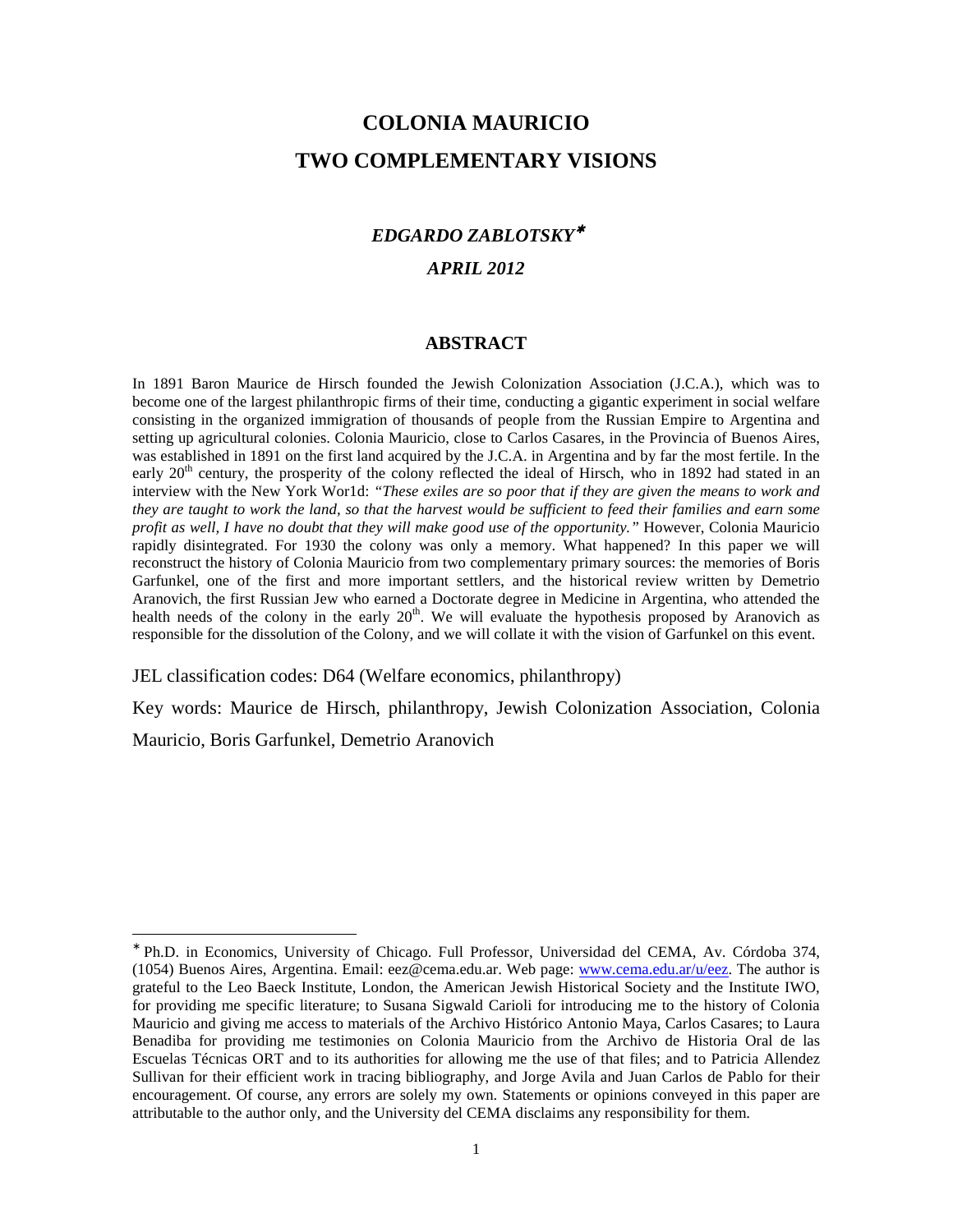# **COLONIA MAURICIO TWO COMPLEMENTARY VISIONS**

# *EDGARDO ZABLOTSKY APRIL 2012*

"*Mauricio,the most prosperous of our colonies*" Jewish Colonization Association*,* 1904<sup>1</sup>

"*These are the latest official data (1930) on Colonia Mauricio, which, by all accounts, no longer exists as a Jewish colony*." D. Aranovich,  $1931<sup>2</sup>$ 

## **I. INTRODUCTION**

In 1891 Baron Maurice de Hirsch founded the Jewish Colonization Association (J.C.A.), which was to become one of the largest philanthropic firms of their time, conducting a gigantic experiment in social welfare consisting in the organized immigration of thousands of people from the Russian Empire to Argentina and setting up agricultural colonies.

Colonia Mauricio, close to Carlos Casares, in the Provincia of Buenos Aires, was established in 1891 on the first land acquired by the J.C.A. in Argentina and by far the most fertile. As pointed out by Haim Avni (January 1983), when the Baron de Hirsch chose Argentina as a repository of his project he dreamed of a vast extension of fertile land, this vision is adjusted to the humid pampas, while the quality of the periphery land progressively deteriorates. The colonies, with the exception of Mauricio, were located very close to the margins of this region, in lands of very poor quality.

In the early 20th century, the prosperity of the colony reflected the ideal of Hirsch, who in 1892 had stated in an interview with the New York Wor1d: *"These exiles are so poor that if they are given the means to work and they are taught to work the land, so that the harvest would be sufficient to feed their families and earn some profit as well, I have no doubt that they will make good use of the opportunity."* 

<sup>&</sup>lt;sup>1</sup> D. Aranovich, p. 14.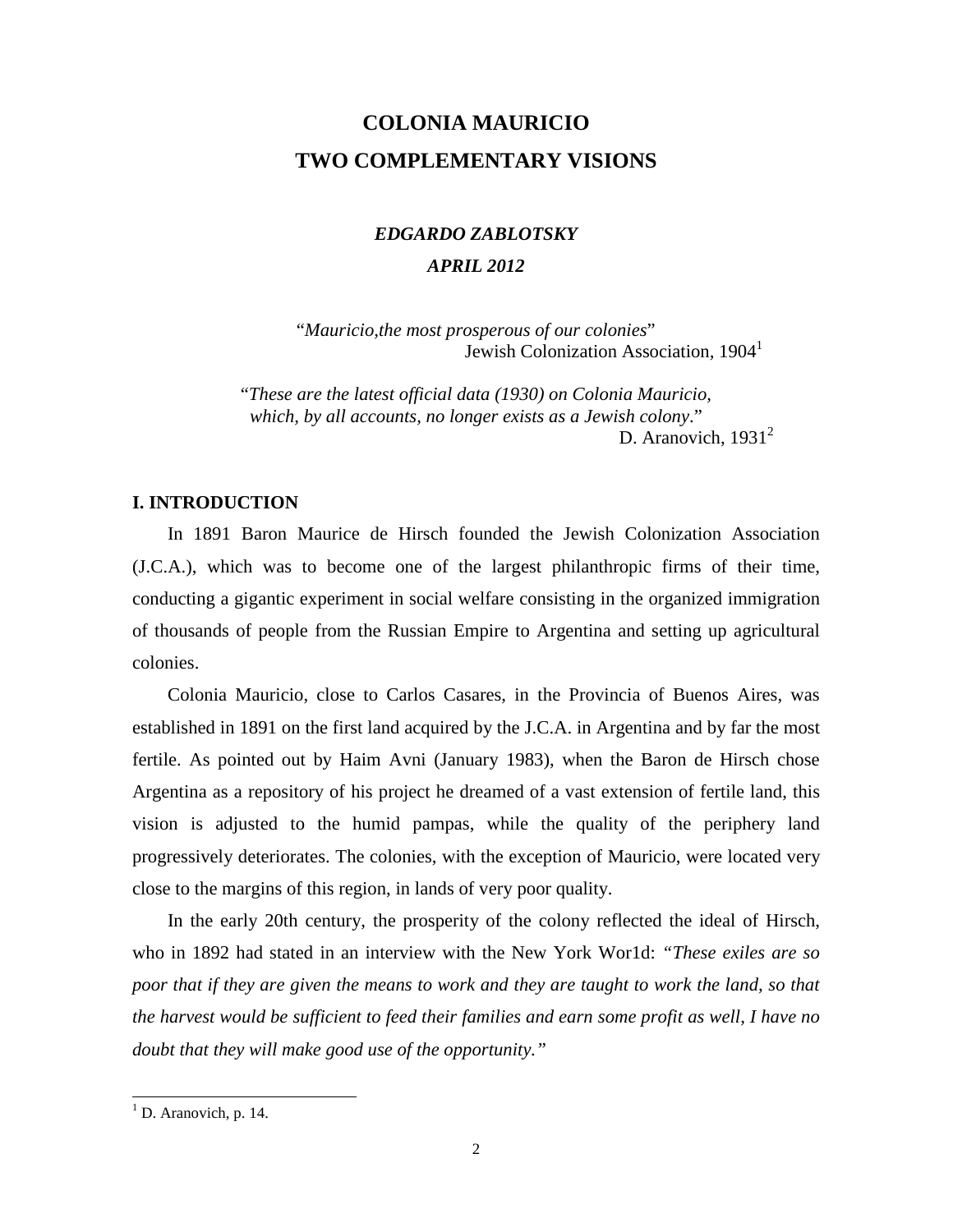However, Colonia Mauricio rapidly disintegrated. For 1930 the colony was only a memory. What happened?

In this paper we reconstruct the history of Colonia Mauricio from two complementary primary sources: the memories of Boris Garfunkel, one of the first and more important settlers, and the historical review written by Demetrio Aranovich, the first Russian Jew who earned a Doctorate degree in Medicine in Argentina, who attended the health needs of the colony in the early 20th.

Boris Garfunkel was born in Russia in 1866, he emigrated to Argentina in 1891 with one of the first contingents of the J.C.A., he was settled in Mauricio and resided in the colony during the first 15 years of its live. He moved to Buenos Aires in 1906, opening a furniture store and, over the years, he became an icon of the Argentine business society.

Unlike the vast majority of immigrants colonized by the project of Baron de Hisch, Boris Garfunkel did not emigrate from Russia to escape from poverty and he would have not move to any country in the world, whatever the proposal of the philanthropic sponsor.<sup>3</sup> Garfunkel, a rich man, cultured and deeply observant, emigrated by his own choice, following an ideal conceived in his teens. He wanted to become a farmer in the Holy Land and the project of Baron Hirsch, in tune with their aspirations, altered his destiny. This led him to remain with his family in Colonia Mauricio for 15 years, suffering the greatest privations, when he could have moved to Buenos Aires when he would liked it, given the capital he had.

Thus his Memoires are not those of an immigrant who came to Colonia Mauricio by chance, but of someone who gave up a comfortable lifestyle to realize his aspirations, being the testimony of a settler, but also of a critical observer of the project, given his genuine interest in it.

Demetrio Aranovich was born in Taganrog, Russia, on October 20, 1871 and died in Buenos Aires on June 21, 1945.

Aranovich was a man of remarkable formation. He completed his secondary education at the Gymnasium of the city of Nikolayev, which is evidence of outstanding academic

-

 $<sup>2</sup>$  D. Aranovich, p. 29.</sup>

<sup>&</sup>lt;sup>3</sup>A clear example is provided by the case of the Pampistas, who isolated in Constantinople, after having tried unsuccessfully to enter Palestine, survive in abject poverty and gratefully accepted the opportunity to emigrate to Argentina and be colonized by the J.C.A., in the same way they would have accepted any other alternative. E. Zablotsky, December 2011.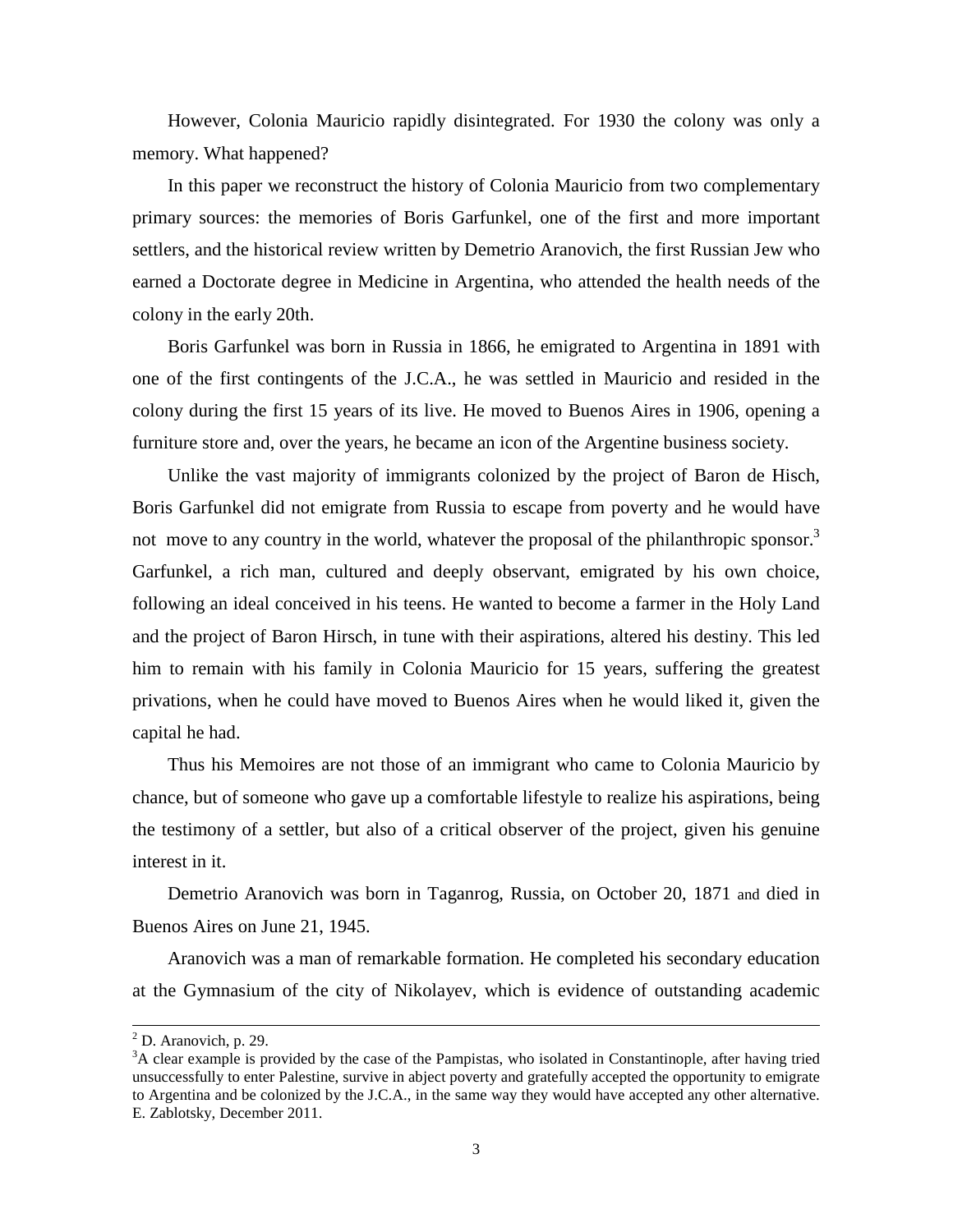conditions, given the limited quota for Jewish students existing under the constraints imposed by the government of the Czar.

In 1896 he was hired by the J.C.A., traveling to Argentina and settled in Villaguay, Entre Rios, taking charge of the secretary of the administration of Colonia Clara. Before long he moved to Buenos Aires, enrolling in the Faculty of Medicine.

In 1903 he obtains the degree of Doctor in Medicine, becoming the first Jewish doctor in Argentina.

In 1904 the J.C.A. hired him again, this time to cover for one year the health needs of Colonia Mauricio, settling at the end of his contract in Carlos Casares where he would practice his profession until November 1916, when he moved to Buenos Aires. Over the next 30 years he practiced in the Hospital Israelita Ezra, becoming its President.

The personal characteristics of Aranovich, the first Jewish doctor graduated from the University of Buenos Aires in 1903 and a member of the Socialist Party; the fact that he was hired by the J.C.A. to meet the health needs of Colonia Mauricio in 1904, he practiced in Carlos Casares between 1905 and 1916 and he was a prominent leader of the local Jewish community; the methodology of his work, a detailed statistical report which helps us to understand the economy of the colony; the contemporaneity of his study to the facts, since it was published in 1932; and the fact that it covered the period of disintegration of the colony, not included in the memories of Garfunkel, given his settling in Buenos Aires in 1906, makes the analysis of his review the perfect complement to the study of the memories of Boris Garfunkel.

The organization of the paper is as follows. In the next section we will study the position of Baron de Hirsch on philanthropy, essential to understand many of the events of everyday life in Colonia Mauricio. Section III will report the background of the project. Why Russian Jews arrived in the late nineteenth century to settle in Mauricio, in the distant and unknown Pampa Argentina? The following section presents our analysis of the memories of Boris Garfunkel, we will begin to reconstruct the history of the colony and identify a potential trigger of its disintegration. In Section V we will study the historical review of Demetrio Aranovich, we will continue our reconstruction of the history of the Colony, we will cross check many of the statements expressed by Garfunkel and we will identify the main reason, in the author's point of view, of the disintegration of Mauricio.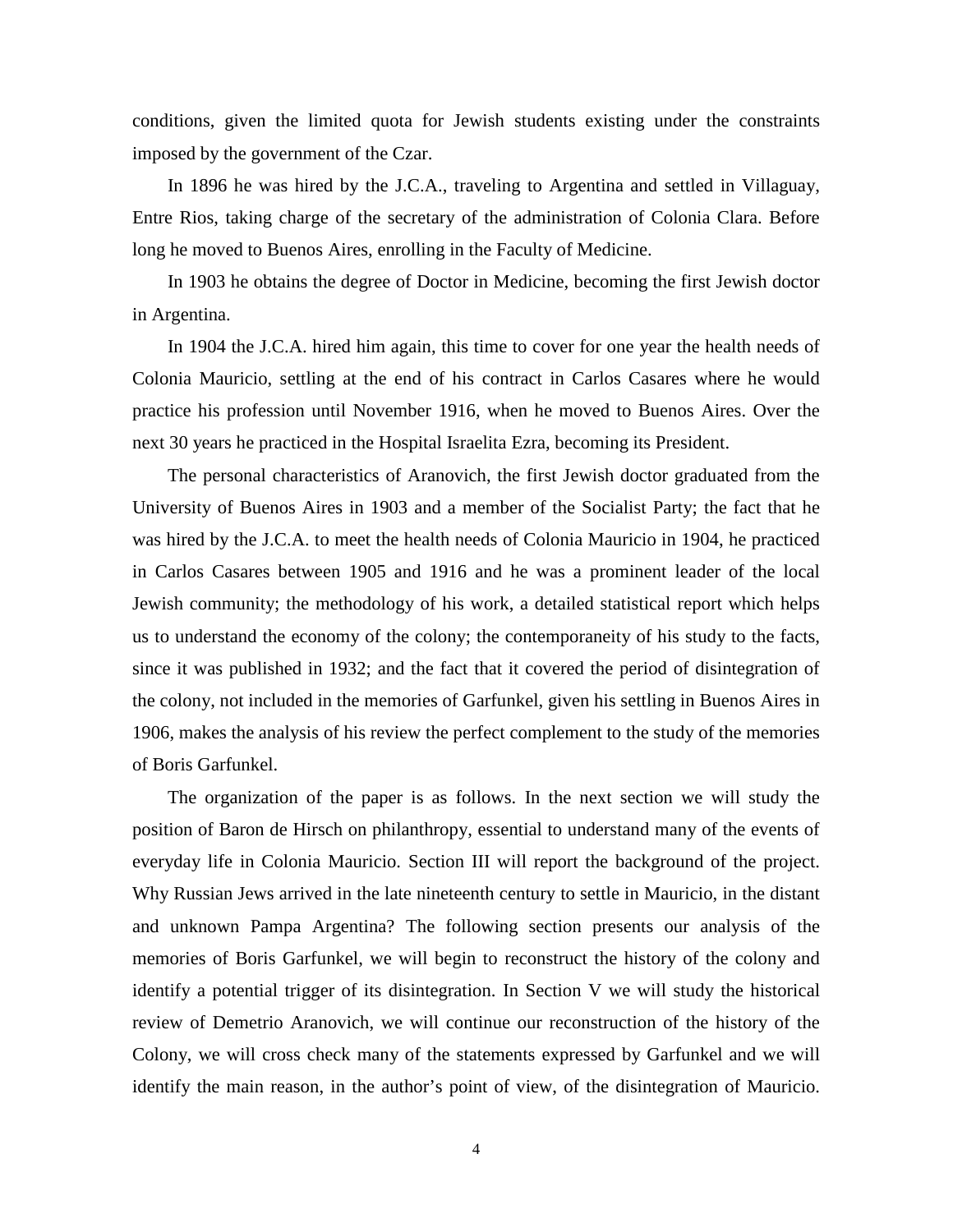Close the paper a brief section in which we will evaluate the four hypothesis proposed by Aranovich as responsible for the dissolution of the Colony, which we will collate with the vision of Garfunkel on this event.

## **II. THE POSITION OF THE BARON DE HIRSCH ON PHILANTHROPY**

Baron Maurice de Hirsch was born into a wealthy, aristocratic family in Munich on December 19, 1831.<sup>4</sup> He was a dynamic personality. Concessions granted by the governments of Austria, Russia and Turkey for the building of railroads provided him with the opportunity to display his financial and organizational skills, and he dedicated 25 years to the gigantic undertaking that was to enable him to build up an immense fortune. Its exact size is unknown. S. Adler-Rudel (1963) estimates his fortune at between 14 and 30 million pounds sterling.<sup>5</sup> It is clear that the magnitude of his wealth provided him with a privileged position among the most powerful and influential millionaires of his age.

Having built up such a fortune, increasing it for the mere pleasure of doing so lost its attraction to him, and he needed to channel his energy in a different direction, a possibility that was provided to him by large-scale philanthropy, not through the dispensing of charity but by generating a genuine philanthropic undertaking. In this enterprise he was as tough and stubborn as he had been in his business dealings.

In 1887, shortly after the death of his only son, Lucien, Hirsch decided to retire from business altogether, dedicating the rest of his life to his philanthropic activities; this devotion is evident from his reply to a letter of condolence on the death of Lucien, when he wrote *"My son I have lost, but not my heir; humanity is my heir."* <sup>6</sup>

Hirsch's vision of philanthropy is on record from a wide range of sources. For example, the day after he died, the Neues Wiener Tageblatt, a morning paper in Vienna, published the following obituary:

*"His philanthropy was not important so much because of its amounts, but because of the practical approach: economic rehabilitation."* <sup>7</sup>

-

<sup>&</sup>lt;sup>4</sup> S. Adler-Rudel, 1963, secs. 2-4, presents a very accurate biography.

<sup>&</sup>lt;sup>5</sup> Exchange rates used were: 5 Swiss francs,  $1890 = 1$  dollar,  $1890$ ; 1 pound sterling,  $1890 = 1$  dollar,  $1890$ ; 1,25 rublos, 1890 = 1 dollar, 1890. One dollar, 1890, adjusted according to the US Consumer Price Index, would at 2011 be equivalent to 29.77 dollars. E. Zablotsky, 2005 and E. Zablotsky, February 2012.

<sup>6</sup> S. Adler-Rudel, 1963, p. 39.

<sup>7</sup> Neues Wiener Tageblatt, April 22, 1896 (in K. Grunwald, p. 63).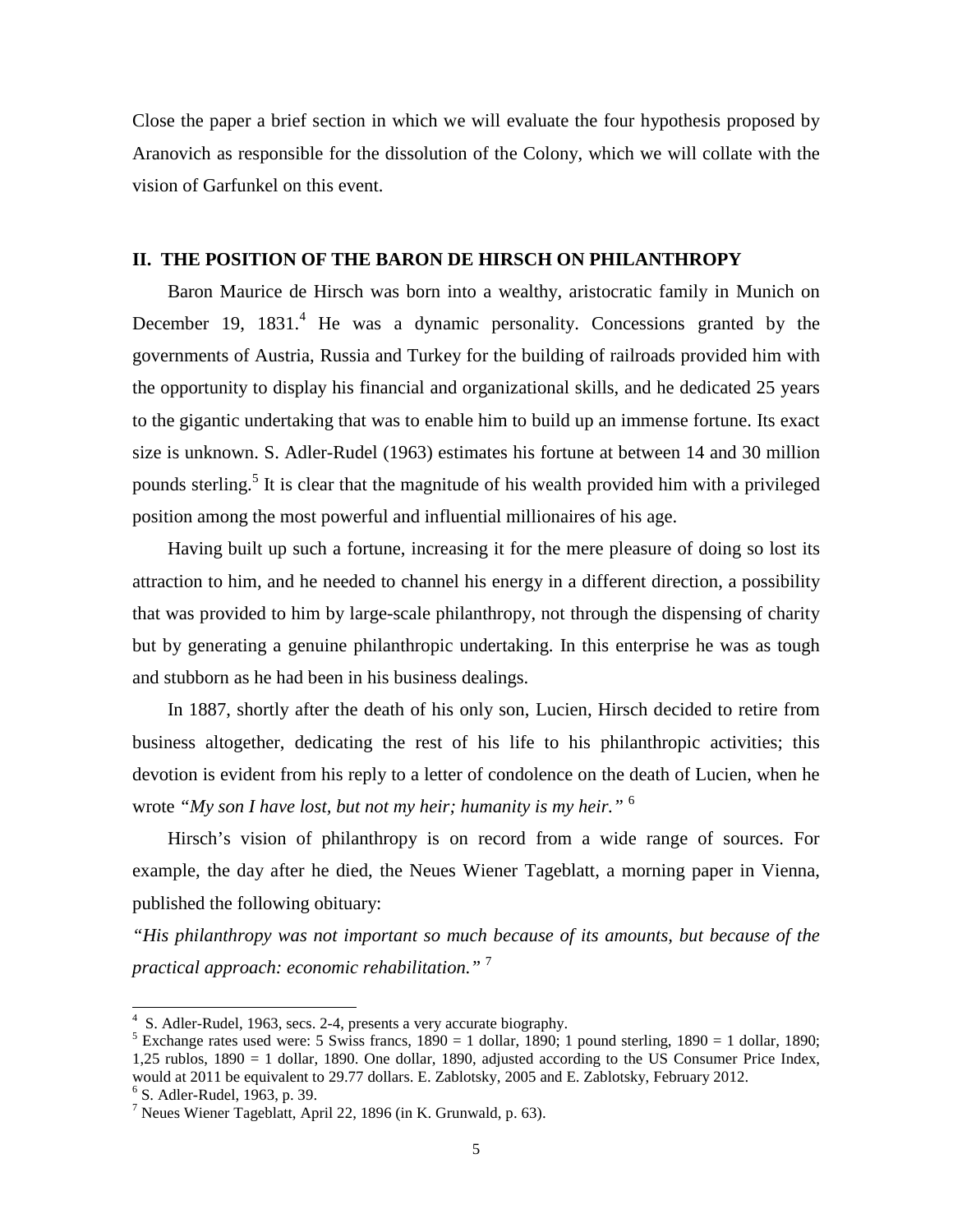The economic rehabilitation aim of the undertaking was stressed by S. Adler-Rudel (1963):

*"One of the few outstanding Jewish philanthropists in Western Europe who were determined to meet the needs of Eastern Jews not with alms but with constructive plans and substantial financial resources was a scion of German Jewry: Baron Moritz von Hirsch."* <sup>8</sup> it was also given express recognition by one of the beneficiaries, A. D. Goldhaft, a student at the Baron de Hirsch Agricultural School at Woodbine, N.J., USA:

*"Baron de Hirsch was a person ahead of his time as a philanthropist. In the history books they say that most of his attempts of solving the Jewish problem turned out to be failures, and that hundreds of millions of dollars was wasted. But I wonder if such things can ever be measured. Perhaps some of the settlements that he set up failed to have a spectacular success, and most of them failed in time, but my life was helped by his work, as I suppose were many others."* <sup>9</sup>

This is mentioned even today on the web page of the Jewish Colonization Association:

*"Hirsch was contemptuous of traditional charity with its emphasis on the distribution of alms as a means of bringing relief. He was convinced that he could secure the future of the Russian Jews by providing them with the opportunity to become self-reliant through productive work."* <sup>10</sup>

Hirsch himself publicly stated this vision on several occasions. For example, in 1873 he addressed the following note to the Board of the Alliance Israélite Universelle (A.I.U.):

*"During my repeated and extended visits to Turkey I have been painfully impressed by the misery and ignorance in which the Jewish masses live in that Empire... progress had bypassed them, their poverty stems from lack of education, and only the education and training of the young generation can remedy this dismal situation."* <sup>11</sup>

To complete this picture, the brief paper that Hirsch published in The North American Review, in July 1891 is highly illustrative. The following paragraph speaks for itself:

*"I contend most decidedly against the old system of alms-giving, which only makes so many more beggars; and I consider it the greatest problem in philanthropy to make human* 

-

 $8$  S. Adler-Rudel, p. 30.

<sup>&</sup>lt;sup>9</sup> A. D. Goldhaft, former student of the Baron de Hirsch Agricultural School at Woodbine, N. J., USA. (in K. Grunwald, p. 65).

<sup>&</sup>lt;sup>10</sup> ICA in Israel, J.C.A. Charitable Foundation.

 $11$  N. Leven, Cinquante Ans, Vol. II. pags. 23-24 (in K. Grunwald, p. 66).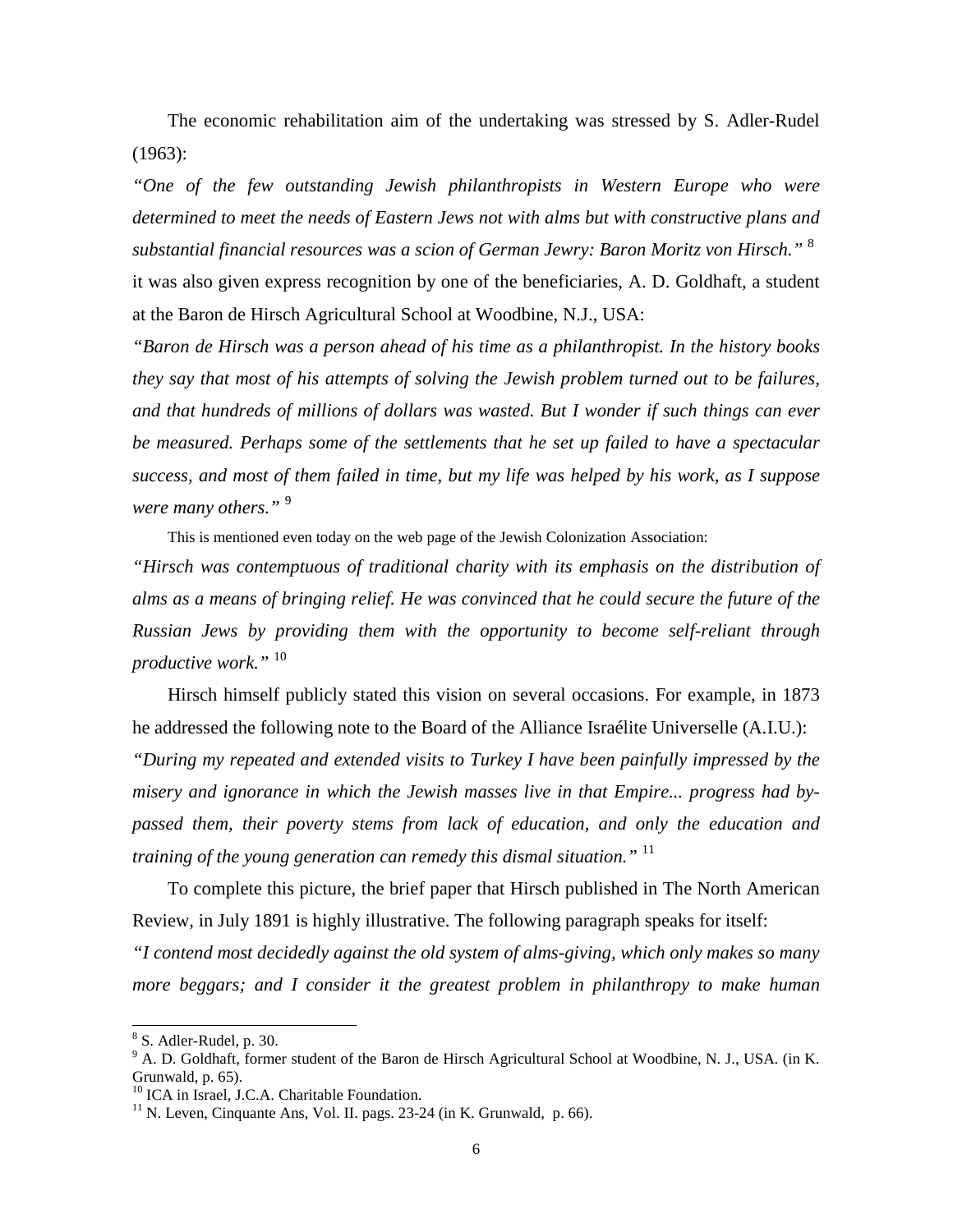*beings who are capable of work out of individuals who otherwise must become paupers, and in this way to create useful members of society."* <sup>12</sup> and it was in this vein that he undertook his philanthropic work.

## **III. THE ANTECEDENTS OF THE PROJECT**

We will devote the first part of this section to describe the deteriorating situation of Jews in the Russian Empire during the  $19<sup>th</sup>$  century, whose extremely poor living conditions would lead to the intervention of Baron de Hirsch.

In March 1881 Alexander II was assassinated and Alexander III, his successor, sought to direct the anger of the population, caused by the death of the Czar, towards the Jews, encouraging, or at least tolerating, a series of pogroms shaking the south of the Empire in 1881/82; these pogroms were the first of a series of physical attacks on Jews and their property. The so-called May or Temporary Laws, promulgated in May 1882, re-established the Pale of Settlement. Even inside the Pale, the Jews were prohibited from settling in the outskirts of cities and towns, from acquiring land in rural areas, and from doing businesses on Sundays or any other Christian feast days. Jews residing in urban regions had no alternative but to remain there, and rural residents were forced to move to the former. The territory where they could legally reside was reduced by 90%.

The Jewish population was frightened by violence and by the new restrictions and started seeking the way to come out of the Russian Empire. Thousands of people started on their way towards the borders; emigration, which had mildly begun in the second half of the 70's gathered strength again. Upon crossing the western border they were in Brody, in the Austro-Hungarian Empire, where their living conditions were not much better; thus, they began a steady process of spontaneous emigration towards the USA, where the Jewish population would double within 10 years.

When in 1888 the Czar intensified restrictions, provincial authorities reduced even more the territory open to settlements, since small villages and towns were redefined as rural areas and consequently, prohibited for Jews; those who had moved to these regions after the decrees of 1882 were again forced to emigrate.

 $12$  M. de Hirsch, July 1891.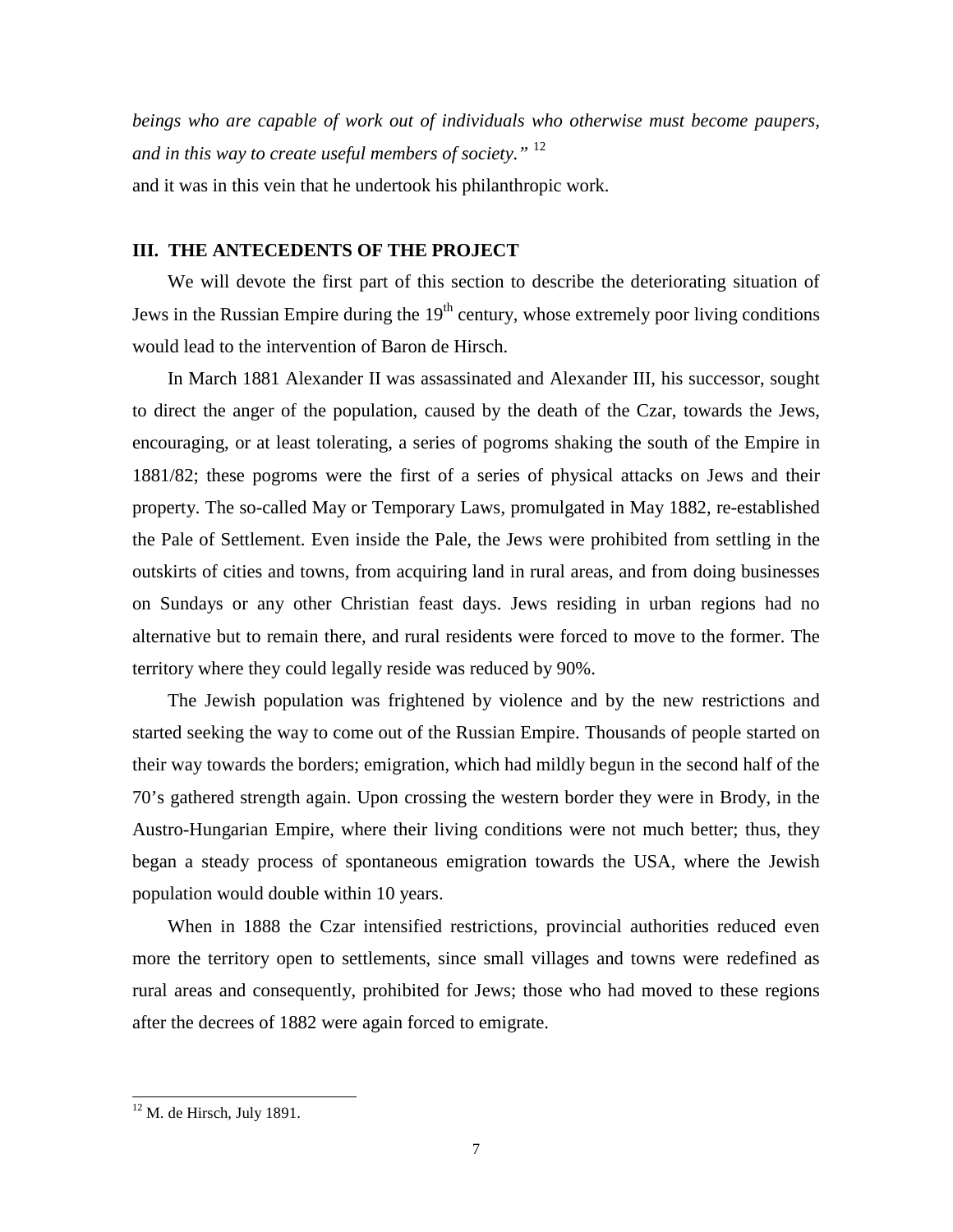On the other hand, there were other strong restrictions such as the numerus clausus established in 1887, setting an admission quota for high schools and superior schools (for example, in the Pale of Settlement schools accepted 10% of Jews, while outside this area, the ratio decreased to 5%, and in Moscow and Saint Petersburg it was 3%), and special limitations imposed in 1889 for admission of Jewish lawyers to the bar.

In 1891, those Jews who still resided in Moscow and Saint Petersburg were suddenly forced to sell the properties where they had lived for generations, and to abandon the cities. Those who were not able to sell their properties fast (in most cases at prices below cost) were taken to jail. In this way, 20,000 Jews living in Moscow were obliged to move to the Pale of Settlement.

Confinement in the overpopulated Pale of Settlement, the absence of possibilities to acquire lands and to carry out farming work, to have access to education and to practise certain professions, plus the strong demographic growth, made living conditions deteriorate considerably, since the aforementioned factors increased competence among small retailers and reduced even more their already very low income due to urbanization of the Russian Empire during the second half of  $19<sup>th</sup>$  century. The urbanization had created a huge demand for consumer goods, replacing the individual artisan's work for industrial production, and developing railway networks. Large-scale trade, encouraged by industrialization, passed by the small local traders, usually Jews due to the restrictions imposed on their exercising any other activity. Towards the end of the 80's, the severe deterioration of living conditions again encouraged spontaneous emigration.

In this context, Baron de Hirsch first attempted to improve living conditions within the Pale of Settlement, as he had done in the Near East and in the Austro-Hungarian Empire. He proposed to the Czar the creation of a Fund with an endowment of US\$ 10,000,000 for the purpose of founding and operating technical and agricultural schools in the Pale of Settlement; negotiations with the government were carried out during one year, but his initiative was rejected unless the Fund were to be administered by the government itself, a condition that was quite unacceptable to Hirsch. As revealed in the following quote from his article published in The Forum in August 1891, from that moment onward, he considered that the only viable alternative consisted in organized emigration and resettlement in other countries: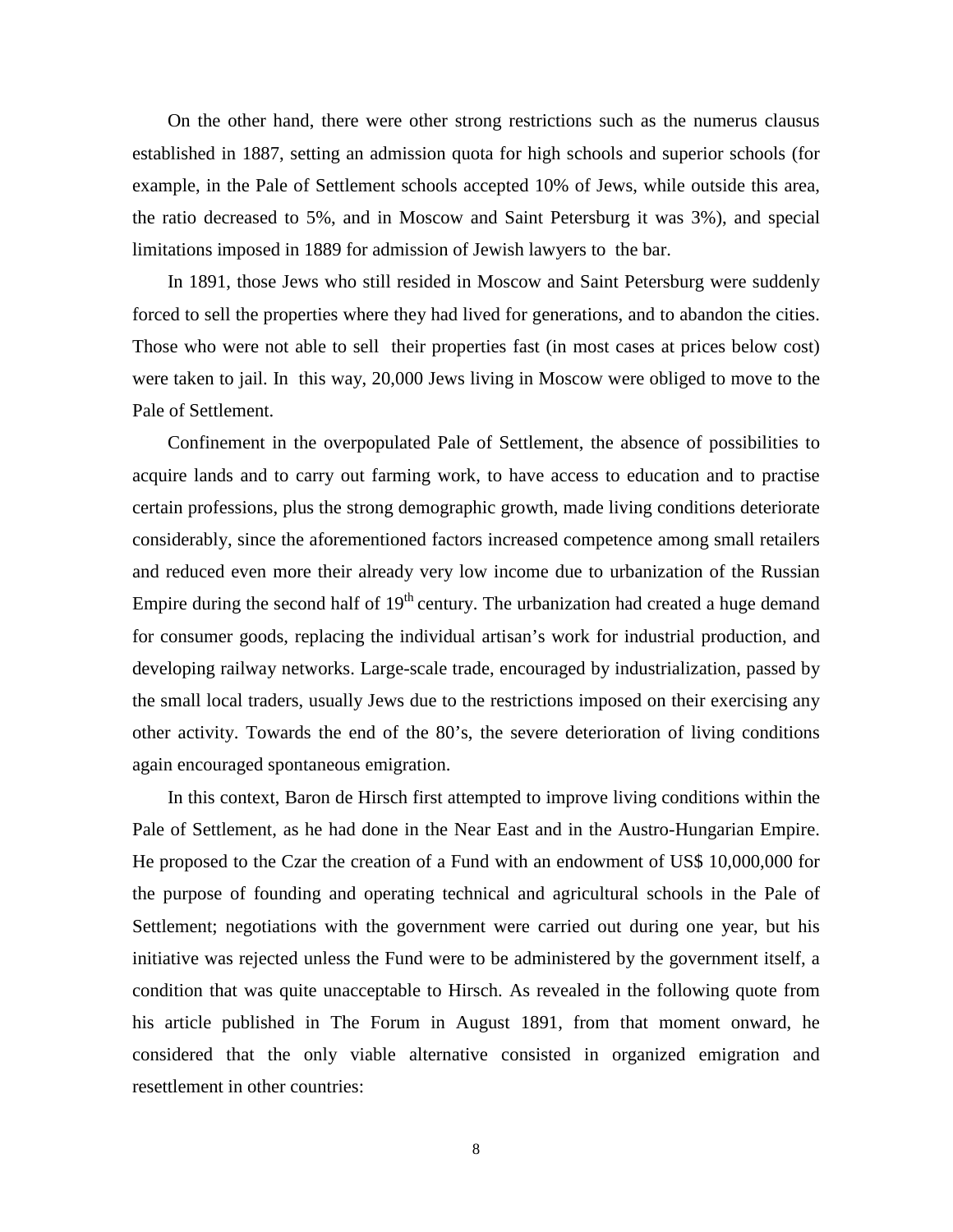*"The measures now being enforced against the Jews which are equivalent to their wholesale expulsion do not appear to me to be altogether a misfortune to the Russian Jew. I think that the worst thing that could happen to these unfortunate people would be to continue for an indefinite period the wretched existence which they have led up to the present time, crowded altogether in narrow streets, merely vegetating without hope and without future, reduced to a condition incompatible with the dignity of human beings. The only means to raise their condition is to remove them from the soil to which they are rooted and to transport them to other countries, where they will enjoy the same rights as the people among whom they live where they will cease to be pariahs, and become citizens. What is going on in Russia today may be the prelude to their beneficent transformation."* <sup>13</sup>

Although USA was the preferred destination for spontaneous emigration, it was not the adequate destination for a project of such a magnitude as imagined by Hirsch, and having to seek other destinations Baron de Hirsch would be inclined in favor of Argentina.

But why Argentina? To find the answer to this question it is necessary to go back to October 19, 1876, when President Nicolás Avellaneda enacted the Immigration and Colonization Act (Law No. 817) which was to define the image of Argentina as a country. Although it placed no restriction on spontaneous immigration, it provided a strong stimulus to organized immigration; that is to say, to immigration promoted by the Argentine government.

The Act was not to have an immediate effect. The four years following its enactment were of great importance for Argentina. The Conquest of the Desert, which took place between 1878 and 1879, placed vast areas under the effective control of the Republic, and the federalization of Buenos Aires set the seal on the process of national organization. On October 12, 1880, when Julio Argentino Roca became President, Argentina was unified and Roca had at his disposal enormous extensions of virgin territory, ideally suited to the start of the active policy for population and colonization that had been outlined during the presidency of Avellaneda.

The timing could not have been better, as news of the pogroms of May 1881 spread across Europe, reaching to the representative of the Argentine Department of Immigration in Paris, Carlos Calvo, who immediately got in touch with his important connections in St.

 $13$  M. de Hirsch, August 1891, in S. Joseph, p. 10.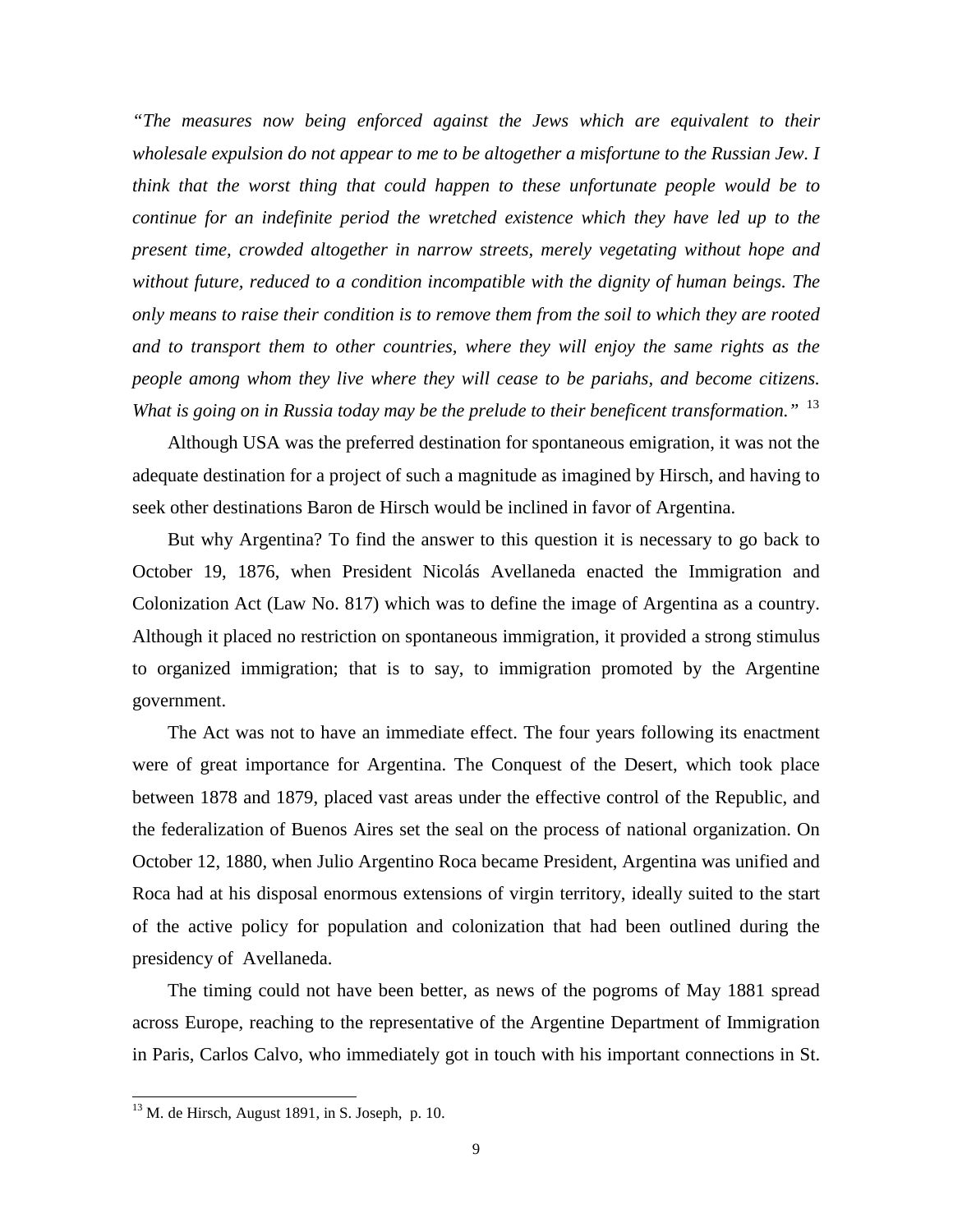Petersburg to ensure that some of the Jews anxious to emigrate could be guided towards Argentina. This initiative was backed by the Roca government, which issued a decree on August 6, 1881 naming José María Bustos honorary agent in Europe, with special responsibility for directing towards Argentina the Israelite emigration originating in Imperial Russia.

Bustos was to last only one year in his job. The first attempt to take large numbers of Jewish immigrants to Argentina failed, but it was to have a long-term impact through occasional articles published in the Jewish press in Europe, by means of which Argentina began to become known in communities in Russia as a country with potential for the settlement of Jews. This process was to culminate eight years later, on August 14, 1889, with the arrival in Buenos Aires of the S.S. Weser, which carried among its 1,200 passengers 820 Russian Jews, equivalent to half the Jewish population in Argentina.

The history of this group had begun in 1887 at a meeting held in Katowice (Silesia, Poland) by delegates of the Jewish communities in Podolia and Bessarabia, where the conditions of life were extremely severe; at that meeting it was decided that emigration was the only solution, and a delegate was sent to Paris to seek the support of Baron de Rothschild for emigration to Palestine. These negotiations failed, but whilst he was in Paris, the delegate, Eliezer Kauffman, learnt by chance of the existence in the city of an office promoting immigration to Argentina, a country about which he knew very little, and which had not even been considered at the Katowice conference. At that office, Kauffman was informed by J. B. Frank, the government agent in charge, that a gentleman by the name of Rafael Hernández was interested in selling land to European immigrants; the land was in Nueva Plata, Province of Buenos Aires, close to the city of La Plata. The transaction was completed, and thus the 120 families that Kauffman represented began their trip to Argentina.

They had barely disembarked when they learnt that the land they had purchased was no longer available. During the lengthy trip, land prices had more than doubled, so it did not suit Hernández to hand over the land on which a deposit had been paid, and he simply failed to fulfill his side of the contract. The rabbi of the incipient Jewish community in Buenos Aires, Henry Joseph, put them in touch with Pedro Palacios, the owner of extensive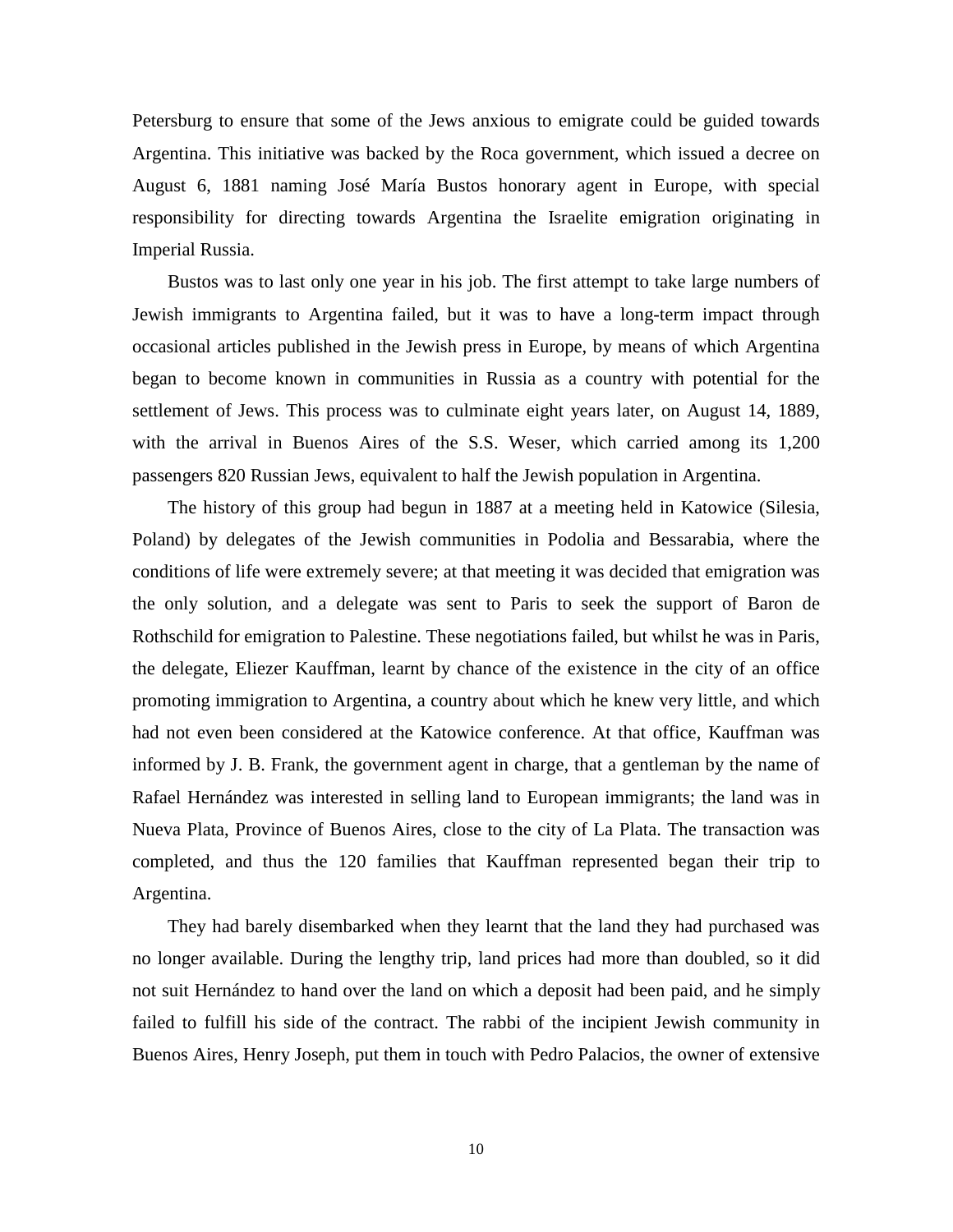tracts of land in the Province of Santa Fe. The proposal was accepted, contracts were exchanged, and a few days later they traveled to that area.

Their first impressions were bleak indeed. The families were lodged in freight trucks in a railway shed by the side of the railway line. They waited fruitlessly to be transferred to their fields, and to be provided with farm animals and implements, as had been agreed in the contract. It is reported that the workers on the railroad distributed food among the hungry children; sadly, a typhoid epidemic, spread because of the lack of hygiene, ended the lives of 60 of them.

News of this misery reached the national authorities, who ordered the General Commissioner for Immigration to discover the reasons for the difficult situation the immigrants were in. At this stage Wilhelm Loewenthal, a Romanian doctor who had graduated from the University of Berlin, specializing in bacteriology, appeared on the scene. He had been hired in Paris by the Argentine government for a scientific mission. Before he left Paris, the A.I.U. requested him to intervene on behalf of the immigrants from the Weser.

Loewenthal visited Palacios Station, confirmed the misery in which the colonists were living, and their desire to become farmers, despite their numerous adversities, and in a report to the Foreign Minister, Estanislao Zeballos, he dedicated a chapter to the so-called affaire of the Russian immigrants, repeating that they had been at Palacios Station for six weeks, often with no more to eat that a portion of biscuit each for 48 hours at a time. Loewenthal also met with Palacios to demand that he comply with his obligations.

Back in Paris, Loewenthal detailed in writing to Chief Rabbi Zadoc Kahn a project for agricultural colonization by Jewish families in Argentina, which was to benefit in the first place the Palacios colonists,

*"The project furthermore proposes that assistance to persecuted Jews should not be in the nature of a charitable gift, and that it would be most constructive if they were to be provided with the possibility of dedicating themselves to farming, founding agricultural colonies to that end."* <sup>14</sup>

Loewenthal considered that ideally 50,000,000 francs should be made available to be able to settle 5,000 families in the short term. He was aware that two years earlier, Baron de

<sup>&</sup>lt;sup>14</sup> L. Schallman, 1971 (i), p. 26.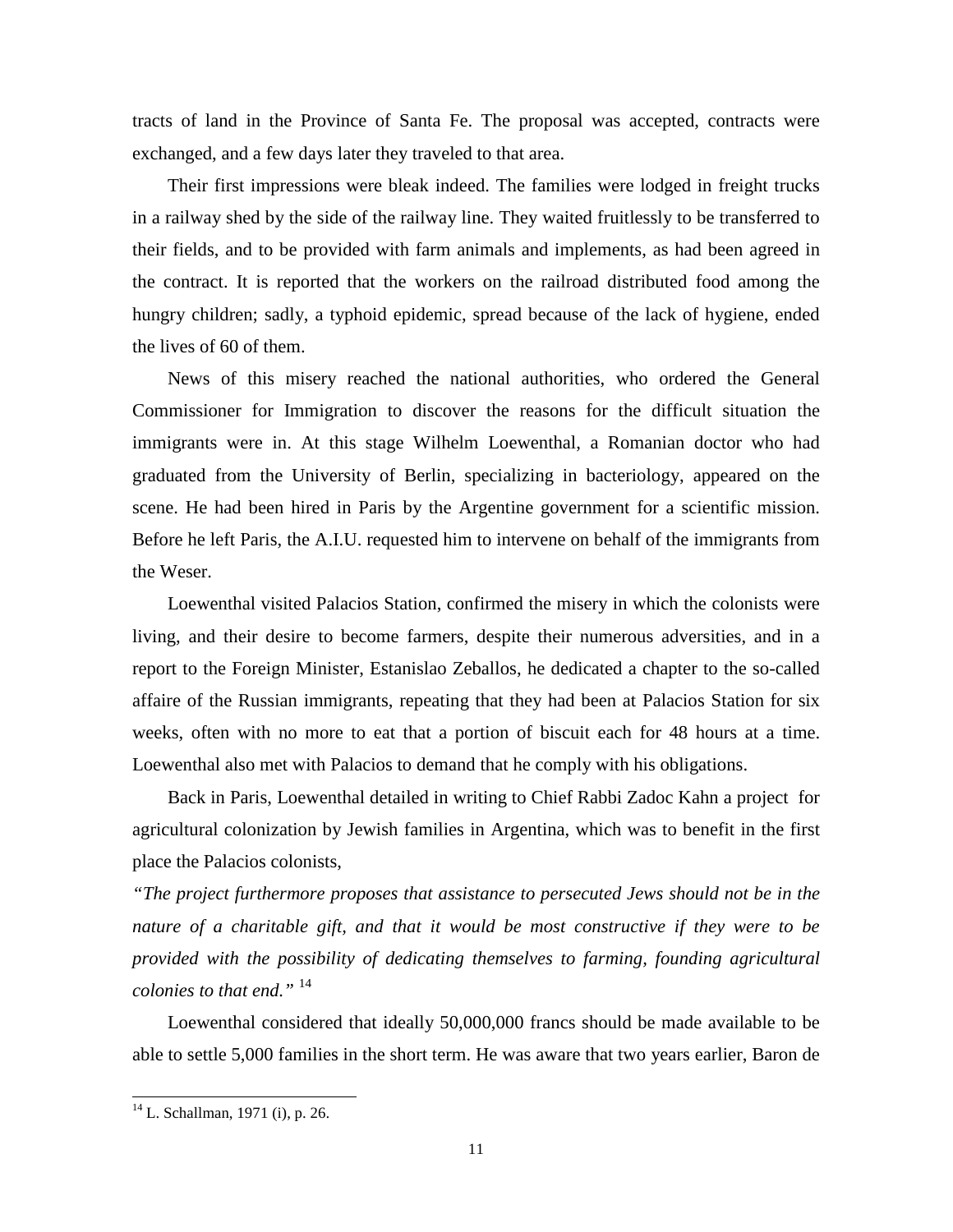Hirsch had attempted to invest precisely that amount in the setting up of technical and agricultural schools in the Pale of Settlement, and therefore thought of Hirsch as a candidate to finance the project. Hirsch learnt of the plans through the A.I.U. and gave the project his approval in January 1890,

*"The constructive nature of the project for assistance to the Russian Jews coincided precisely with Hirsch's own point of view on the spirit of philanthropy in general, which is contrary to the old system of charity, which only succeeded in forming more beggars."* <sup>15</sup>

Hirsch decide on a vast undertaking to establish large colonies in Argentina, and as a first step in that direction, sent out a commission made up by Loewenthal and two experts in emigration and colonization problems, C. N. Cullen, a British engineer, and Colonel Vanvinckeroy, a Belgian, to make studies of the soil and other aspects essential to the success of the project. In March 1891 the Commission sent Hirsch a favorable evaluation, having in addition obtained the approval of the Argentine government. Argentina was considered as a country suitable for the colonization project because of its size, small population, ease of cultivation even for the most inexperienced of colonists, its liberal political regime, and the advantages offered by the country's laws to immigrants seeking agricultural work.

Mass emigration such as that proposed required the selection of the immigrants, their transportation to Argentina, and the opening of administrative offices at destination to receive them and settle them in their new homes. To carry out these tasks the Jewish Colonization Association (J.C.A.) was set up. The purposes of the Association, as stated by Hirsch himself, were:

 *"To assist and promote the emigration of Jews from any part of Europe or Asia -and principally from countries in which they may for the time being be subjected to any special taxes or political or other disabilities- to any parts of the world, and to form and establish colonies in various parts of North and South America and other countries, for agricultural, commercial and other purposes."* <sup>16</sup>

<sup>&</sup>lt;sup>15</sup> L. Schallman, 1971 (i), p. 27.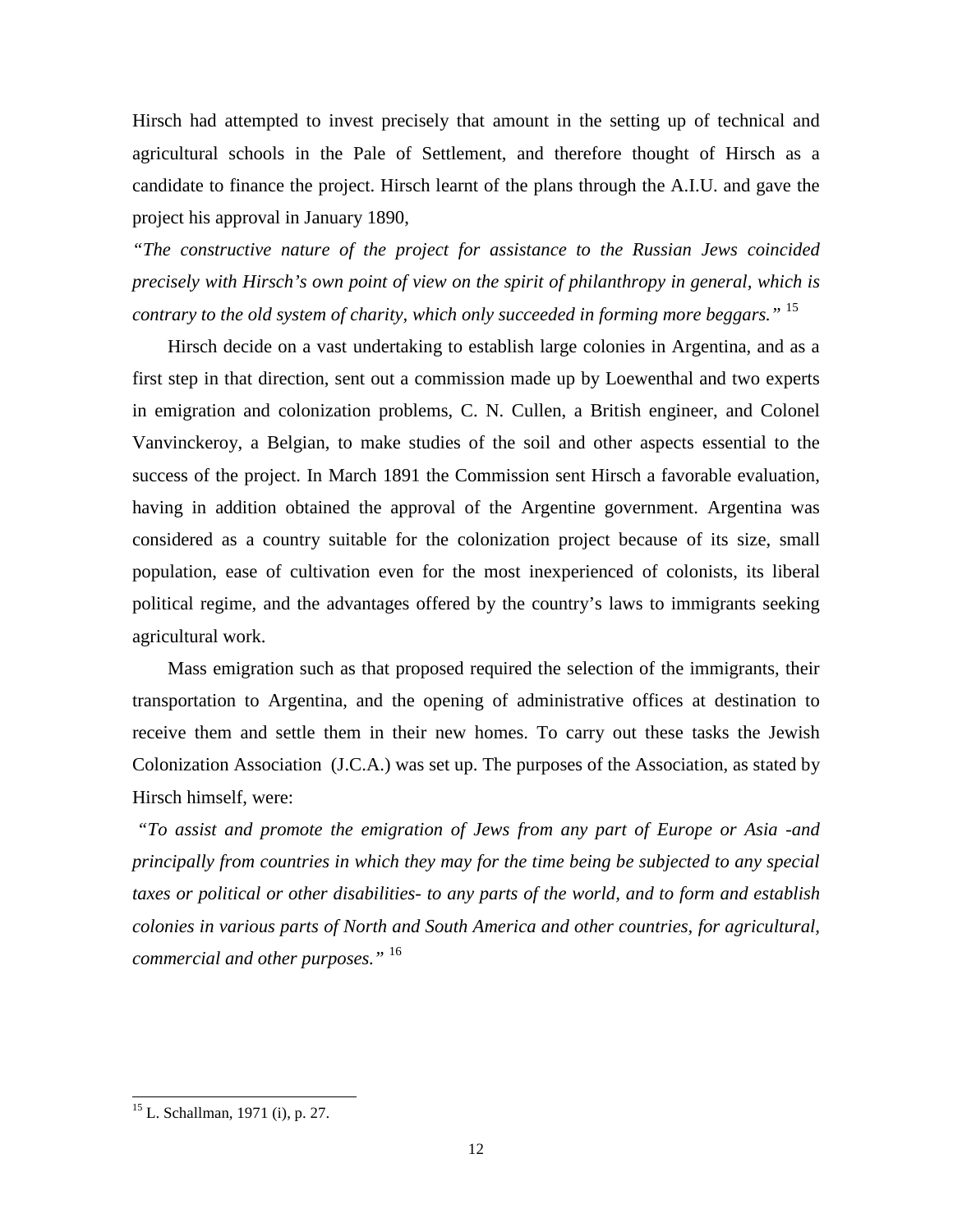#### **IV. THE MEMORIES OF BORIS GARFUNKEL**

In this section we will allow Boris Garfunkel to tell us by himself different events related to his life in Colonia Mauricio. We will begin to reconstruct the history of the colony and we will identify a potential trigger of its disintegration. To this end we will use the following timeline:

- The birth of Colonia Mauricio (1891-1893)
- The maturity of Colonia Mauricio (1894-1905)
- The beginning of the disintegration of Colonia Mauricio (1906)

#### **The Birth of Colonia Mauricio (1891-1893)**

Boris Garfunkel left Kamenetz, Podolia, on July 1, 1891, traveling in a carriage to Czernovitz, just crossing the Russian-Austrian border; thence he traveled by train to Berlin and then to Hamburg, where he would embark to Argentina. In Berlin and later in Hamburg, he came into contact with those who would be his traveling companions for the next 15 years: young adults, for 25 to 35 years old and extremely poor, in their the vast majority.

On August 2, Garfunkel embarked on the Petropolis with other 236 immigrants. The single class ship was built especially to drive immigrants to South American countries. On September 4 the ship landed in Buenos Aires. The passengers were driven by employees of the J.C.A. to the Hotel de Inmigrantes. A week later they were transported by train to Carlos Casares, where they were greeted by a native who guided them to a warehouse of zinc, located 200 meters from the station, where he would spend the night on two rows of straw and hay covered with tarps and bags. On the morning of September 11, after a journey of two hours in several two-wheeled carts pulled by six horses, the contingent arrived at a place called Algarrobos where, in one of the highest places of the area, it had been installed the Administration of the future Colonia Mauricio.

They were 5 km away of their final destination. Garfunkel mentions the unfounded expectation that flourished in the minds of the settlers, that they were on their way to their own fields, since they had no opposite information about it. Finally, upon their arrival they found no homes as such, but three rows of independent tents linked by common walls of canvas. Ten meters away there were another series of three rows of rectangular marked

1

<sup>&</sup>lt;sup>16</sup> Jewish Encyclopedia, 1901-1906.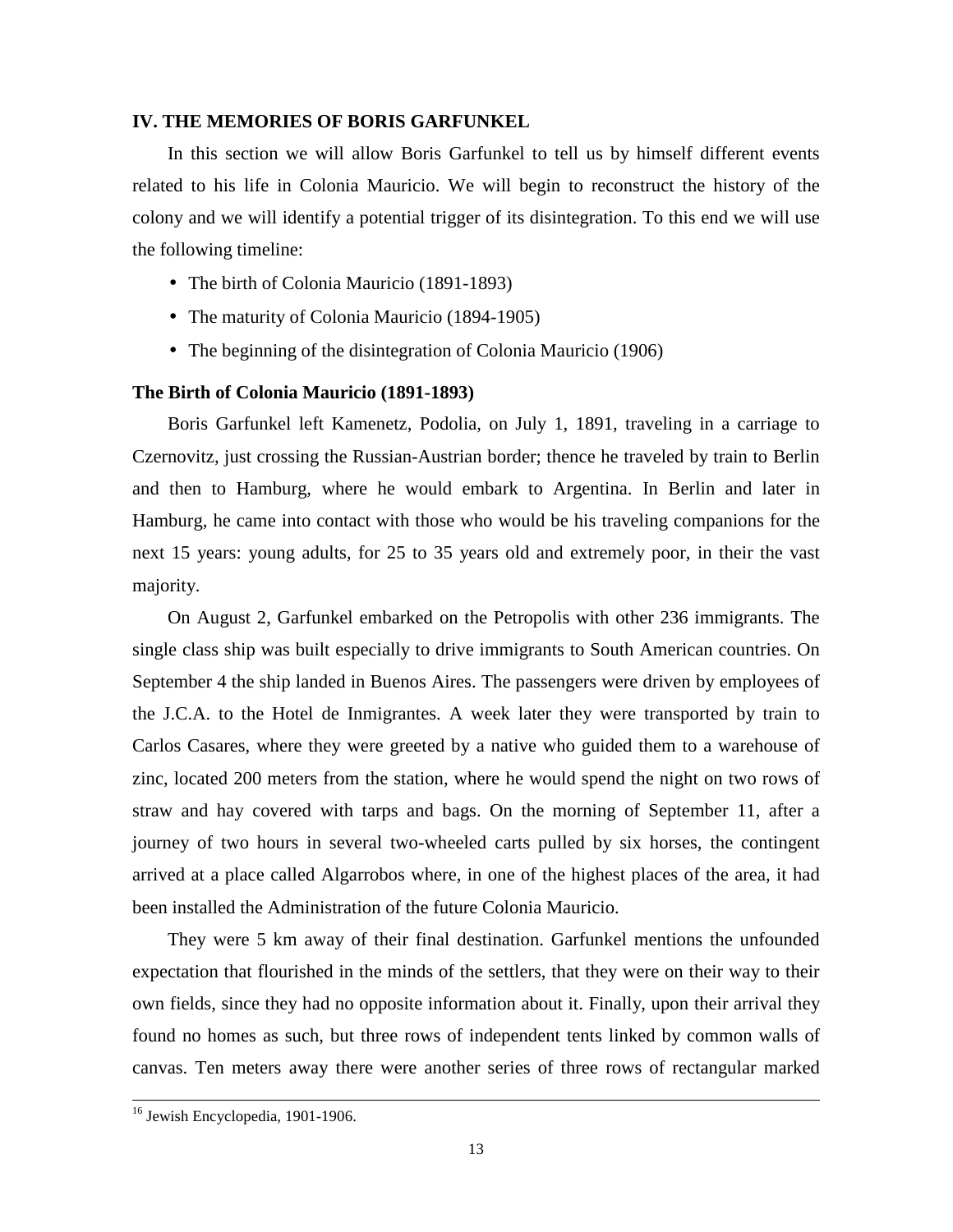lands, of four meters by eight, where the newcomers have to build their tents by themselves.

The immigrants were greeted by several people of the first group settled in Mauricio, who had arrived one month earlier on the steam Tyoko. At dinner time the Garfunkel family was invited by the Polak family, neighbors of the camp. The talk described in the memories is a clear picture of the frustration of the immigrants who arrived that morning to Colonia Mauricio and the resignation of those who lived in the colony for a month. Polak describes the harsh initial conditions faced by the immigrants who arrived a month before, the open field that they found, the need to build their own tents, the food, consisting of meat in abundance but lacking of milk for the children, and the use of dry cow dung given the lack of fuel wood. The birth of Colonia Mauricio, at the light of the memories of Boris Garfunkel, could not have been more precarious and improvised.

For the rest of 1891 it is possible to rescue three episodes of interest, all of them associated with the discomfort that had developed between the settlers to continue living in the tent camp waiting for the allocation of the lands. Such episodes highlight the strict nonwelfarism of the imigration project, the chronic disagreements between the inmigrants and the Administrators of the colony, often motivated by their ineptitude or even their corruption, the precariousness of the life in the colony during its early stages, and how complicated was the start of the colonization project, given the untimely arrival of the beneficiaries when there were not even given the conditions for their reception, and the J.C.A. was not properly organized in Argentina. In the first episode, Garfunkel explicitly mention the discomfort:

 *"Time went on his way. The days were going and our uncertainty grew. The progressive discontent was aggravated by the idleness and shame to eat unearned bread. Well, that's what we thought. Eventually we had to know that everything given to us was bore in mind, every cent. The J.C.A. considers all these as part of the loan provided for our support during our first year in the colony."* <sup>17</sup>

The second episode describes probably the first of many revolts that were to succeed in the colony, with the participation of immigrants who had traveled alone to Argentina, leaving their families in Europe to move them later, since their forced inactivity made them

<sup>&</sup>lt;sup>17</sup> B. Garfunkel, 1960, p. 198.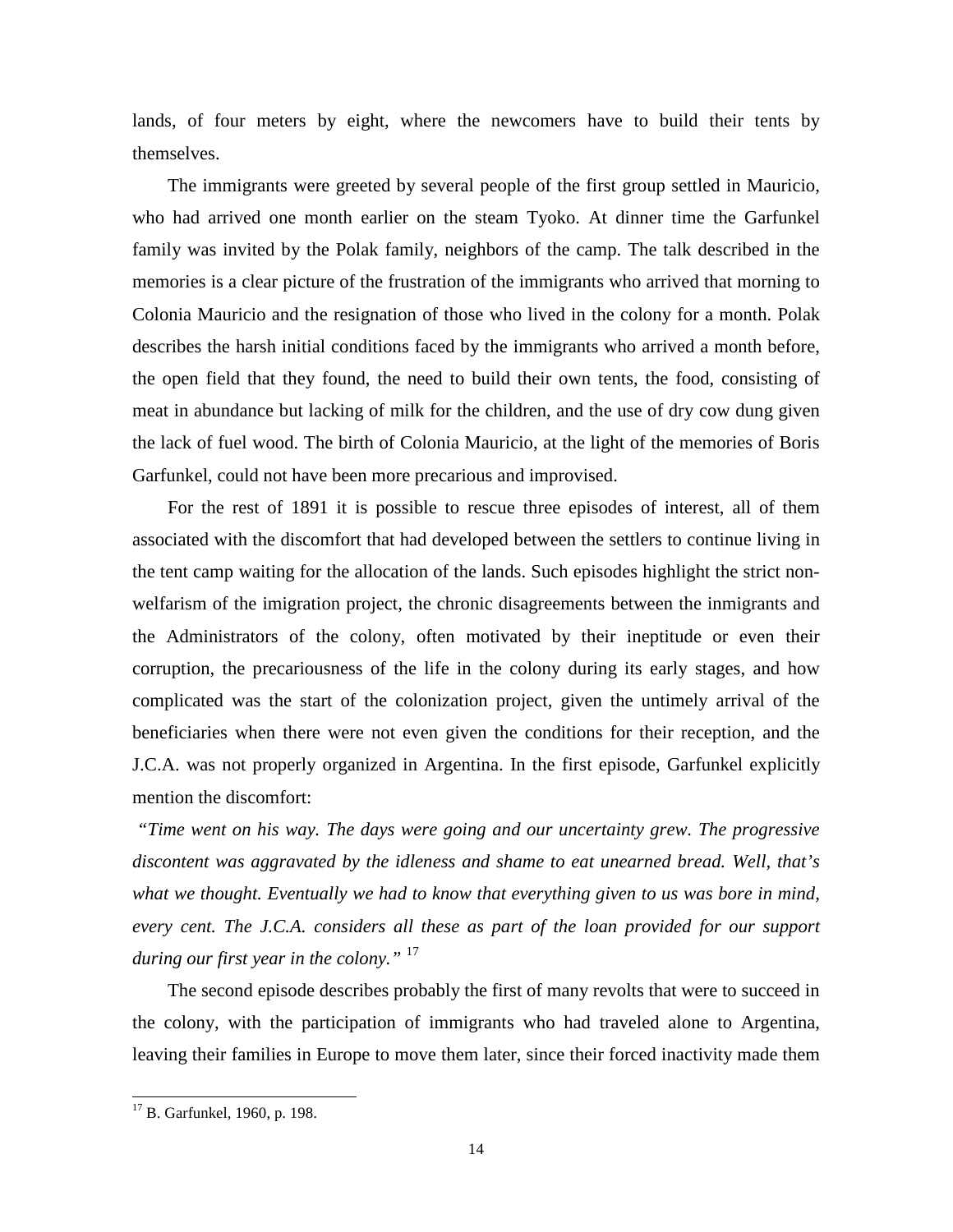impossible to send money for their livelihood, so they asked the Administrator for any type of work.

The Administrator with the help of a police officer convinced the revolutionaries (a term used by Garfunkel)<sup>18</sup> that he should seek instructions from the Director of the J.C.A. in Buenos Aires. A few days later arrived to Algarrobos a cart full of shovels. The immigrants, whose families remained in Russia, would dig and smooth a road leading from the Administration to the main road leading to Carlos Casares. It would be charged two dollars a day. For this, the Administrator appointed, among the J.C.A. employees, supervisors, who allocated the tasks and would verify their compliance. Of course, it would be inequities in the distribution of the jobs, not without settlers bribing foremen to receive wages without working or supervisors that seek such bribes, hurting other settlers in whose notebooks were not written down all their working days.

On the evening of December 26 it happened the third of the episodes that seems interesting to note. A strong storm hit the area, completely destroying the camp, claiming the life of a settler's wife and of the young son of another, and causing mass casualties, which would generate the second revolt against the Administration.

Thus came the month of January, although there was some improvement in the quality of life of the immigrants with respect to the first three months in the colony, there was a growing discontent because of the continued inactivity and the lack of signs of an early distribution of the land.

By then Loewenthal try to replace the Administrator, Guerbel, but given his resistance he would not have the necessary determination to carry it out. After confirmation, Guerbel became more accessible and provided an explanation of why the colonists had not yet been allocated to their land. The fields were occupied; when Loewenthal completed the acquisition of the land (August, 1891, contemporaneously with the arrival to Buenos Aires of the first contingent of prospective colonists), some of the previous owners had their lands leased, so the J.C.A. had to wait until the leasers raise their latest vintages (probably during the summer of 1892), to measure and fraction the lands.

 $18$  All remarks between parentheses have been written by us. They are intended to provide the reader with relevant information for a better understanding of the text.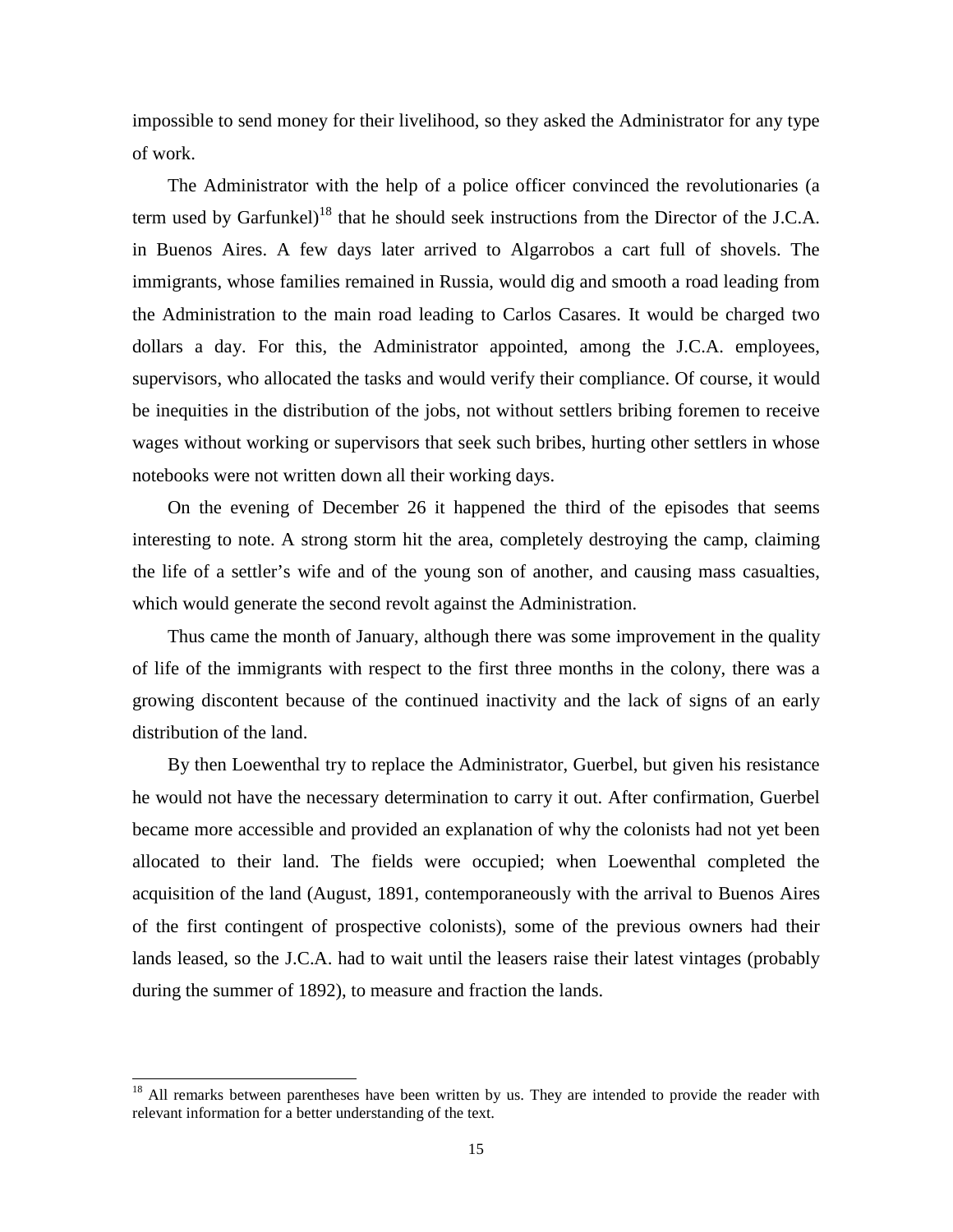Guerbel would be removed from office by Colonel Albert Godschmid, the new Director of the J.C.A. in Argentina a few months later. His visit to the colony would become the main event of 1892.

On the morning of May 12, Colonel Goldschmid arrived to Algarrobos with the mandate of Baron de Hisch to bring order to the colony. This decision was clear from his first speech, forceful plea for the non-welfarism concept imbued in the philanthropy of Hirsch. In the speech he promised his support for the settlers but he also warned them that he was willing to disarm the colony should not shown an iron will to work:

*"I know all about your desires and your sorrows. When I left the Baron, he asked me to tell you that he puts at your disposal all the necessary money, but added that if I shall find in the colony people who do not show willingness to work, I will have to undo all without mercy."* <sup>19</sup>

Loud applause approved the speech, but after a few minutes some groups of colonists began to gather outside the gates of the Administration building expressing their demands loudly. The vigorous reaction of Goldschmid did not take long:

*"I demand of you composure and respect. It is essential that you be disciplined. The rush, which do not conform to the expected logic of each start, the impatient and the rebels have to leave. I am but the faithful servant of the Baron, who sent me here to clean the house and put some order in it. I will fulfill my mission in all loyalty, but those who disagree with the order and discipline that must prevail in every good organization are undesirable elements and should be radiated. The disgruntled may ask tickets for anywhere in the world other than Russia and they will receive them for free. Let them go and the sooner the better! People who demonstrate excessive impatience and fear have to leave, but to the others, who have sufficient moral energy to take those troubles with faith of fate, I say: In a very short time the tents will be dismantled and the settlers will be established in suitable housing on their own farms. It will be abolished the notebook that records the products that each family gets from the store and this in turn will be liquidated. Instead of the notebooks we will give you cash loans and you can freely buy whatever you like. The money to be* 

<sup>19</sup> B. Garfunkel, p. 241-242.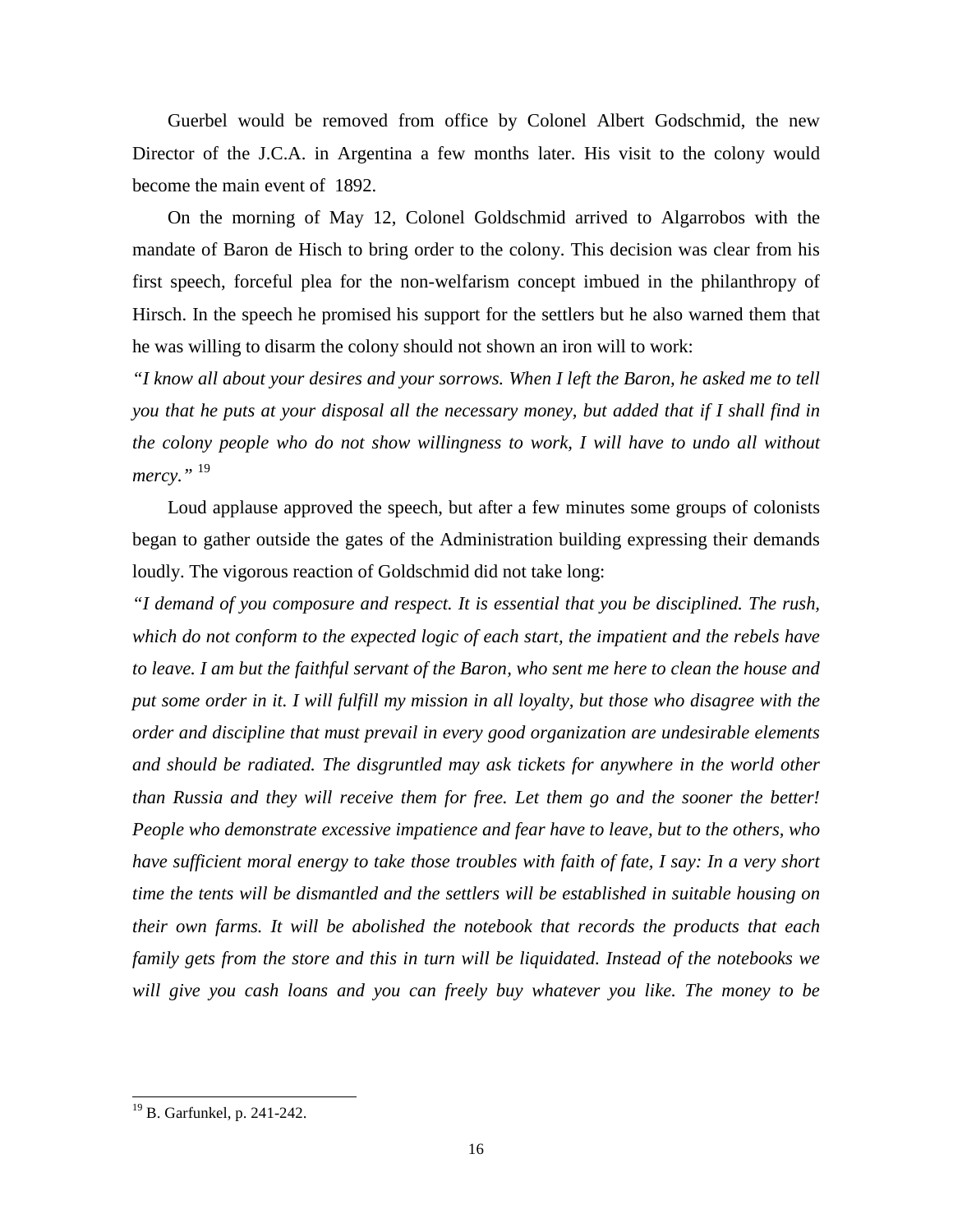*distributed monthly to each household will vary according to the number of dependents. Of yourself, my dear fellows, your ultimate fate depend."* <sup>20</sup>

The speech implied the virtual reorganization of the colony: the possibility that leave the colony those who wished, the beginning of the distribution of the lands and the consequent end of the inactivity, and the elimination, as often requested by the settlers, of the annotations in their notebooks of the goods bought at the store of the J.C.A.

Those immigrants eager to leave the colony would be able to do so, opening one hour after the speech ended, a record for that purpose. About 300 immigrants, of the 2,500 settlers of Mauricio were recorded in it, getting free tickets to Buenos Aires by train and from there to the country they wanted by boat, except Russia (which was forbidden, as Hirsch had negotiated with the Tsar's government the permission for the emigration of the Jews on the condition that they would never return).

 Moreover, some undesirable elements had to be subsequently expelled, as the offices of the Agency for Jewish Emigrants had been no prior selection among the candidates who applied to emigrate. This would be in effect mid 1893. The decision of the Colonel Goldschmid to expel from their farms the settlers who prove negligence or inability to agriculture could be inferred from his speech, it was clear he was willing to act with all the energy that was necessary to order the colony.

The episode was not for free and would have sequels. Regional inspectors, qualified by Garfunkel as real spies, had the mission to inform the Administration about the conduct of the colonists. Obviously, these reports were subjective and sensitive to the will of the inspectors, for which, besides being driven out undesirable elements were committed injustices. Beyond all the excesses, the colony was cleaned.

Let us return to May 1892, two weeks after the departure of Colonel Goldschmid. Mr. Wulf, the new Administrator, began to draw the lands, each 80 to 100 hectares. Mr. Wulf gave each family a hand plow, a harrow, a shovel, four oxen, a cow with a calf, four horses, and wheat seeds for the sowing of 1892.

The colony has been consolidated. It has spent just under a year since her traumatic birth. The introduction of cash grants, the abolishing of the settlers notebooks, and the closing of the J.C.A. store, would give the immigrants a sense of freedom that they never

 $^{20}$  B. Garfunkel, p. 244.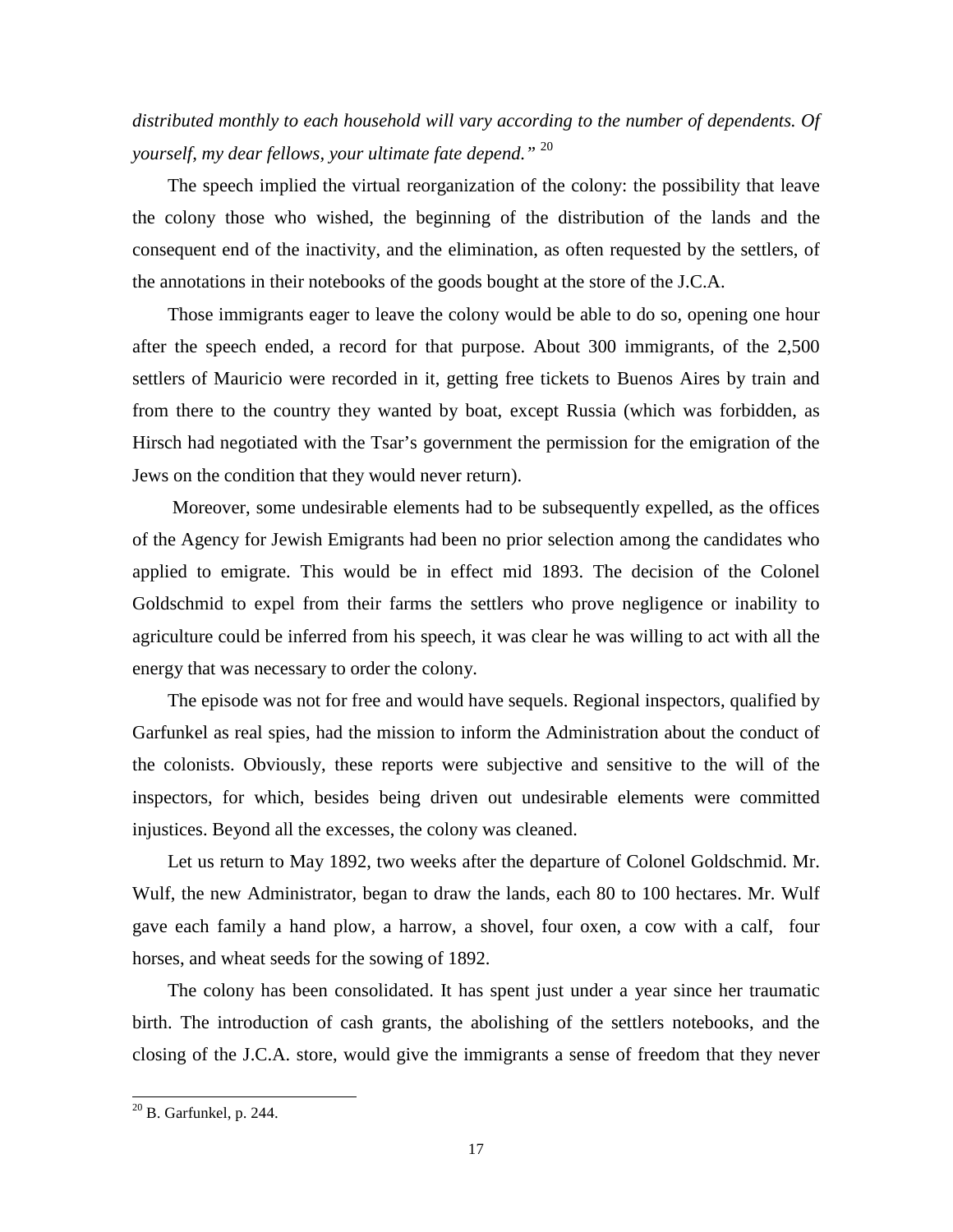have enjoyed before, but they also imply a responsibility that the colonists do not know. Of themselves would depend from now on the use they give to their money.

#### **The Maturity of Colonia Mauricio (1894-1905)**

In December of 1893 representative members of the colony began to interact to organize the communitarian life; it is clear that the degree of development of the colony allowed them to do so.

During the first years of the colony, when the immigrants lived in the campings of carps, a slaughterer concurred three times per week to sacrifice cows property of the J.C.A.; the meat, extremely cheap, was distributed between the colonists and its cost loaded in their notebooks. In the middle of 1892 the J.C.A. suspended the distribution of meat, given the new policy of subsidies in cash. The Administration began to sell the meat to a butcher in Algarrobos and to another one in Alice, who exerting monopoly power increased its price in a 150%. For worse, the colonists had to go to the butcher's shops, which sometimes implied long-hauls from their farms. It took the colonists a pair of years to decide the hiring of two wagons so that they acquired the meat and they directly sold it to the colonists in their respective farms.

A second episode of the year 1893 that seems interesting to highlight happened in the first days of December, when Garfunkel and five neighbors acquired to the J.C.A. a harvester, which would be used communitarianly. This fact demonstrates a remarkable growth of the colonists, it is the first investment in a capital asset to the aims of being more efficient in their work.

During 1895 it would take place the event of the greatest relevance of this period: the signature of the contracts by the possession of the lands. Before studying it in detail we will focus our attention on an episode of the same year that will allow us to construct a better image of the geography of Colonia Mauricio and in a digression of Garfunkel on the education in the colony, which, although it is not dated, it is clear that he talks about the first years of life of the colony.

Garfunkel tells us that the harvest of wheat which he made by the end of 1893 had a poor yield; he mentions two elements on his defense, the fact that his lands in Algarrobos (where there is the lagoon of the same name) were low and subject to flooding and the unfavorable climatic conditions. Since the situation did not improve with the harvests of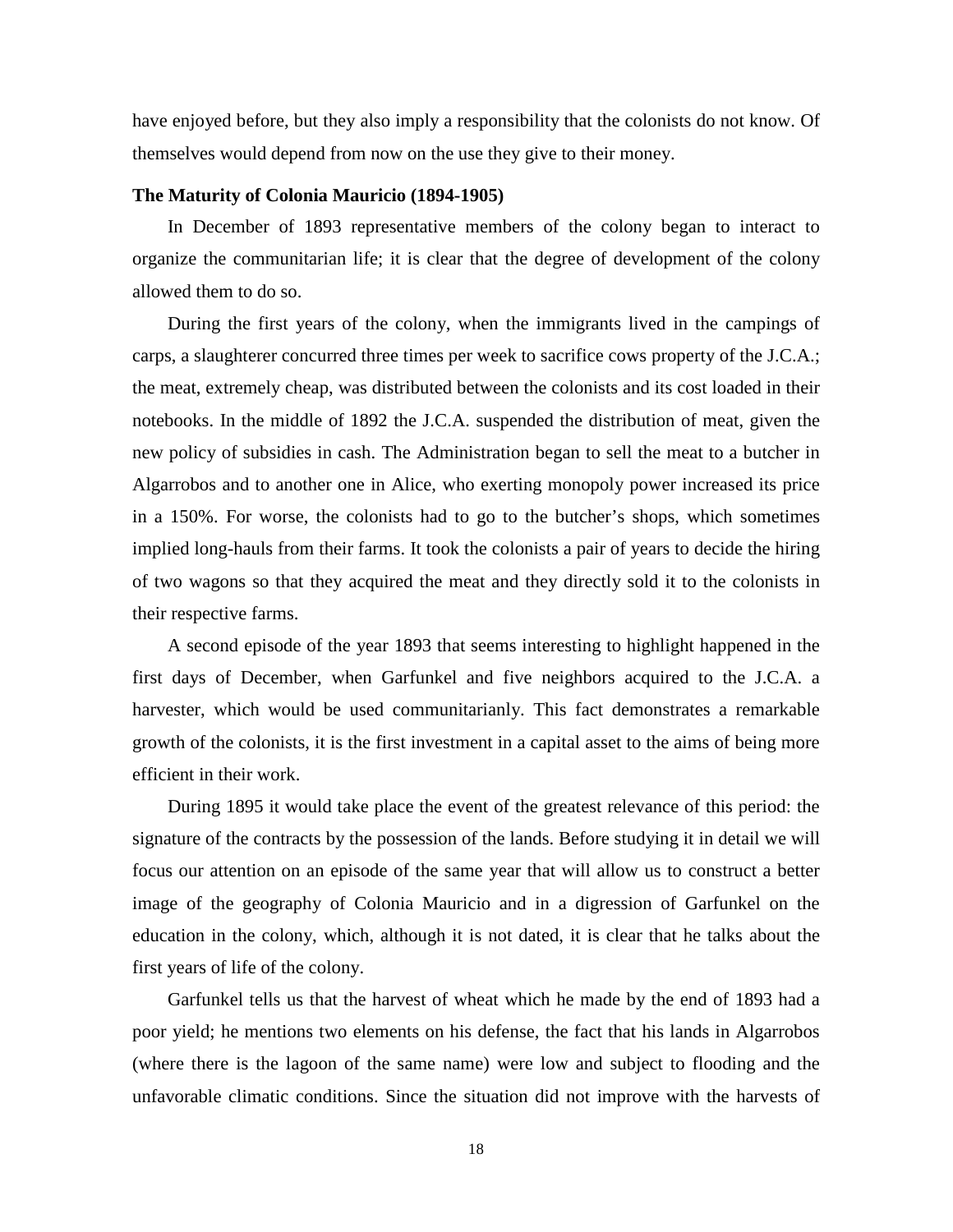corn nor of wheat of 1894, in January of 1895 he decided to change the ranch in search of higher lands in Alice, where there were a good number of vacated farms. This operation was allowed, adjusting, of course, the price of the land in the debt of the colonist with the  $J.C.A.:$ 

 *"This extension of land was indeed the one that with the running of the time would be the more populated part of the colony. It was the group of the so called 15 farms; their sizes were 210 hectares each one. I had to sign a written promise to pay by the new land a price that double the previous one."* <sup>21</sup>

Now let us see the beginnings of the education in the colony, central element of any philantropic project carried out by Baron de Hirsch. The opinion of Garfunkel is forceful: *"To the Administration of the J.C.A. few things can not be censured, but at the same time they do not lack some reasons for praise. Between these last ones it is without a doubt the way in which the education of the children of the colonists was managed.*" <sup>22</sup>

The colony had two schools, located a pair of kilometers of Algarrobos and Alice, respectively; they were far away of most of the groups of farms (even 15 km), thus the children had to make long walks or they have to go by horse. It was offered Judaica and general education according to the official program of the schools of the Province of Buenos Aires. Maths, language, Argentine history and geography, were dictated by sefaradi teachers who had finished their studies in normal schools of Turkey and the Middle East, operated by the A.I.U.. These teachers, beyond having the necessary pedagogical knowledge, talks spanish fluently but also they could communicate in idish, indispensable requirement to educate the children of the colonist that did not speak spanish.

At the beginning of 1895, after three years and a half of the birth of the colony, the J.C.A. presented to the colonists the contracts for their lands. The original terms were the following ones:

*"It was specified, in effect, that the maturity of the contract would be of 12 years, and the value of the land would have jointly to be paid in the course of that term with an annual interest of 5%, like thus also any loan in money, machinery or species that the J.C.A. had granted to the colonists. The harvest that he would obtain every year would have completely to be deposited in the sheds of the J.C.A. in Carlos Casares or in any other* 

 $^{21}$  B. Garfunkel, p. 268.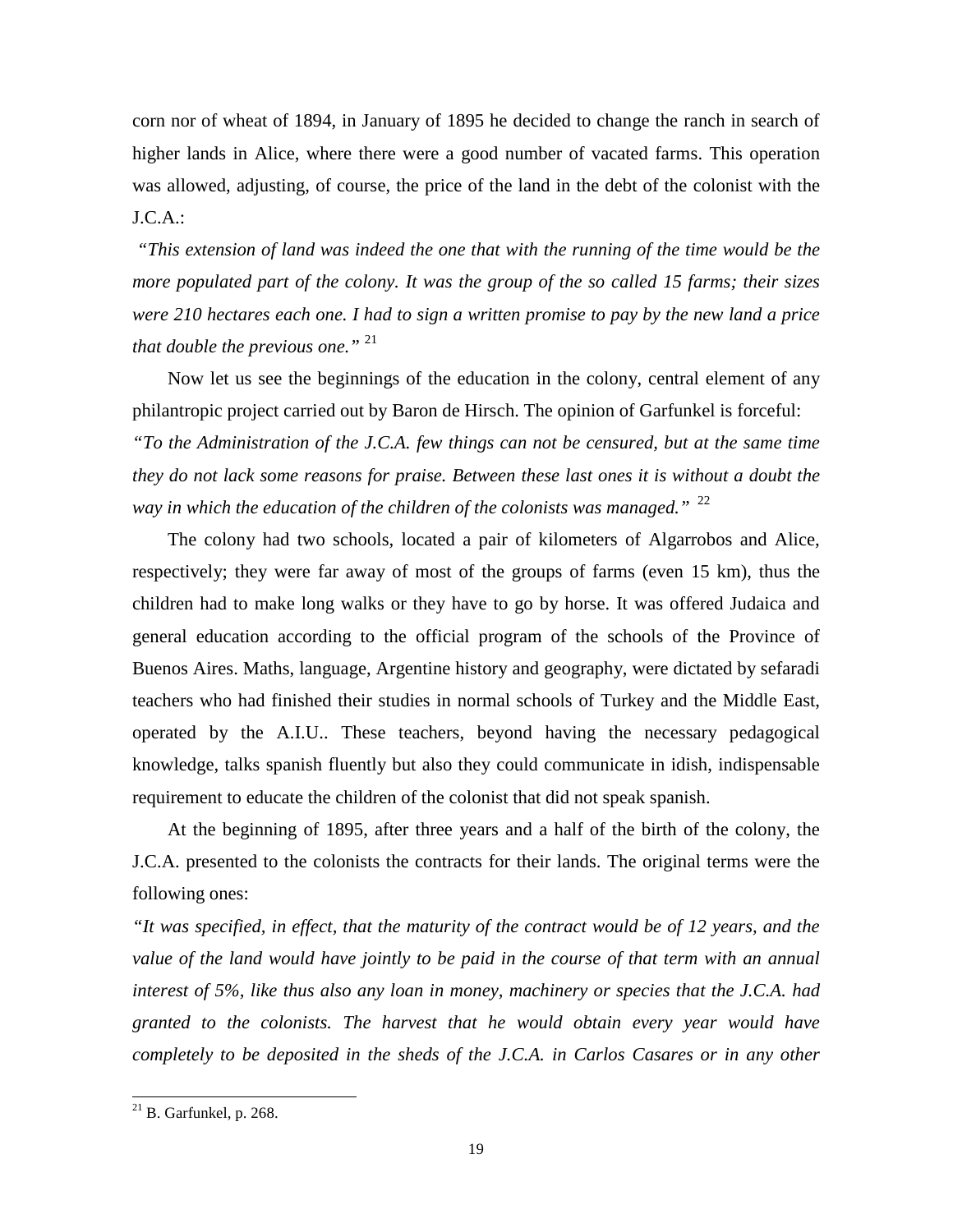*place that the local Administration indicated; such deposit already had taken place from the beginning. Of the value of the sale of the cereal, a part would be assigned to the Administration that corresponded to the amortizable annuity of the debt of the colonist plus the interest of 5%, but if the product of such sale was inferior to the annuity, the Administration could pospone for the following year the payment of this last one. In any way, the total amount of the price of the land plus the interests had to be satisfied at the end of the contract, during whose course, on the other hand, the colonist could not leave his farm nor make it work by others. At any time some could be evicted without indemnification if, in opinion of the Administration, they miss to pay some annuity by carelessness and laziness in the agricultural tasks."* <sup>23</sup>

The colonos refused to sign the contracts, like those of the rest of the colonies. The Direction of the J.C.A. required that each colony sent two delegates to Buenos Aires, with the purpose of meeting the Directors.

The delegates exposed their points of view on the conflicting clauses: the impossibility to leave the fields or to make them work by others, that were not members of their families, and the lack of indemnification for the cases of eviction. The answer of Cazes was reasonable:

*"He said that the J.C.A. had to make sure at all costs that the postulates of the company initiated by Baron Hirsch were fully fulfilled. It was necessary to dissuade the colonists, from the beginning, of all intention to take comercially advantage, in the short term, of the doubtless progressive valuation of the lands."* <sup>24</sup>

The delegates were in agreement with this argument, but they distrusted the power that the contracts granted to the Administrators, who actually could throw the colonists of their lands to their single will, since history demonstrated the dishonesty of many of them. In addition, they raised that:

 *"The distrust of the J.C.A. by the possible disposition of the lands by the colonists could be, at the end, more detrimental than beneficial, since nobody works with happiness when he has been crushed by obligatory exigencies that limit his freedom to think and to act."* <sup>25</sup>

-

 $22$  B. Garfunkel, p. 275.

<sup>&</sup>lt;sup>23</sup> B. Garfunkel, p. 281.

 $24$  B. Garfunkel, p. 283.

 $25$  B. Garfunkel, p. 283.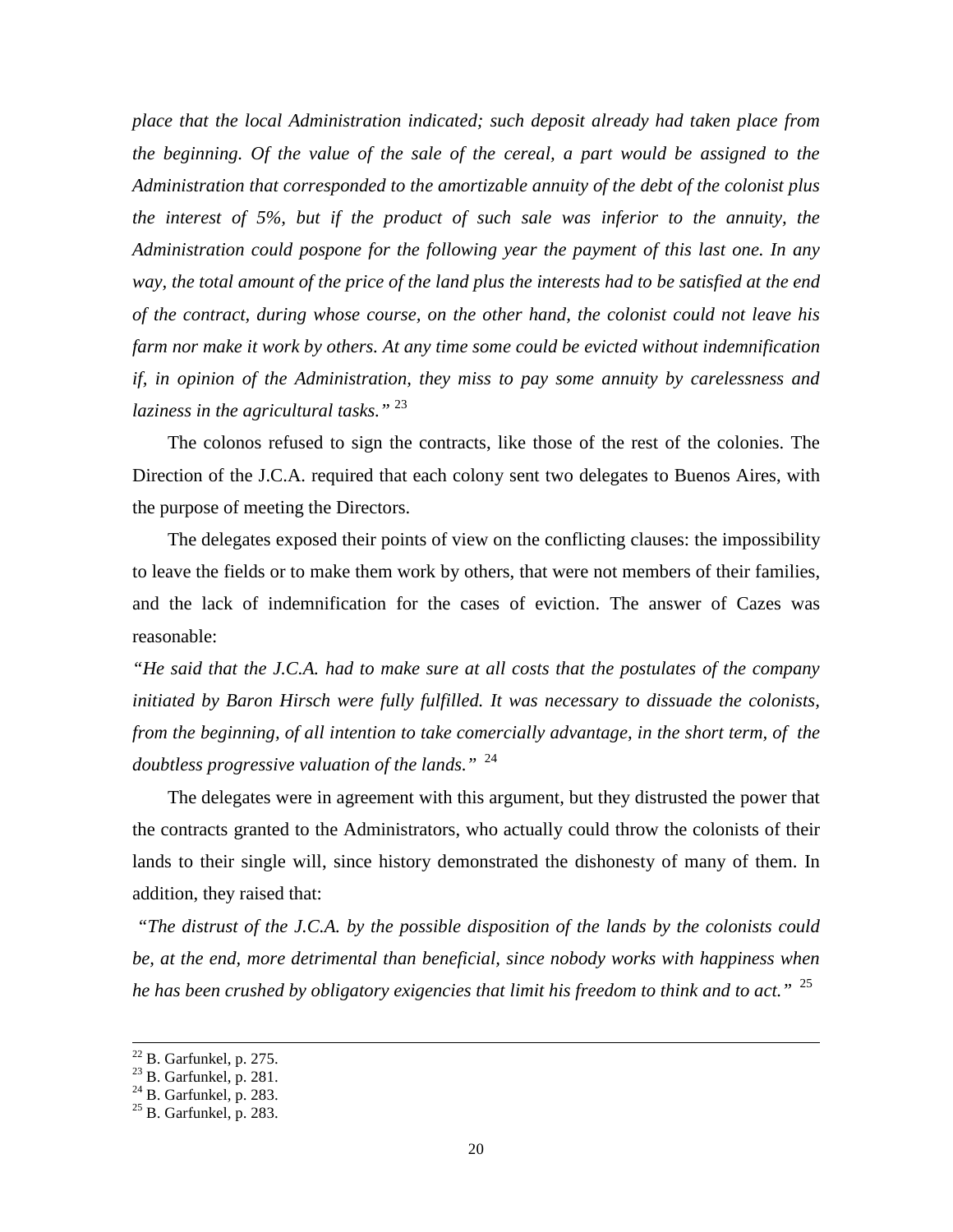This quotation has great significance; immigrants, who three years and a half ago everything that they wished was to leave Russia, where they lived in the greatest of the miseries, argued with the Directors of the J.C.A. by their freedom to think and to act. The colonization advances, is clear that the immigrants continue growing.

Three days after their leave the delegates returned to Mauricio; it was decided to send a letter to Baron Hirsch, being solicited the reform of the contracts. Although they did not receive an answer, the contracts were modified, extending the term of the quotas to 20 years. The new contracts did not satisfy the demands of the colonists but they improved the original conditions; this stimulated them to sign them, regularizing, after a long way, their legal situation.

Meanwhile the colony continued evolving; some colonists of several groups jointly rented threshing machines, alternating themselves in its use; a colonist chosen between the involved ones fulfilled the overseer roll and ordered the work.

Lets go to year 1896, dominated by the episode of the death of Baron de Hirsch. The sensation of gratitude of the colonos towards Hirsch, beyond the mix-ups with the Administrators and still with the Directors of the J.C.A., was attested by Garfunkel:

*"We were like orphans abandoned in the solitude. But even when this graphically testifiee what we felt at those moments, there was an underestimation of the magnitude of the work that had carried out the man whose loss we cried. And it would be demonstrated obviously in the subsequent years. It is that a project or system of organization is good and feasible when, disappeared of the scene his creator, it is continued without difficulties by his successors. In our case, after the death of Baron de Hirsch the direction of his work of root of Jewish blood in the feracious Argentine plains could be transmitted without shocks and interruptions to his successors, who were chosen in the way that he himself had indicated."*<sup>26</sup>

From 1897 to the birth of the new century we found two ilustrative episodes of the evolution of the colony: the acquisition of milk cows, extending the activities of the colonists, and the beginning of cattle operations, diversifying, still more, their activities.

The dairy arrived at the colony in 1898, when some immigrants acquired milk cows to the Administration. The cows produced up to ten liters of milk daily, which the colonists

 $^{26}$  B. Garfunkel, p. 313.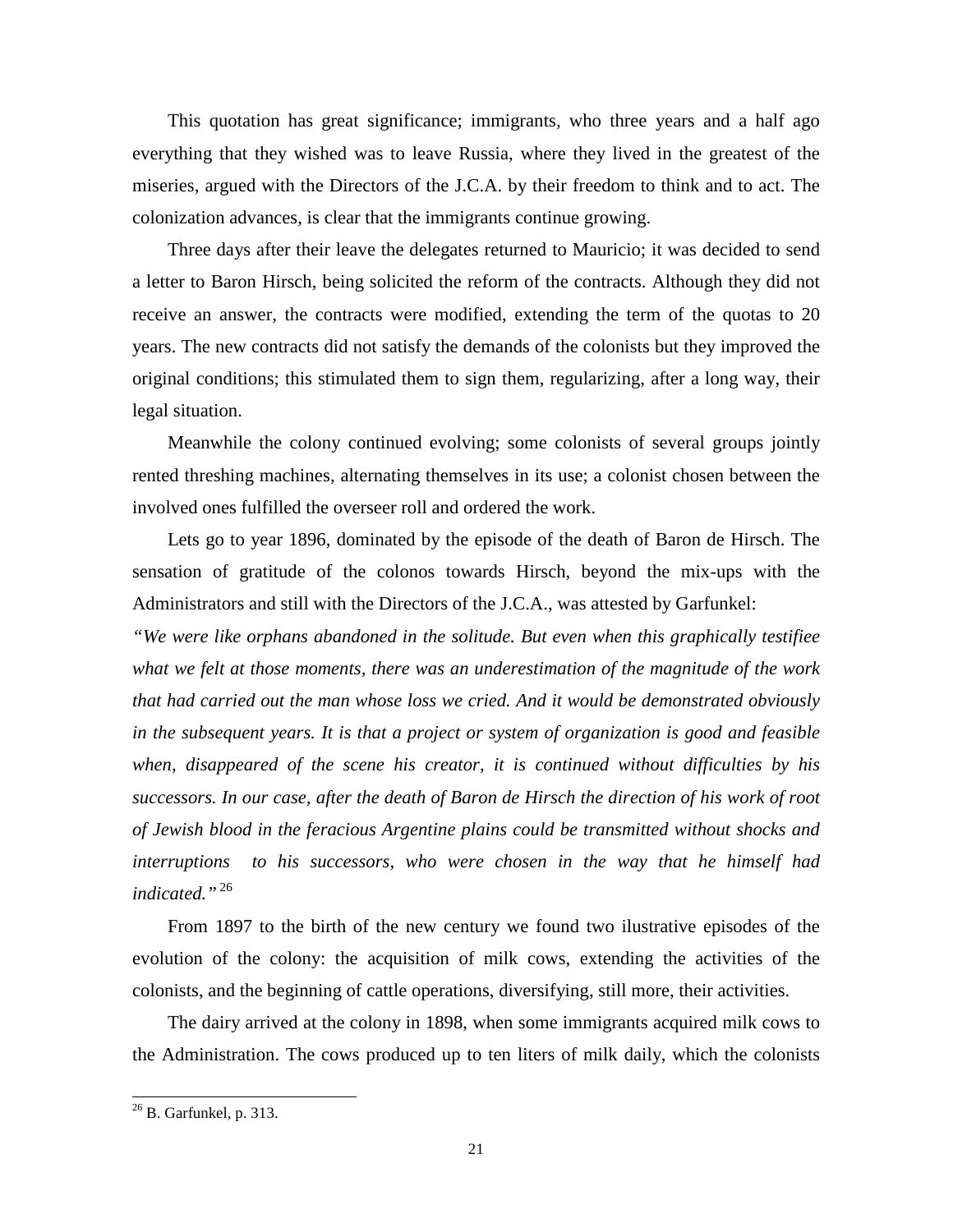sold to one cremería that a private company had installed in Mauricio, being sent the cream to an establishment in Carlos Casares where the butter was made.

On the other hand, the cattle ranch arrived at the colony around 1900. By the way, the contracts did not mention this type of activity, but since they did not prohibit it either, the J.C.A. was not against its. The colonists acquired cows and bulls, in the suitable proportion and also young cows for their fattening. It could be won a worthy sum in each animal, at a time at which the casualties inflicted by the bad harvests required some type of compensation. The cattle ranch brought the necessity to pay attention to the alfalfa, since it constituted an essential input.

It is clear that at the beginning of the  $20<sup>th</sup>$  century the situation in Colonia Mauricio had improved considerably, nothing had in common with that open terrain at which the immigrants had arrived near 10 years before. The colonists had become accustomed to the tasks of the farming, they had diversified their activities and there did not exist greater problems in their future.

Two episodes which happened in the first years of the new century will endorse this conclusion: the extension of the colony and one frustrated purchase of lands in the Province of La Pampa.

In 1902 the J.C.A. acquired a land of 9,914 hectares denominated Santo Tomás, with the purpose of being used like a reserve for the future installation of the sons of the colonists. The division was made at the rate of 150 hectares the farm, planning their sales by means of mortgages to the habitual term of 20 years. They were alfalfados, ideal for the cattle ranch and more expensive than the located in Algarrobos or in Alice, but the investment was attractive for families who wished that the new generation followed the steps of their parents. This purchase was carried by the requests of colonists from several years ago, worried about the future of their sons since it was not profitable that several of them jointly operated the family land.

Around 1905 we found the second of the episodes. A colonizing company was arranged to sell, in quotas to 20 years, an important extension in La Pampa, near General Acha. It required a 10% for sign, which was advanced by 28 colonists that decided to participate in the operation. The operation would finish of the worst way, since the sale were fraudulent and they lost the sign.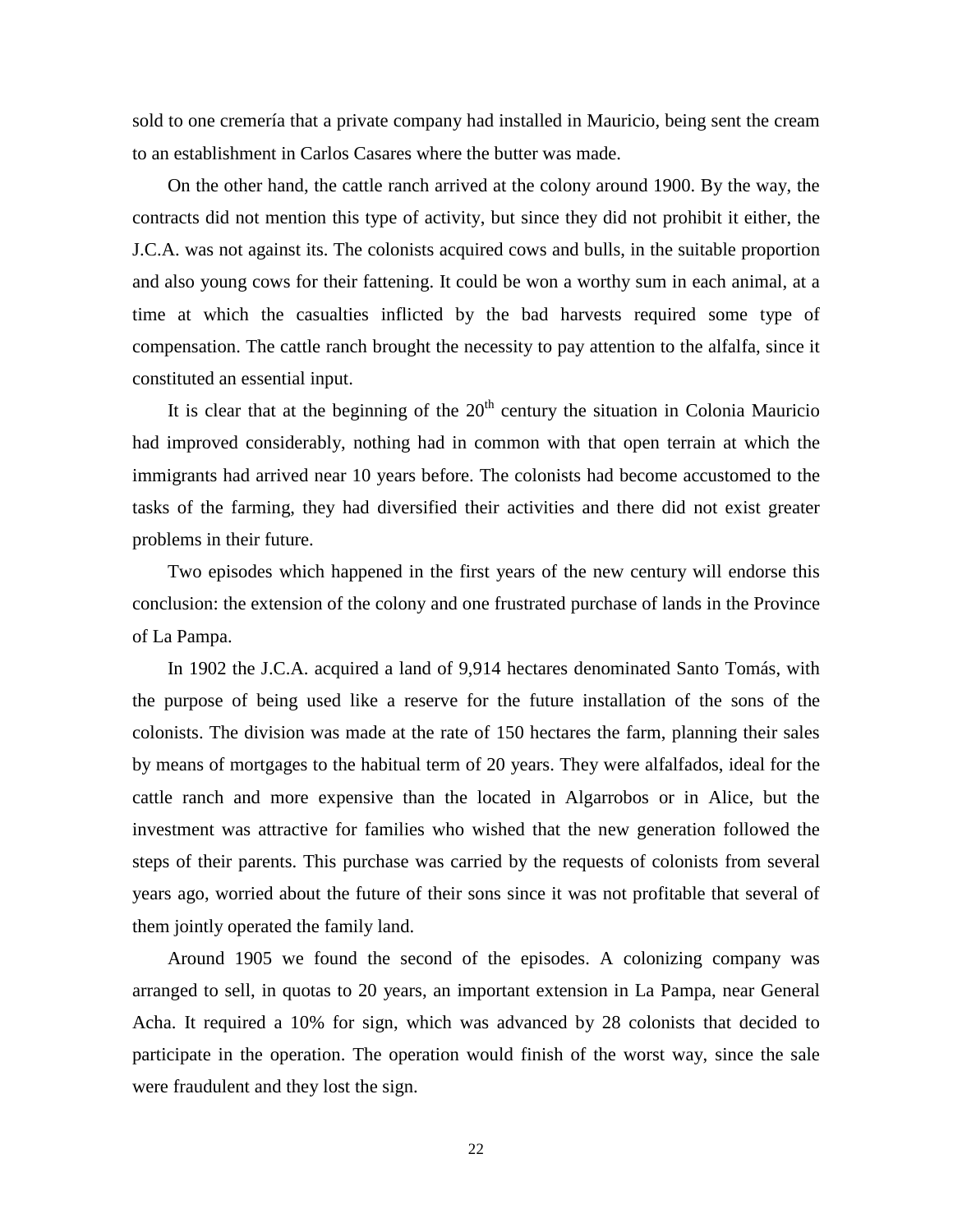The magnitude of the frustrated operation provides new evidence about the economic well-being of the colonists. Their motivation was, once again, to assure the future of the following generations. The colonists had reached their redemption. Only a memory was left of the misery and oppression in which they vegetated in their native Russia, before being rescued by the project of Baron de Hirch; for that reason, they could already dedicate to think about the future of their children.

#### **The Beginning of the Disintegration of Colonia Mauricio (1906)**

We have chosen 1906 to locate in the line of the time the beginning of the disintegration of Mauricio not because in this year have taken place particular conditions, but because in 1906 Boris Garfunkel begins the process of his moving to Buenos Aires, which would culminate in 1908 with the transfer of all his family. The result of his dispute with the J.C.A. in order to be allowed to leave the colony, since the contracts tied the immigrants to their lands during 20 years, would be a trigger for other colonists to do the same. It is clear that this fact is not the cause of the disintegration of the colony but demonstrates that there were given the conditions so that it happened:

*"When my family came to Buenos Aires, the J.C.A. demanded me the fulfillment of the contract, that is to say, that they did not allow me to make abandonment of the colony. The J.C.A. based their pretension in the abandonment of the field on the part of settler, although I had solved not to sell the land, but to rent it… According to the interpretation that the J.C.A. gave the contracts that there were suscripted in its opportunity, the colonist and their children were virtually enslaved to the land and could not leave it of any way. To my repeated protests it was answered that doing an exception with me would be equivalent to seat a dangerous precedent, for the possibility that an exodus in mass of the colonists would take place towards the city. It was alleged that the contract established that the colonists had to personally work the land and, therefore, as much the sale as the renting meant a violation of the stipulated."* <sup>27</sup>

Garfunkel decided to take the case to justice, but it was not finally necessary because the J.C.A. retired their demands allowing him to take root in Buenos Aires. Two relevant remarks; Garfunkel relates that when he decided to litigate to the J.C.A.:

 $^{27}$  B. Garfunkel, p. 381.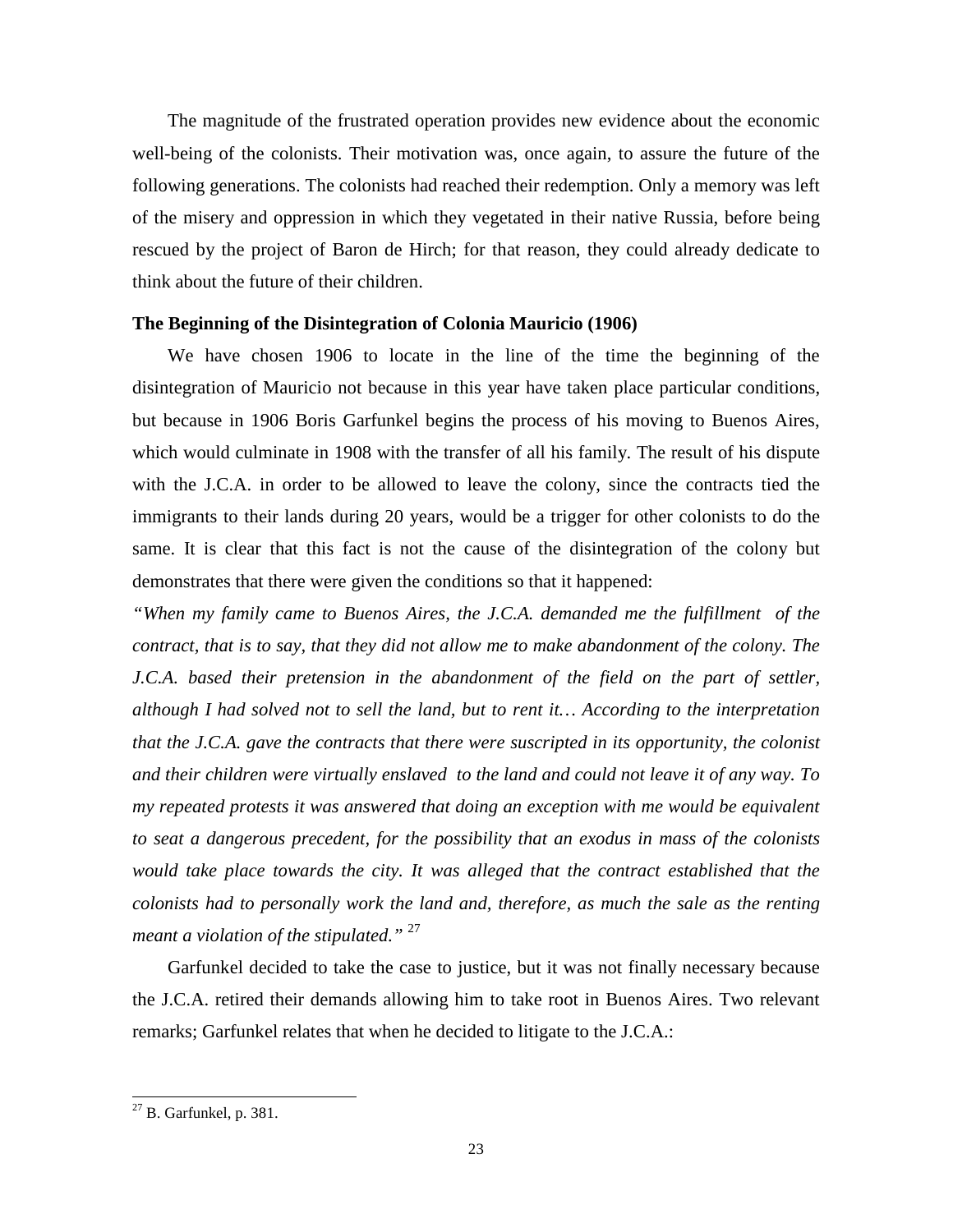*"A student of law, near his graduation, Isaac Nissensohn (son of colonists of Mauricio), aware the details of the subject, gentily offered his services to me for the case that other colonists, in the same conditions than me, were decided to leave the colony."* <sup>28</sup>

Garfunkel also adds, with real sadness, that:

*"But the sad thing of the case, I fulfill an obligation of conscience in saying it, is that many colonists took advantage of the antecedent to make as well abandonment of the colony, although the reasons that determined them to make that decision, in the great majority of the cases were not the same than mine.<sup>29</sup> It hurt to me deeply that it happened and gave the reason to the J.C.A., as far as the fear that my attitude seated a bad precedent.*" <sup>30</sup>

For that reason, it seems to us adequate to propose this episode as the trigger of the disintegration of Colonia Mauricio.

## **V. THE HISTORICAL REVIEW OF DEMETRIO ARANOVICH**

Colonia Mauricio settled down in 1891 on the first lands acquired by the J.C.A. in our country and, by far, the most fertile. Something more than one decade later the Official Memory of the J.C.A. described it as the most prosperous of the colonies. Nevertheless, for 1930 Mauricio was nothing more than a memory. What happened during those 40 years? How those immigrants who arrived at Argentina in 1891 managed to obtain the property of their lands? Why the colony was disintegrated?

In order to answer these questions, Aranovich makes an historical review of the colony from its creation, in 1891, to its virtual disintegration, in 1930. The review is based, mainly, in official publications of the J.C.A. (Yearbooks and Informs); with the exception of the first years of the colonization for which his source of information was Zoilo Kohan, one of the first employees of the J.C.A.

The fact that Aranovich, unlike Garfunkel, has not been a colonist eliminates certain necessary subjectivity in the analysis of the facts. In his work he displays numerous statistics and very few opinions on events of the daily life. On the other hand, given his

-

 $^{28}$  B. Garfunkel, p. 383.

<sup>&</sup>lt;sup>29</sup> He had three motivations: the future of their children, fatigue against the injustices of the J.C.A. administrators and the feeling of having acomplished his ideal. Moreover, Garfunkel never sold his land: "I felt deep gratitude for the country, to the point that I promised myself not to sell it during my life, whatever the circumstances or the pressures. So much so that recently (around 1959) I have rejected a succulent proposal, even when it gives me a negligible income." (B. Garfunkel, p. 385)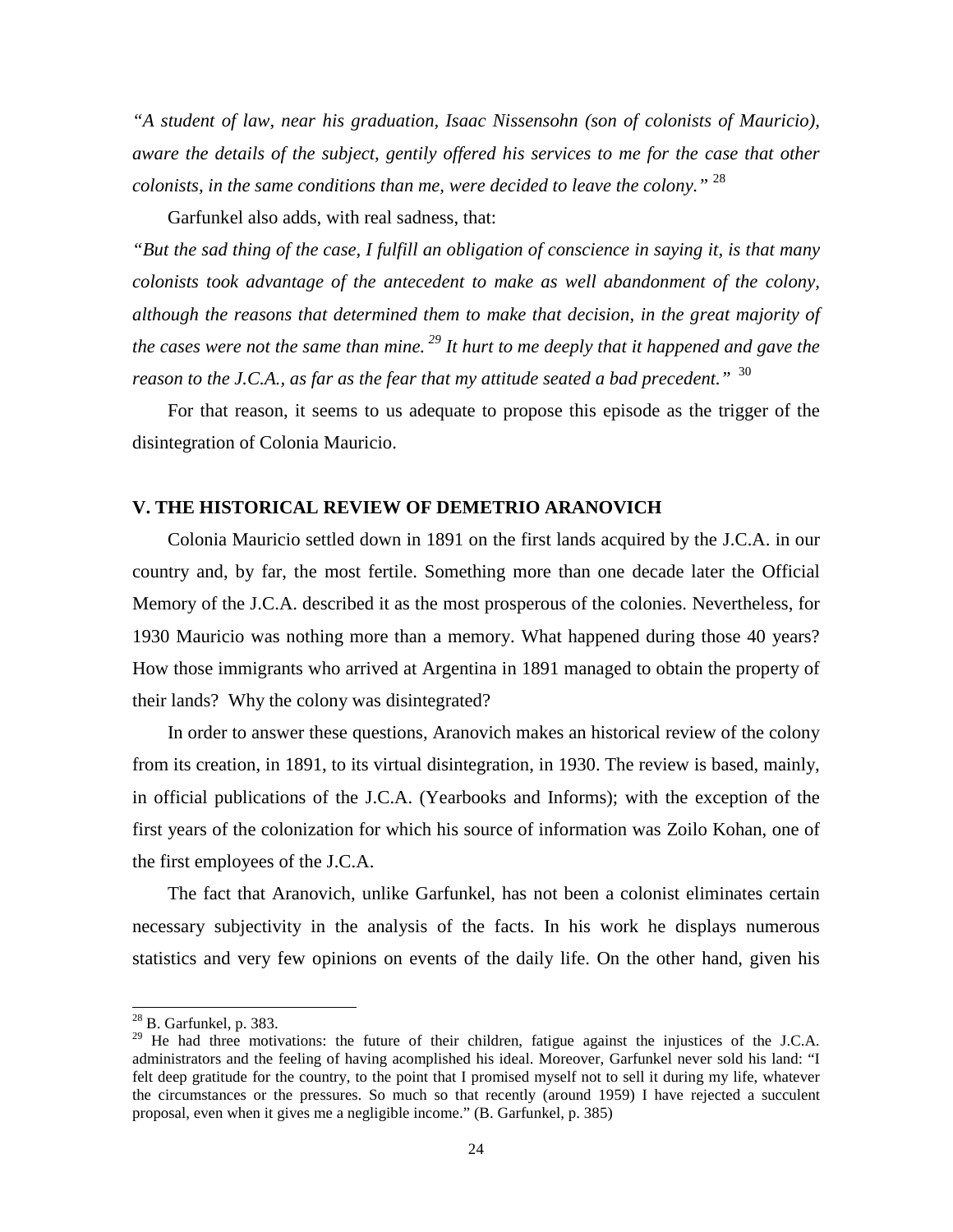residence in the colony during 1904, and in Carlos Casares between 1905 and 1916, it is clear that he had the opportunity to interrelate with old colonists.

His work complements the memories of Garfunkel, not only by his approach to the subject, much more analytical and objective, but also because he centers his attention, fundamentally, in the period of the disintegration of the colony. On the other hand, its entailment with the Socialist Party eliminates the risk that, because of having arrived to Argentina hired by the J.C.A. and having exerting his profession in Mauricio contracted again by the J.C.A., their analysis was slanted in favor of this organization.

We will divide the chapter in two sections:

- The birth, establishment and maturation of Colonia Mauricio (1891-1898).
- The apogee and the disintegration of the colony (1899-1930).

We will describe the facts from the optics of Aranovich, and we will evaluate the exactitude of such corroborating them with the memories of Boris Garfunkel.

## **The Birth, Establishment and Maturation of Colonia Mauricio (1891-1899)**

Demetrio Aranovich relates that the news on the project of Baron de Hirsch had quickly scattered in the Jewish villages of the west and the south of Russia. The local committees of the ports of embarkation to Argentina, like Hamburg and others, were themselves finessed by an extraordinary flow of immigrants.

Nothing had been still organized to receive the prospective colonists (not even the land where they would be colonized had still been bought); nevertheless, the committees had to embark the immigrants to Buenos Aires because the German authorities threatened their repatriation if they did not follow their way. The first contingent arrived to Buenos Aires in August of 1891; they would be colonized in Colonia Mauricio.

On August 25, Dr. Loewenthal, the representative of Baron de Hirsch, concluded the acquisition of the first property in the Argentine Republic of the J.C.A.: *"24,889 hectares in the plain pampa of the province of Buenos Aires, seven hours from the city of Buenos Aires by the line of the Railroad of the West, to the distance of three leguas of station Carlos Casares, in that solitary time, surrounded by virgin fields covered with strong* 

1

 $30$  B. Garfunkel, p. 384.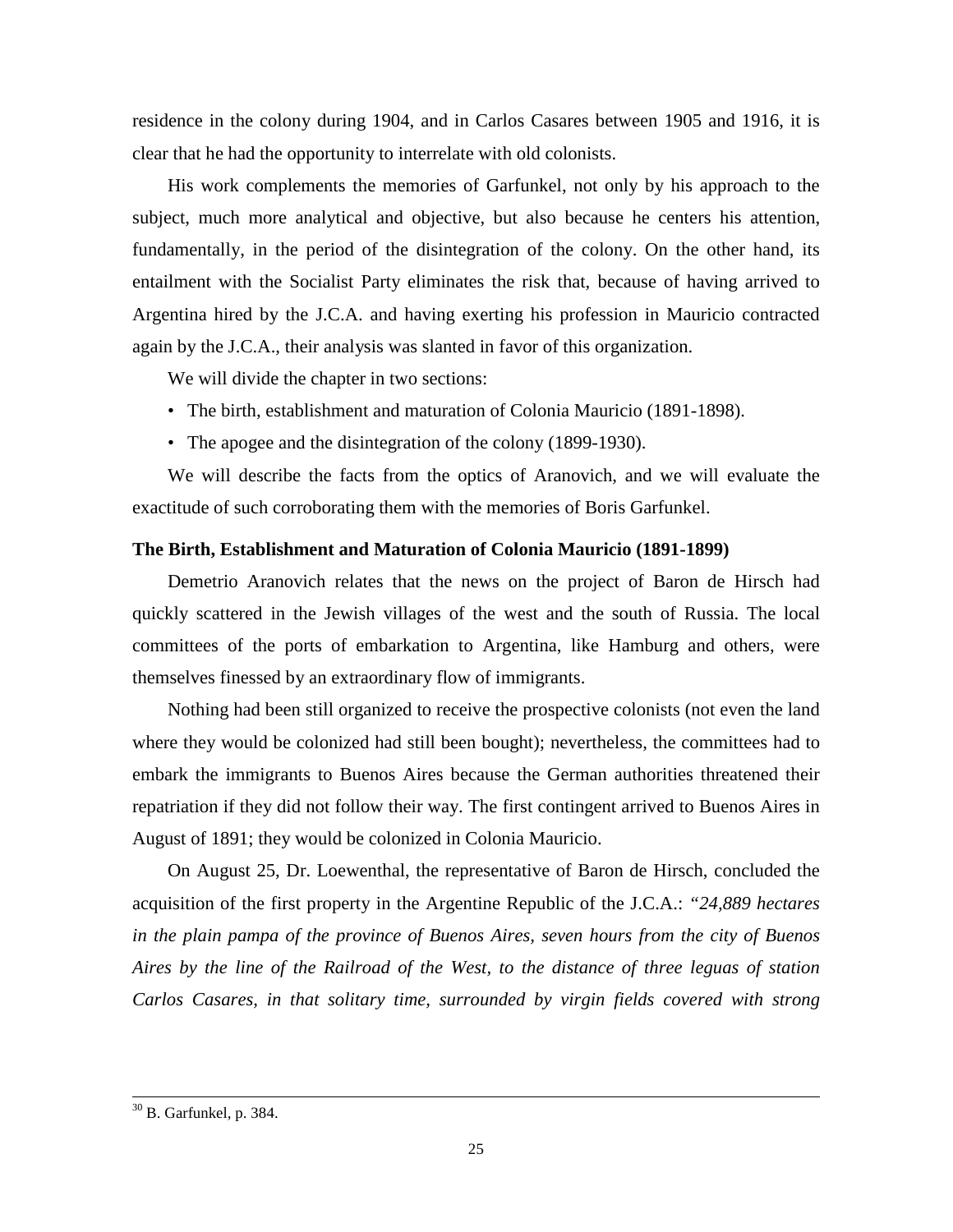*grass. The property, located in a place known as Algarrobos, was acquired to Rómulo Franco, including the cows and horses that live in the property."* <sup>31</sup>

On September 4 around 300 families of immigrants took the railroad in Buenos Aires in direction to Carlos Casares, arriving in the afternoon. Algarrobos (where the Administration of the colony was settled) was 15 km from the station. Given the little amount of carts, the men had to make the trip on foot, arriving late at the night, after supporting a storm.

The women, the children, as well as some few men of extreme weakness, were lodged in a shed of about 20 meters in length by 10 of wide, the rest of the men slept in an open area. Aranovich states that: *"The preparations that had been made to receive as much people were very deficient: when arriving they were without ceiling and food.*" <sup>32</sup>

 The life of the colonists during the first weeks was very precarious, until the direction of the J.C.A. in Buenos Aires sent carps for their lodging and installed in the shed of Algarrobos a deposit of provisions to distribute between the immigrants; writing down the consumptions of each family in their respective notebooks.

The picture that provides Aranovich of this period totally agrees with the description that Boris Garfunkel makes his the optics of a colonist. The hard cakes as the only food when arriving to the station of Carlos Casares, the lodging in the shed and the construction of the camping of carps, are described in detail in his memories.<sup>33</sup> Garfunkel also relates, in numerous opportunities, the unscrupulous behavior of Guerber, the first Administrator of the colony, and the frequent misconduct of the employees of the J.C.A. $^{34}$ 

Aranovich continues describing the first times of the colony on the basis of the report on Mauricio presented by David Cazes, ex-director of the J.C.A. in Argentina, to the Council of Administration in Paris in 1907, report that he will use frequently throughout his review. He tells us that the future colonists lived in the camping of carps during months, in some cases until a year, in the greatest inactivity, without making any productive activity. This fact is authenticated by Garfunkel.

 $31$  D. Aranovich, p. 1.

 $32$  D. Aranovich, p. 3.

<sup>33</sup> B. Garfunkel, p. 184-192.

 $34$  Examples of it can be found in B. Garfunkel, p. 198-200.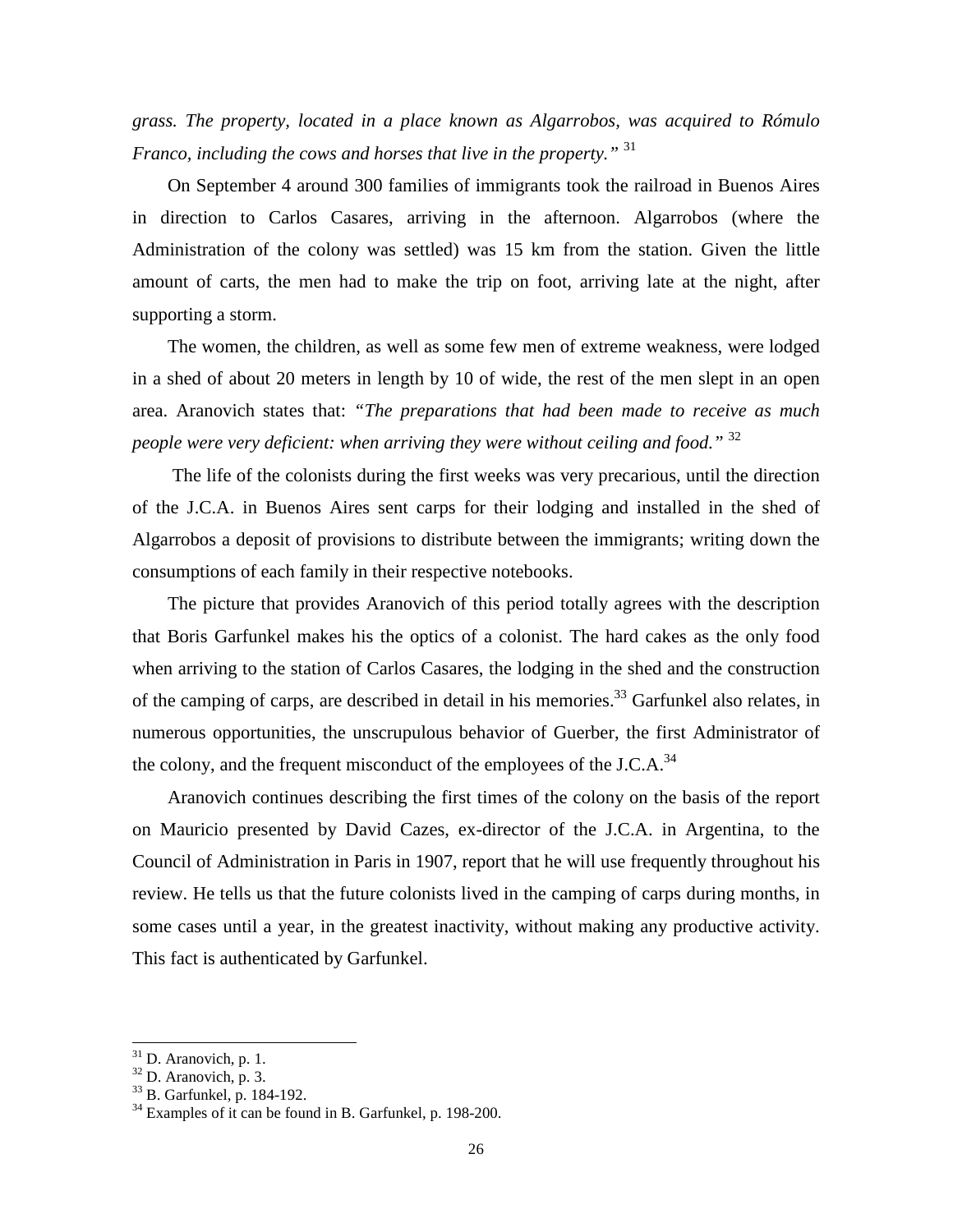Why the colonists were not settling down in their lands? Aranovich explains that the lands of the colony were not totally free of renters yet. This fact would force the J.C.A. to litigate by years and would end with their obligation to pay important indemnifications to several renters whose leases had not expired when the sale took place. Again, from his optics of a colonist, Garfunkel corroborates this fact.

At the beginning of 1892 Colonel Goldsmid, who obtained a license of the British Ministry military to come to organize the colonies, arrived to Argentina.

The new Director of the J.C.A visited and reorganized Colonia Mauricio (May of 1892) with military hand. He agreeded with those immigrants who did not serve like colonists, or who did not wish to be them, the amount of the indemnification with the aim that they left the colony. He also suppressed the deposit of provisions and the notebooks were eliminated. From now on, until the colonists obtained utilities from their harvests, they would receive a monthly stipend in cash, in a loan character, and they would have to buy everything that they needed for their feeding and its daily life from the retailers of the zone. Finally, he gave the instructions of the case to disarm the camping of carps and gradually to install the colonists in their farms. All these facts are also meticulously descripted by Garfunkel.

We found here the first divergence in the optics of Garfunkel, as a colonist, and Aranovich, as an objective observer of the facts. For Garfunkel, the abolition of the notebooks of the colonists, and the consequent closing of the warehouse of the J.C.A., was something long wished by the colonists. However Aranovich mentions that:

*"It is easily understood to what degree of demoralization has been able to take the colonists, taking into account the moral quality of this people in that time, the monthly deliveries of money to support its expenses of life. The only useful consequence of this experiment went that it contributed to that the good elements and the bad ones were polarizen; those immigrants who offered some promise for the future from the others that absolutely did not serve as colonists. The first stage for the purging of the colony began. It was agreed with the unsuitable one, the amount of the indemnification that was paid to them, provided they left the colony."* <sup>35</sup>

<sup>&</sup>lt;sup>35</sup> D. Aranovich, p. 4.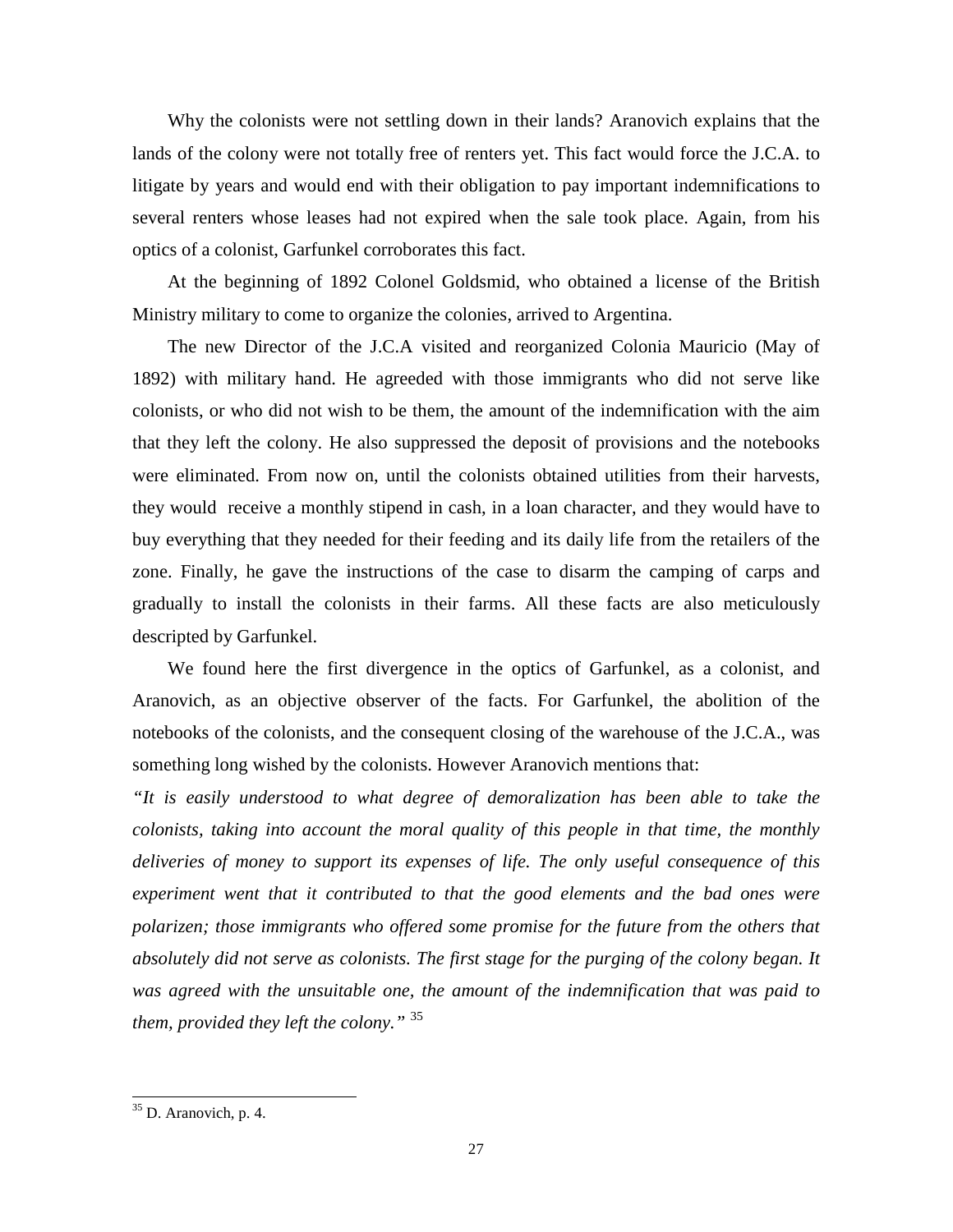To our understanding the vision of Aranovich adjusts more to the reality. All the colonists were not prepared to make decisions on the use from their money. Let us remember the misery of which they came in Russia and the fact that they have found their necessities satisfied during almost a year in the warehouse of the J.C.A. It is clear that their expenses were written down in their respective notebooks, but they did not internalized this fact.

The project of Hirsch had the goal to provide to the beneficiaries the opportunity not only to become useful members for the society, recovering economically, but also as human beings:

*"Hirsch disapproved the traditional charity with its emphasis in the distribution of alms. He was convinced that he could assure the future of the Jews of Russia providing them the opportunity to become self-sufficient through productive work."* <sup>36</sup>

All the beneficiaries would not be able to take advantage of it; some would have to defect, it is the logical thing. For that reason we considered that the episode of the stipends would have to be interpreted within this context.

(In 1893) colonel Goldsmid left the Direction of the J.C.A. and he returned to Europe. He was replaced temporarily by Maximo Kogan, a Russian engineer, who continued with the task of purging colonies. Kogan had two collaborators: Emilio Korkus and Dr. Berkenheim, who would be in charge of Colonia Mauricio.

Berkenheim would purify the colony from paupers, thieves and also of those who, in his opinion, by their character or because of the composition of their family, were not sufficient apt for the agricultural work. In words of Aranovich: *"A period of cleaning, sprinkled of pathetic scenes and scandals began.*"<sup>37</sup> These facts are consistent once again with the memories of Boris Garfunkel.

Throught the passing of the years, the review of Aranovich begins to include a greater amount of statistical references and the description of a smaller number of events; for that reason we will try to segment this period annually or so, emphasizing the information provided by the author and extending it by our analysis when we consider it opportune.

<sup>36</sup> ICA in Israel, J.C.A. Charitable Foundation.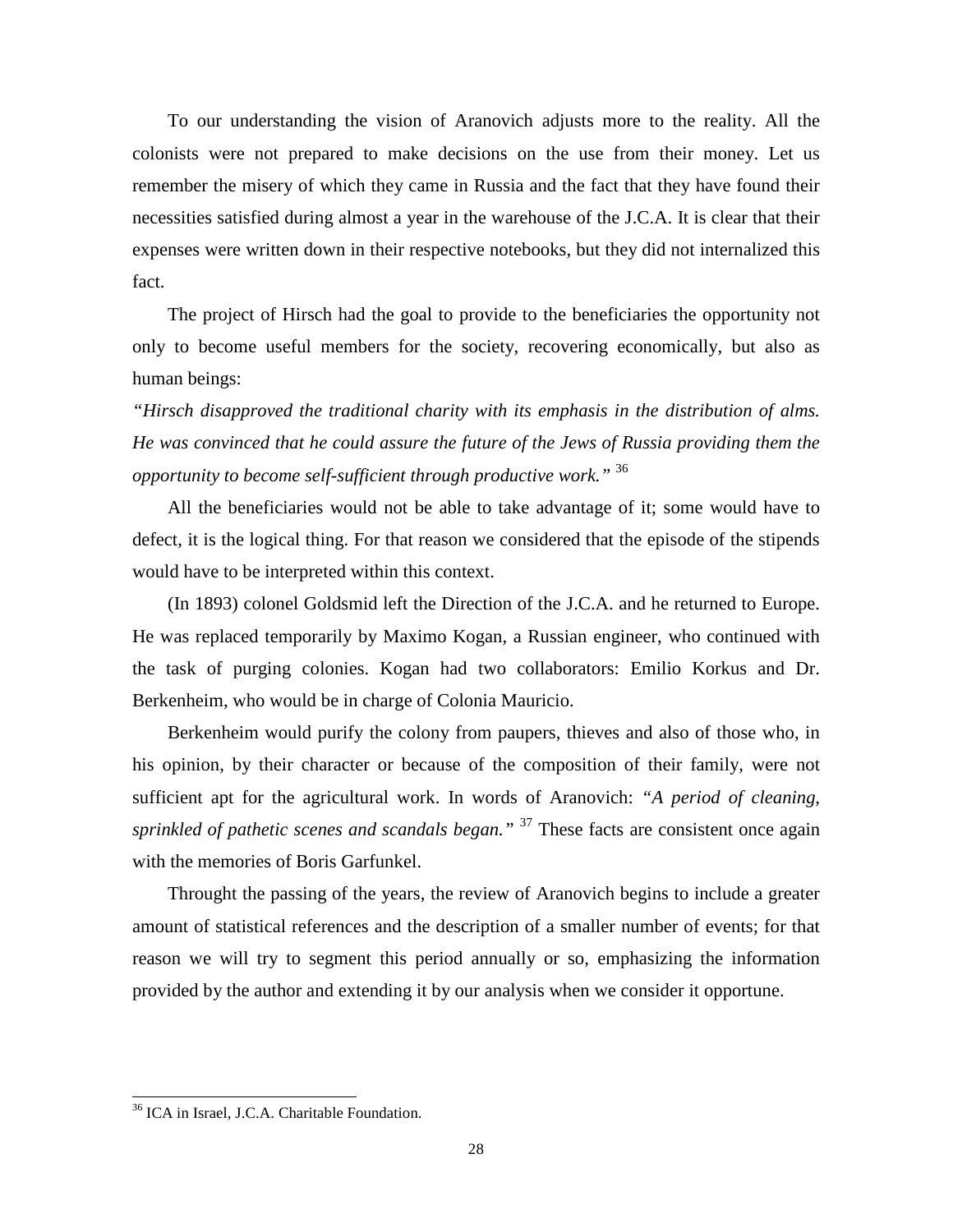#### **1894 -1895**

• In 1894 the J.C.A. presents to the colonists the contracts of the lands, which include the consolidation of the total debts of the colonists with the company.

These debts reached a magnitude of around 50% of the value of the land. The original contract stipulated that this amount would have to be paid in 12 annuities, with an annual interest of 5%. The colonists refused to sign it. Aranovich relates that *"only in the following year, induced by Mr. Eusebio Lapine (the new Administrator), in charge of organizing on more solid bases the colony, almost all the colonists would sign the contracts to assure their rights over the lands."* <sup>38</sup>

This episode is described in detail in the memories of Boris Garfunkel, who locates it at the beginning of 1895. The commentary of Aranovich on the event speaks by itself:

*"The colonists, that were believed they have the right to enjoy the generosity of the philanthropy of Baron de Hirsch, were surprised by the knowledge that all the expenses were loaded in their accounts, that there were not given away anything, the fare, or the subsidies they have received for many months, and what annoyed them most was that 5% interest."* 39

As it is expected the non welfarism concept of philanthropy, which characterized the project, was not understood and, by the way, was resisted, by the own beneficiaries of the project.

• Lapine finished the purging of the colony, expelling some undesirable elements that still were there, soon improving the conditions of installation of the colonists. Anyone who wished it may change his lot (of 80 to 100 hectares) by better located land, increasing until the maximum the extension of such (210 hectares).

Like in other occasions, the analysis of the memories of Garfunkel gives faith to this fact.

In Aranovich words, this *"last decision was based on a mistaken concept of the value and the capacity of yield of the land of Colonia Mauricio."*<sup>40</sup> This fact is of fundamental

-

 $37$  D. Aranovich, p. 6.

 $38$  D. Aranovich, p. 7.

<sup>39</sup> D. Aranovich, p. 7.

 $40$  D. Aranovich, p. 7.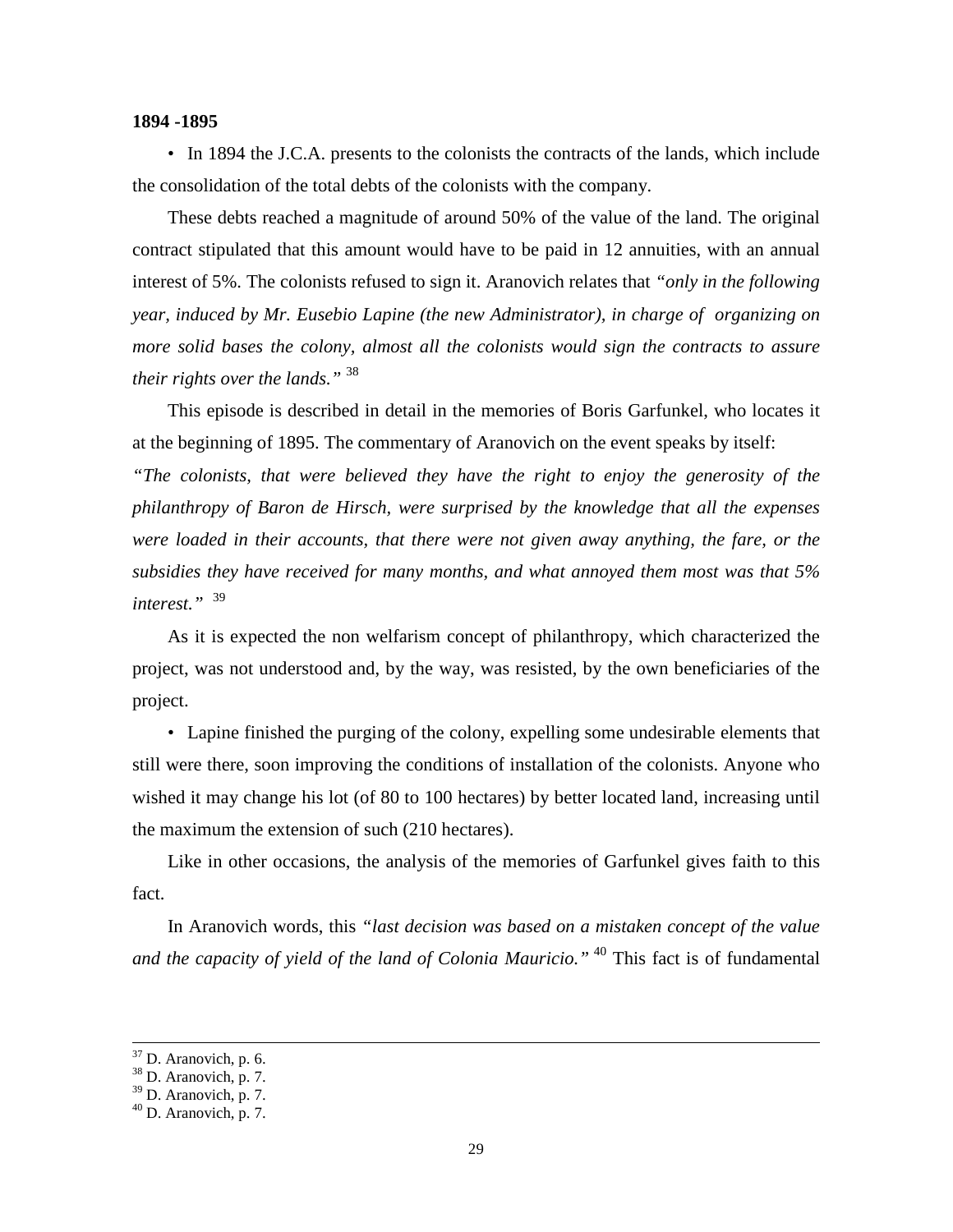importance, because in these mistakes Aranovich will find the genesis of the future disintegration of the colony.

The author supports his position in the report presented by David Cazes in 1907 to the Council of Administration of Paris:

*"Agronomists and others that had occasion to pronounce themselves on the value of the land of the colony declared that a third of her was formed of absolutely unusable low marshes, and the other two thirds were made up of very poor land, of which the analyses, they have been mentioned in support, superabundantly demonstrated their poverty, and that after four or five years of work would be exhausted and without any value for agriculture.* 

*In vain we mentioned the example of surrounding lands, in vain we insisted that tests became of alfalfa plantations; we have sent with this aim seeds and material for farming, but our agronomists declared that it would be a effort to pure loss, and after the years of unfruitful fight we had to retire of Mauricio the alfalfa seed that we had sent there, and to resend it to Moisés Ville where they will be used."* <sup>41</sup>

Let us remember this last paragraph, because we will return to it years later.

#### **1896**

• Of the 213 families installed as colonists in Mauricio before 1894 they were in December of 1896, after successive purgings, 187 colonists; the total population was reduced to 947 people.

• The event of the year, obviously, was the death, on April 21, of Baron de Hirsch.

Aranovich emphasizes the neglect in which the colonists fell. His statement proves that the author shares the vision of Hirsch on the goal of the philanthropy:

*"The mentality of the uneducated mass of the first colonists as far as their relation with Baron de Hirsch and the J.C.A. is peculiar. The Baron was the good father of the colonists, he always arranged to give all the imaginable favors to them and to overwhelm them with benefits, that never arrived at their destiny because the employees of the company interposed, people of bad heart, enemies of the colonists, to whom they looked to harm. That sentimentality instead of being a clear and defined concept of justice, of business with the J.C.A. that provides to the colonists the means for a healthy work by means of a loan,* 

 $41$  D. Aranovich, p. 7.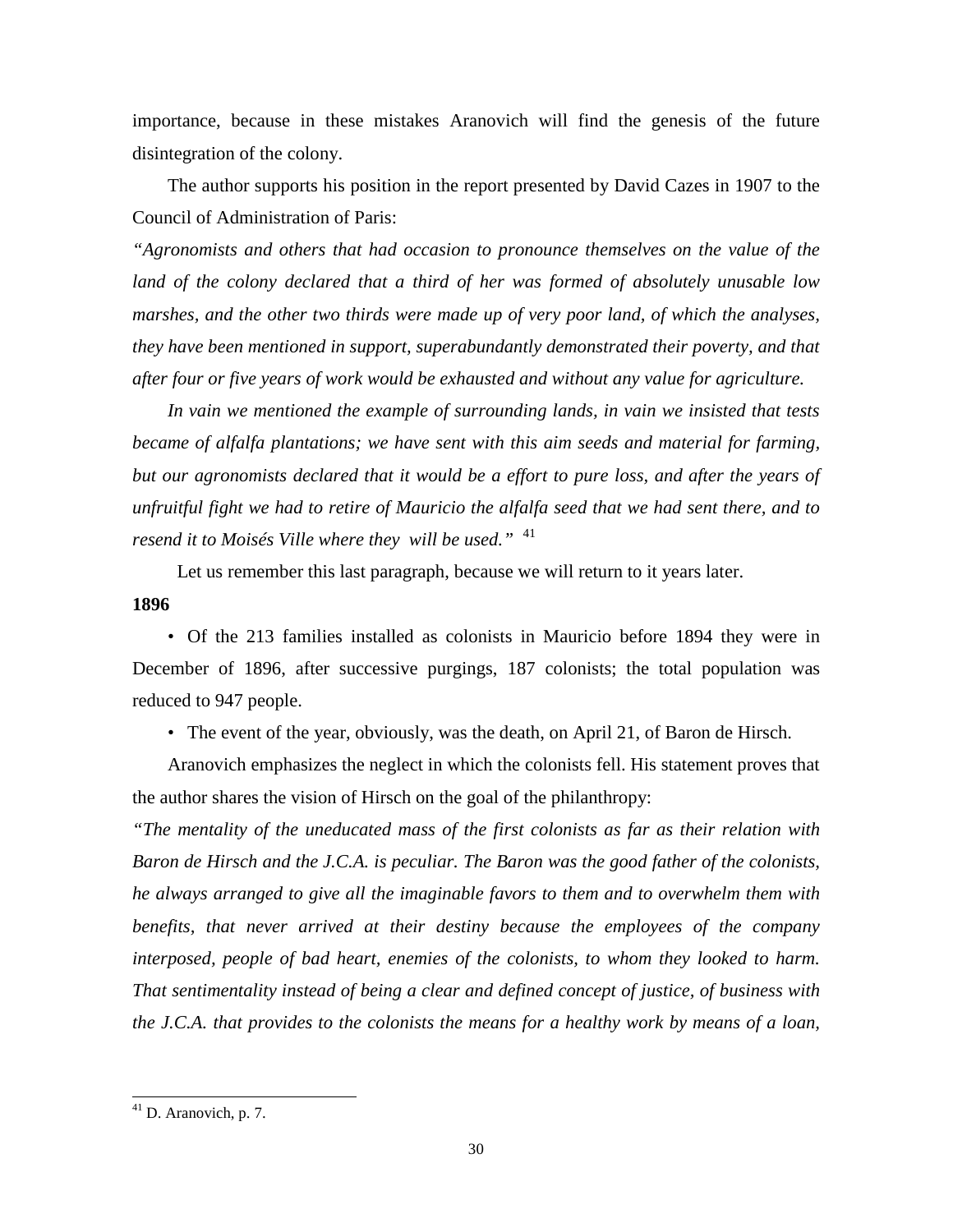*whose reimbursement will serve to help other coreligionists in equality of conditions, was the cause of most of the conflicts between the colonists and the J.C.A."* <sup>42</sup>

The neglect and the sensation of gratitude of the colonists towards Hirsch, beyond the mix-ups with the administrators and still with the Directors of the J.C.A., were also attested by Garfunkel.

## **1897-1898**

• Economically, they are very bad years. In 1894, 5,328 hectares of wheat were planted, which was burned by a frost fallen in the month of November; this induced a reduction of the seed in 1895 to only 2,291 hectares, increasing to 4,090 in 1896. The harvests of wheat and corn in 1887 and 1898 also gave very bad results. There were planted between 8,500 and 9,000 hectares, but the benefit was very thin. The wheat rendered between 3 and 4 fanegas (each fanega is equivalent to 43.247 kilograms) by hectare, the corn was not far better.

These numbers mark the first economic statistics that we found in the review; from them until 1930, Aranovich will provide us with numbers of great interest to the aims to understand the economic unfolding of the colony.

As a synthesis: *"The colonists were discouraged; twenty families left the colony and it was afraid that the exodus became general."* <sup>43</sup>

It ended here the period that we have denominated "Birth, Establishment and Maturation of Colonia Mauricio." It is clear that if there is a determining event to divide the history of Mauricio in two periods it is the introduction of the cattle activity; for that reason the separation in these two sections.

During the years that we finished reporting, the sayings of Demetrio Aranovich and Boris Garfunkel show, in general, great coincidence; beyond differences in the years in which they report the events, probably caused by the fact that Garfunkel writes his memories more than 50 years after happened the facts and surpassing the 90 years of age, whereas the review of Aranovich is contemporary to the facts.

 $42$  D. Aranovich, p. 8.

<sup>43</sup> D. Aranovich, p. 9.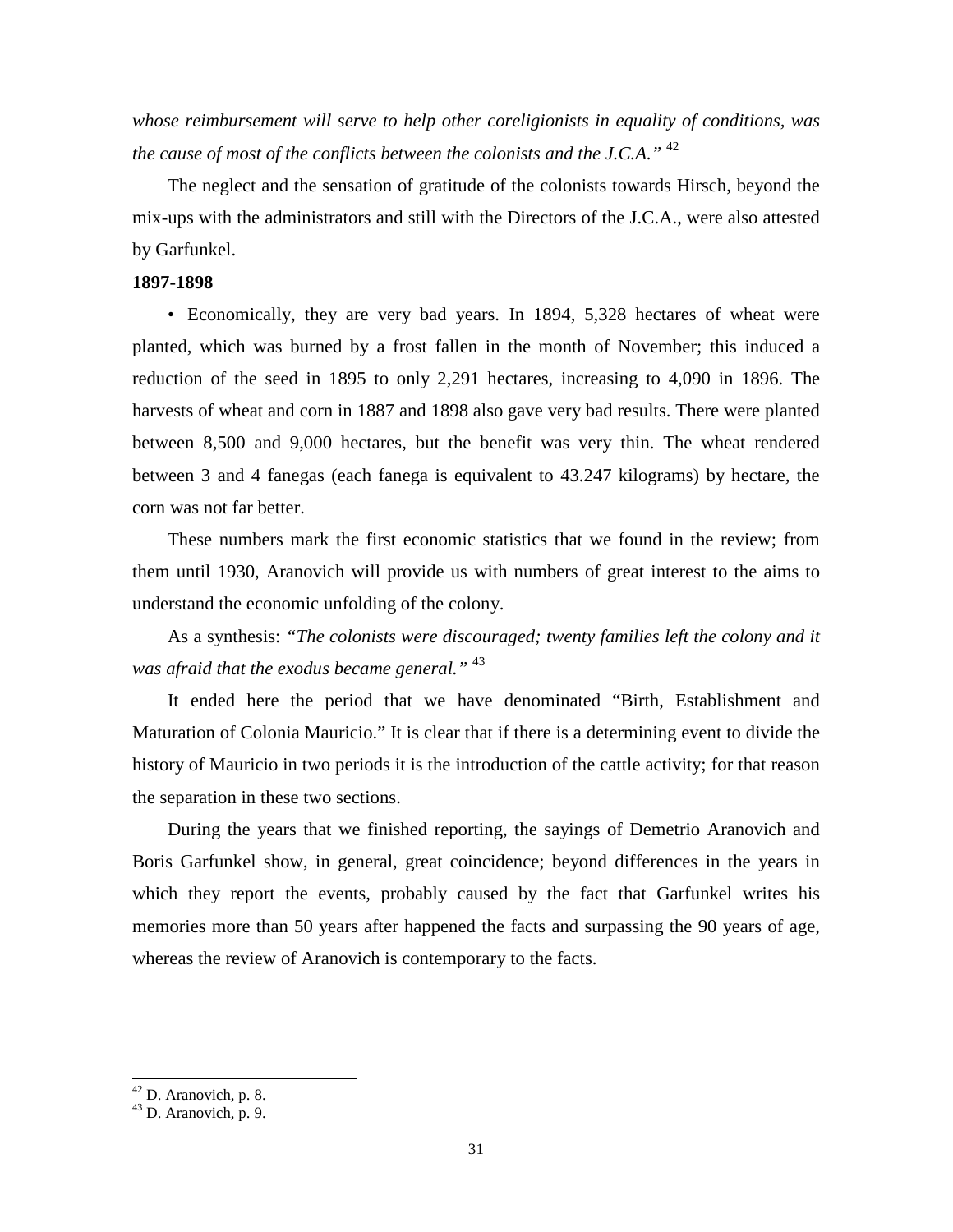## **The Apogee and the Disintegration of Colonia Mauricio**

**1899** 

 The year 1899 marks a point of inflexion in the economic situation of the colony: the harvests improves, it begins to be developed the milk industry and, fundamentally, the cattle ranch is introduced and the colonists begin to expand the fields of alfalfa. The conditions are given for the takeoff of the colony.

• The 1899 harvest is not so bad. The wheat renders in average between 7 and 8 fanegas by hectare; the corn around 15 fanegas. The difference of productivity with the previous years is remarkable.

• On August 15 a company installs the first cream maker in the colony. Most of the colonists sell 50 liters of milk daily, which contributes to improve their economic situation.

As it is expected, this activity generates an increase in the stock of milk cows. Garfunkel reports this event a year before, in 1898, when some immigrants acquired milk cows to the Administration of the J.C.A.

• The cattle activity makes its appearance in the colony. The colonists buy cattle, duplicating the stock in the colony, which reaches 6,452 animals.

The economic rationality of the colonists is remarkable. In words of Garfunkel: *"When the century dawned, some colonists decided to extend our scope of action to the cattle activities, so expensive to the man of the Argentine field. Encouraged by what I saw in the neighboring ranches, I began to raise and sell cattle."* <sup>44</sup>

• The greater amount of milk cows and cattle for the sale stimulates the growth of the surface dedicated to the seeding of alfalfa, which is increased from 597 hectares in 1898 to 1,097 in 1899.

In words of Aranovich: *"The confidence in the future reborns."* Nevertheless, still very few colonists can pay their annuity by virtue of the debts contracted in the previous years with the retailers of Carlos Casares, who charged a very high interest.

 $44$  B. Garfunkel, p. 328.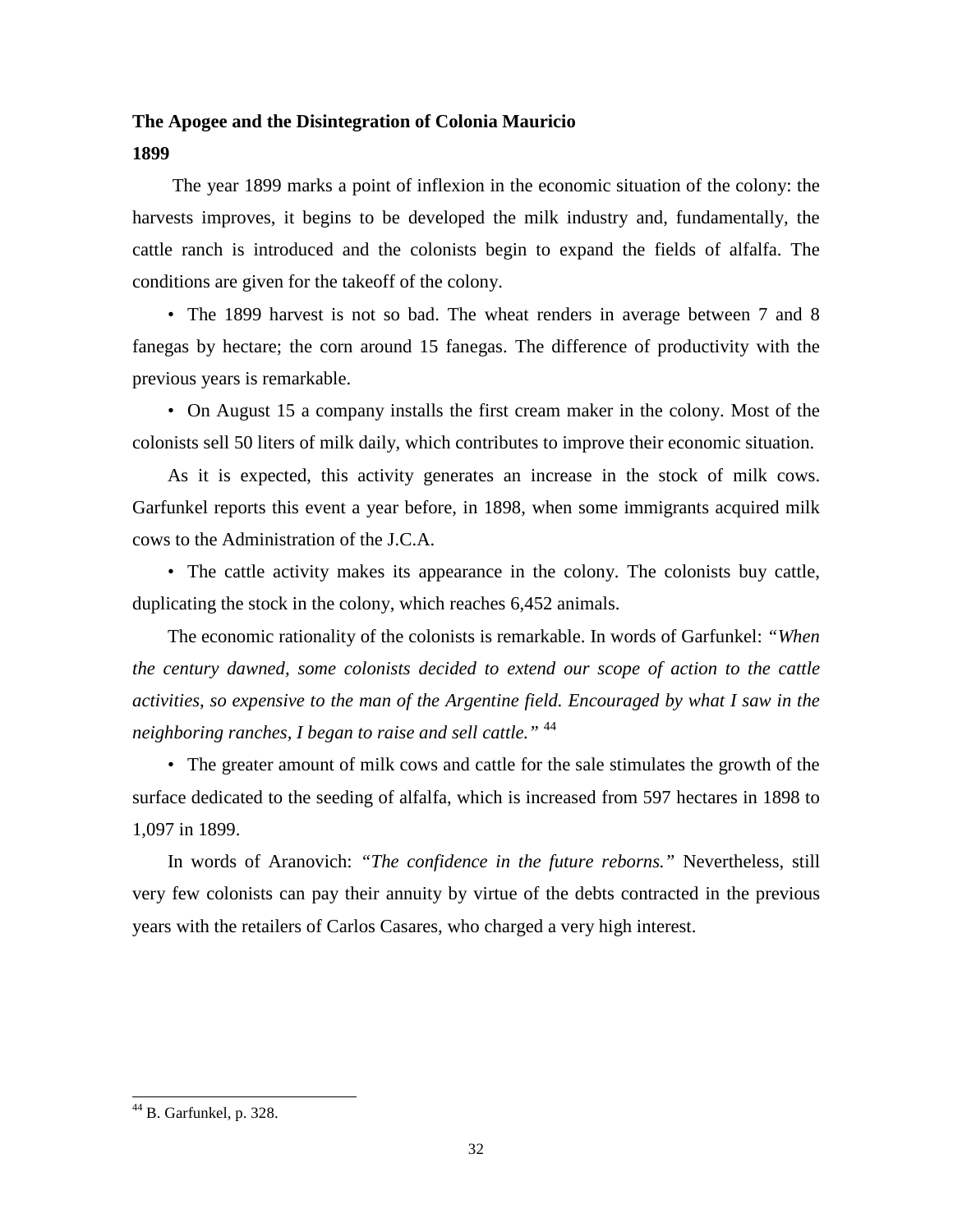#### **1900**

• Some discontented abandon the colony, so the number of settlers is reduced to 131 and the population to 926 people.

If we remember that in December 1896, after successive purges, there had been in Mauricio 187 settlers, who with their families represented a population of 947 people, it is clear that the hard times were felt, reducing the number of settlers by 29%.

• The land of the colony extends by further acquisitions, increasing its area by more than 20,000 hectares in relation to its original extension.

Surely, Aranovich refers to the acquisition of Santo Tomás and La Esperanza, which Garfunkel locates in 1902 and some years later, respectively, acquired to be used as a reserve for the future installation of sons of the colonists. The parcelling was performed at 150 hectares the ranch; they were alfalfa fields, ideal for livestock and more expensive than those in Algarrobos and Alice, but the investment was attractive to families who wished that the new generation follows the steps of their parents.

• The amount of cultivated land expands, reaching 12,886 hectares. The wheat crop was just medium and the prices were not high; however, since most of the settlers made the work by themselves, they obtained some profits.

Two events will be reported consistently over the coming years:

• It extends the area planted with alfalfa, adding 2,172 hectares. The colonists sale alfalfa for forage but also their seeds. The good quality of the grass allows its selling at a very good price; since they made four cuts per year, each hectare leaves a remarkable annual profit. The seed yields even more, since on average they are obtained 2.5 fanegas per hectare, which are also sold at excellent values.

Let us remember that last paragraph of the Report presented by David Cazes in 1907 to the Council of Administration of Paris, mentioned by Aranovich when relating the 1895 events:

*"In vain we mentioned the example of surrounding lands, in vain we insisted that tests became of alfalfa plantations; we have sent with this aim seeds and material for farming, but our agronomists declared that it would be a effort to pure loss, and after the years of*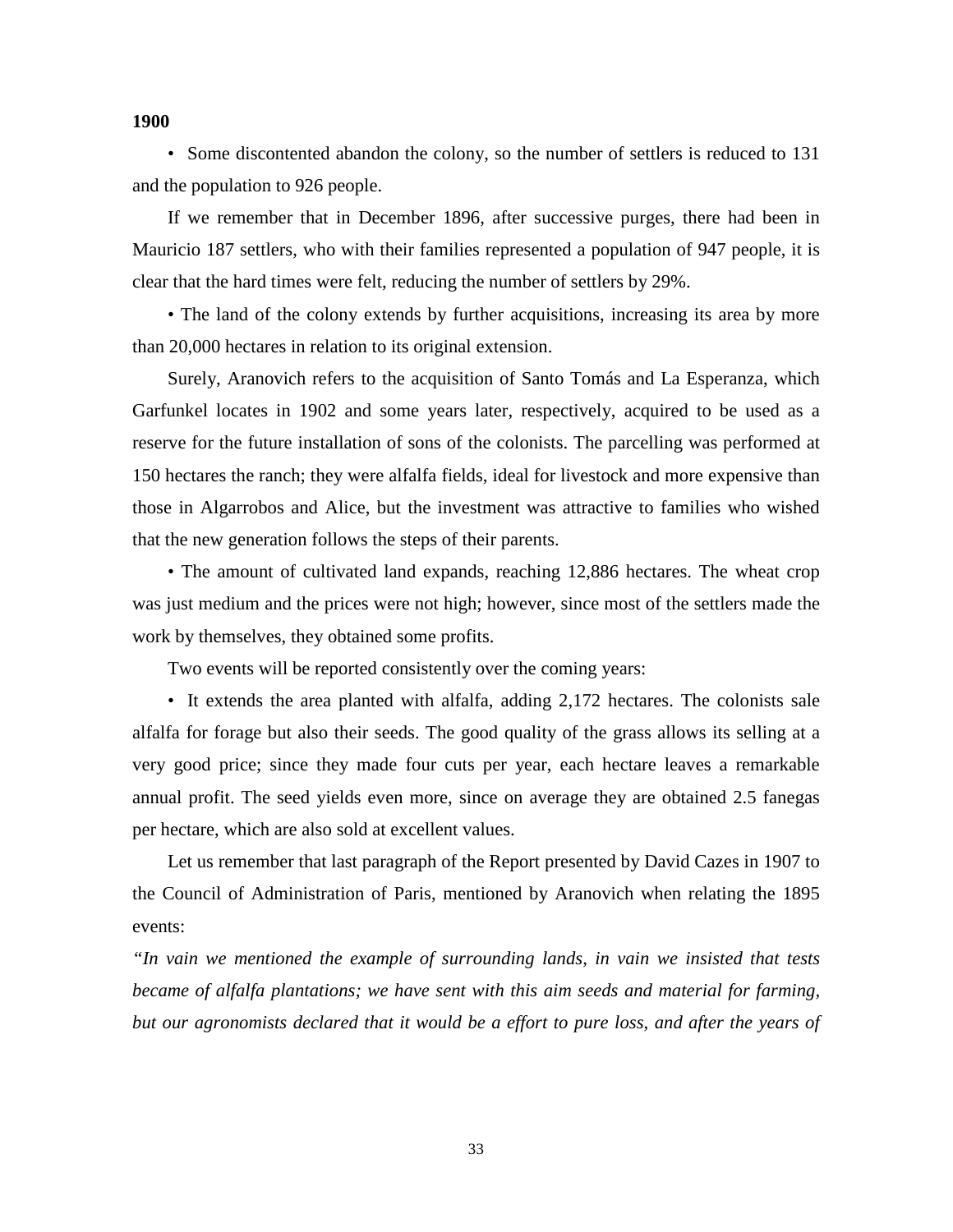*unfruitful fight we have had to retire of Mauricio the alfalfa seed that we had sent there, and to send it to Moisés Ville, to the aim to be used there."* <sup>45</sup>

The error of judgment on the potentiality of the lands of Mauricio is evident; Aranovich will provide us numerous statistics in its support.

• The cattle activity is increased, the cattle stock amounted to about 6,300 animals.

Boris Garfunkel also tells us this fact. It is clear that the colonists responded to the incentives created by changes in the relative prices.

• (Probably, for the first time) Almost all the colonists could pay their annuity to the J.C.A.

It is not a minor detail; Aranovich draws it from an objective analysis of the information provided by the Yearbooks of the J.C.A. Boris Garfunkel highlights it from his optics as a colonist.

## **1901**

• The cultivated land is reduced to 5,663 hectares (remember that in 1900 it reached almost 13,000).

 It is interesting the remark of Aranovich, who explains that this is founded in an attempt not to "weaken too much" (quotation marks placed by the author in his review) the land that still was considered very poor. Do not forget that the author proposes that misperception as the seed of the future collapse of the colony.

• The cattle activity, as expected, expands. The number of animals reaches more than 11,000 heads, between the ones acquired to work in the farms and those acquired for fattening.

Given the increase in the number of cattle, the alfalfa fields, which extend to about 3,000 hectares, are used for grazing, leaving only the last of the four yearly cuts for seed.

• The dairy cattle became much less profitable than the selling of livestock. The cream maker industry continues to decline, a phenomenon that began in 1900 with the launch of the cattle activity.

• The colonists pay their debts to the merchants of Carlos Casares and their annuities to the J.C.A.

<sup>&</sup>lt;sup>45</sup> D. Aranovich, p. 8.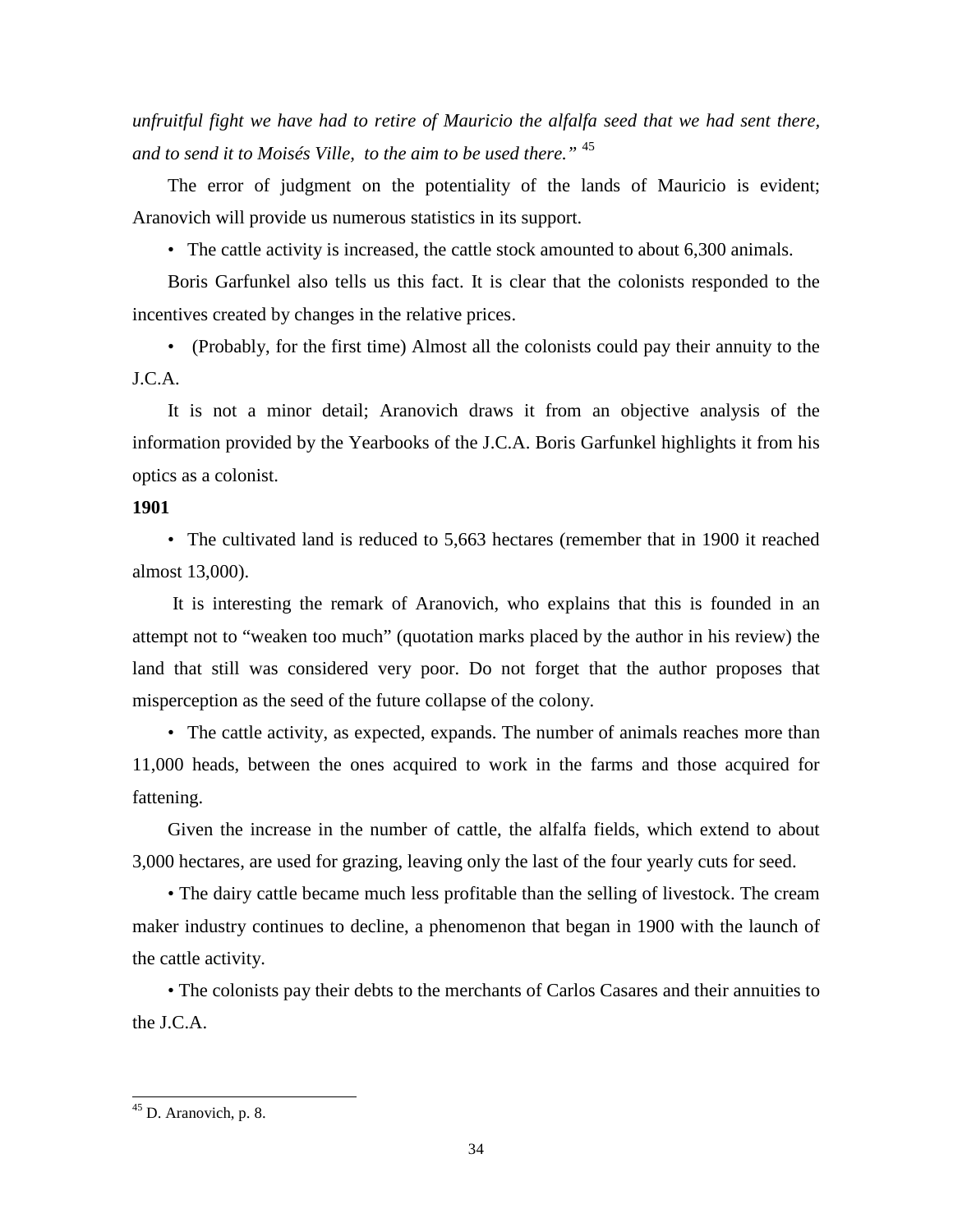The image of prosperity set in; the ability of the colonists to pay their old debts and their annuities provides evidence of this.

**1902** 

• 30 new colonists settle. They are the sons of old colonists and some new immigrants.

As we mentioned when commenting the events of year 1900, Garfunkel himself corroborates this fact.

• The total sown, taking into account the 3,000 acres of alfalfa that were grown previously, amounts to 14,530 hectares (recovering the surface of 1900, 12,886 acres, regardless of the fields of alfalfa).

• The success of the harvest allowed the colonists to pay back their annuities to the J.C.A.

• This year, two inspectors of the Central Council of Paris visit the colony, which impresses them as "a fully active center and in the process of a growing prosperity" (quotation marks placed by the author in the review).

The picture is excellent, good years follow one to another. The prosperity of the colony is undeniable.

#### **1903**

• The number of colonists reaches to 164.

The increase in the number of colonists is another evidence of the increasing wellbeing of the colony. Recall that from the Report of 1900 Aranovich tells us that the amount of colonists had decreased to 131, compared to the 187 existing in December of 1896, because of the bad years. From 1899 the incipient prosperity attracted new immigrants willing to be colonized; if we added to it, in words of Garfunkel, the interest of the old colonists in acquiring fields in Santo Tomás for their sons, because they are full of alfalfa and, therefore, they are ideals for the cattle activity, we obtain this increase of 25% in the number of colonists with respect to the year 1900.

• The year is excellent for agriculture. The 5,520 hectares of wheat produce 10.5 fanegas by hectare, the 4.561 hectares of corn render around 11 fanegas by hectare. On the other hand, 382 hectares of new fields of alfalfa are added.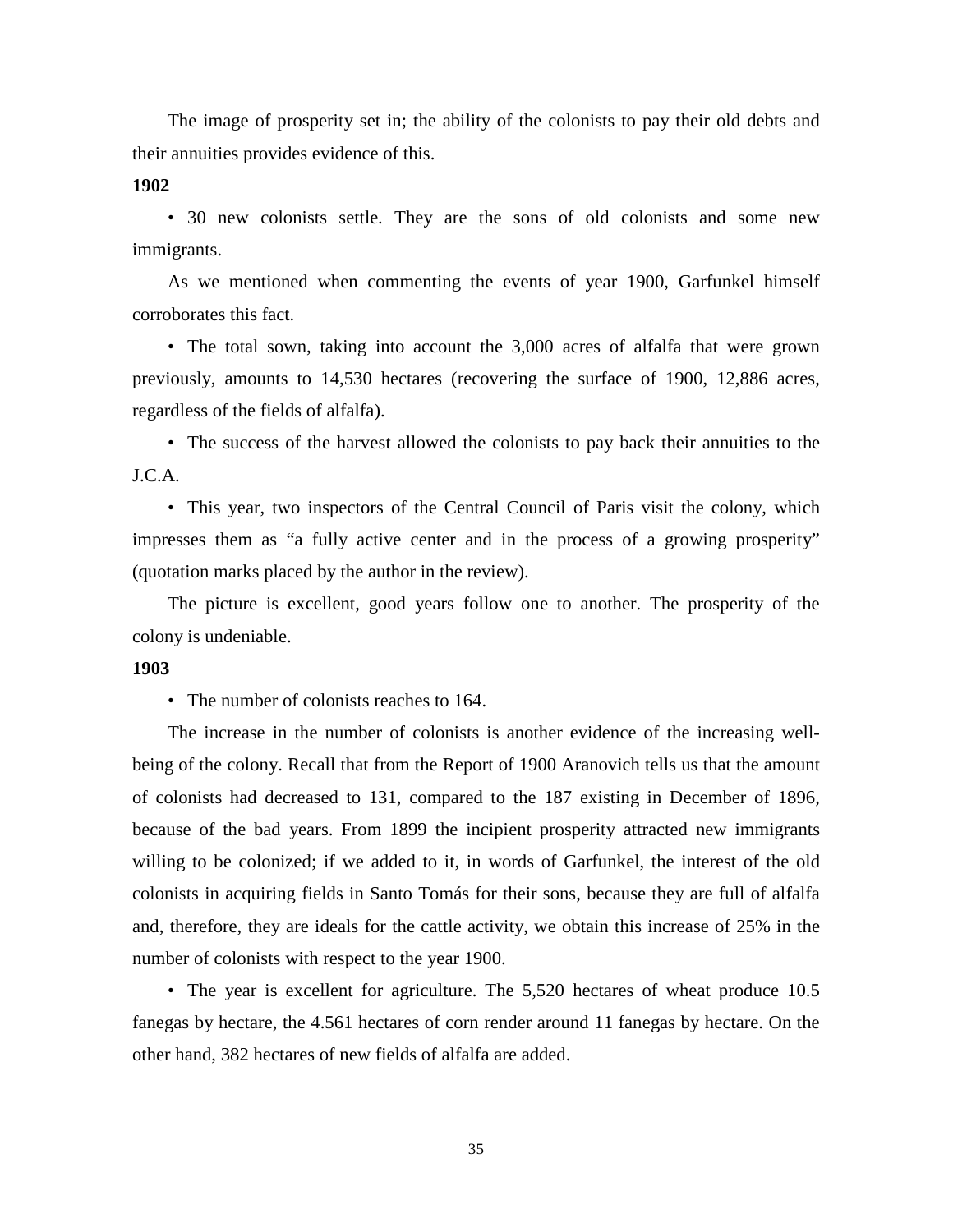• Meanwhile, livestock continues to expand. The number of cattle amounted to 11.741, of whom only 2,368 were given to the colonists by the Administration, the remaining 9,373 were purchased by the colonists to third parties. Some of the colonists are engaged in fattening livestock for export.

• The colonists pay to the J.C.A. around 95% of the annualities scheduled for the year.

The best summary of the status of the colony at this time is provided by Aranovich himself: "The growing prosperity is on the rise" (quotation marks placed by the author).<sup>46</sup> **1904** 

• The size of the plantings are the same of the previous year. They are devoted to wheat 6,186 acres, which yield 3.9 fanegas per hectare, but the corn fails because of the drought.

• Livestock production continues to expand. The amount of cattle acquired for fattening and trade already ascend to 19,657 heads.

It is clear that at this moment this one is the central activity of the colony, given its high yield. This performance threatens the very existence of the dairy industry, for which the cream makers factories continue to decline.

• The colonists pay to the J.C.A 88% of the amount of their annuities.

The wellness is evident. Aranovich points that the Official Memory of the J.C.A. corresponding to 1904 be refers the colony with these words: *"Mauricio, the most prosperous of our colonies."* 

## **1905**

• In 1905 the number of colonists reaches 186 (22 new colonists with respect to 1903) and the population 2,118 people. 110 new families of immigrants have arrived (probably spontaneously), composed by 804 people.

The population doubled from the values of the year 1900 (926 inhabitants), turning point in the economic situation of Mauricio. The colony attracts new immigrants because the facility of its access, given its proximity to Buenos Aires, and, of course, because its prosperity.

 $46$  D. Aranovich, p. 12.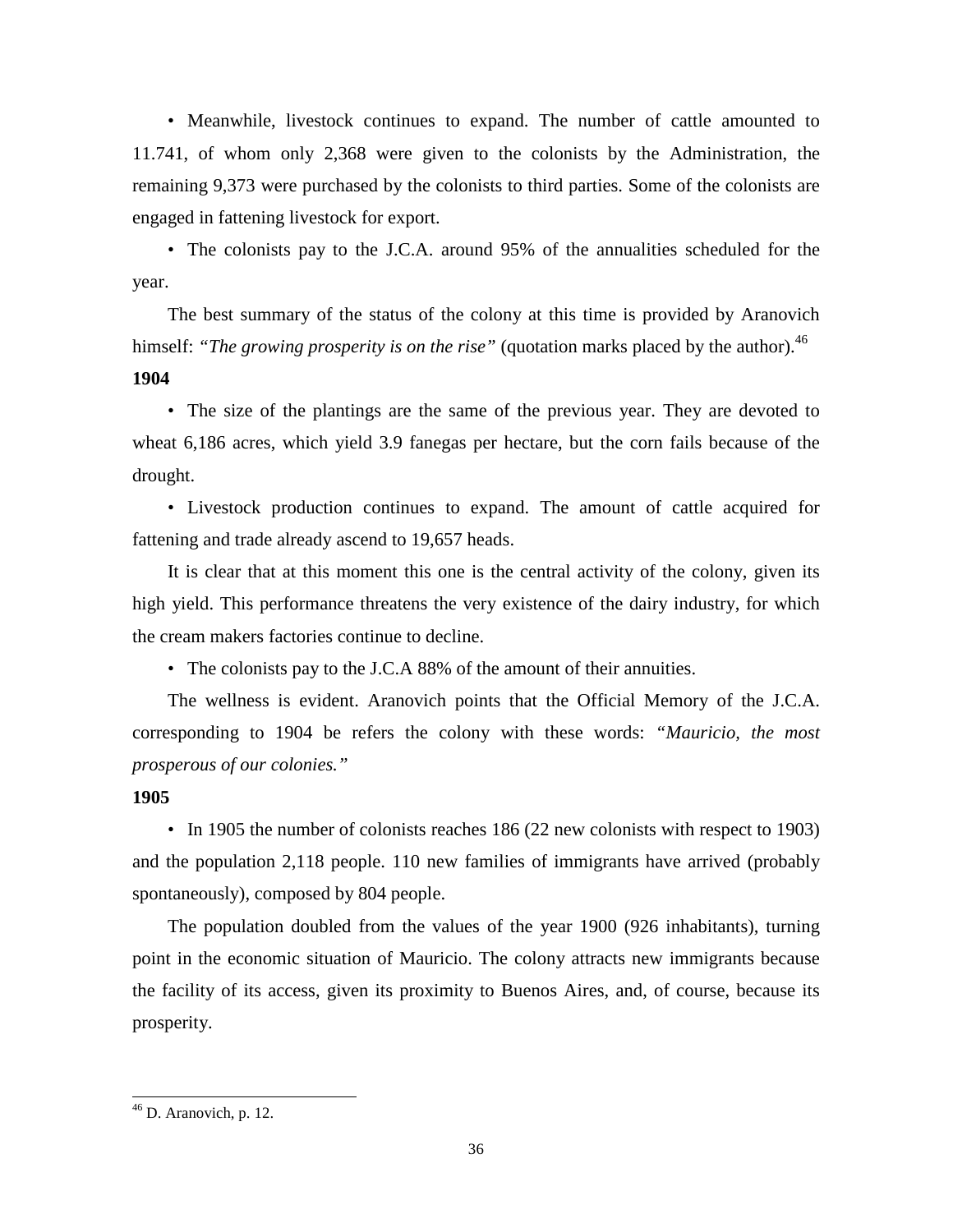• 14.679 hectares are harvested. Of these, 10,300 hectares of wheat, which have a yield of 10.73 fanegas the hectare. Corn yield is still mediocre (it is worth noting the significant increase in the wheat area harvested: slightly less than the double of the previous two years).

• The cattle fattening continues prospering. With such aim the colonists travel far away from the colony, buy and bring skinny animals; then, in three or four months fatten and sell them, either to butchers in Buenos Aires or to the fridge industry. The money has a great rotation, since the cattle is renewed three or four times a year.

Coincidentally, Garfunkel says that the main difficulty for this type of operation lays in the great distance between ranches, or rather, the large size of these. Sometimes you had to make up to 100 kilometers on horseback, which meant a great loss of time and a great physical, but the results outweigh the sacrifices.

• As it was expected the cream maker factory finally is closed (the milk industry simply could not compete with the yield of the cattle activity).

• This performance encourages the sewing of alfalfa, dedicating 743 new hectares (totalizing an area of about 4,000 hectares) and reduced the selling of bundles of grass (given the logical necessity of using them as food for the livestock).

 • The colonistss renewed their capital assets, replacing old plows for new and more efficient models (their economic reality allow them to do that).

Prosperity remains the norm. The synthesis of the year is simple; in words of Aranovich: *"The colonists have money."* 

## **1906-1907**

• The number of colonized immigrants continues growing; they are already 200 (14) more than in 1905). They continue arriving spontaneously, the population reaches 2,318 people (10% more than in 1905, another evidence of the prosperity of the colony).

• The wheat gives excellent results. The colonists also begins to experience with oats, which has an optimal yield, 13 to 17 fanegas by hectare.

• Nevertheless, the greater benefit is produced by the alfalfa seed, from which they were obtained more than four fanegas by hectare; a total of 4,143 fanegas, which were commercialized to very good prices. The fields of alfalfa already occupies 15,847 hectares.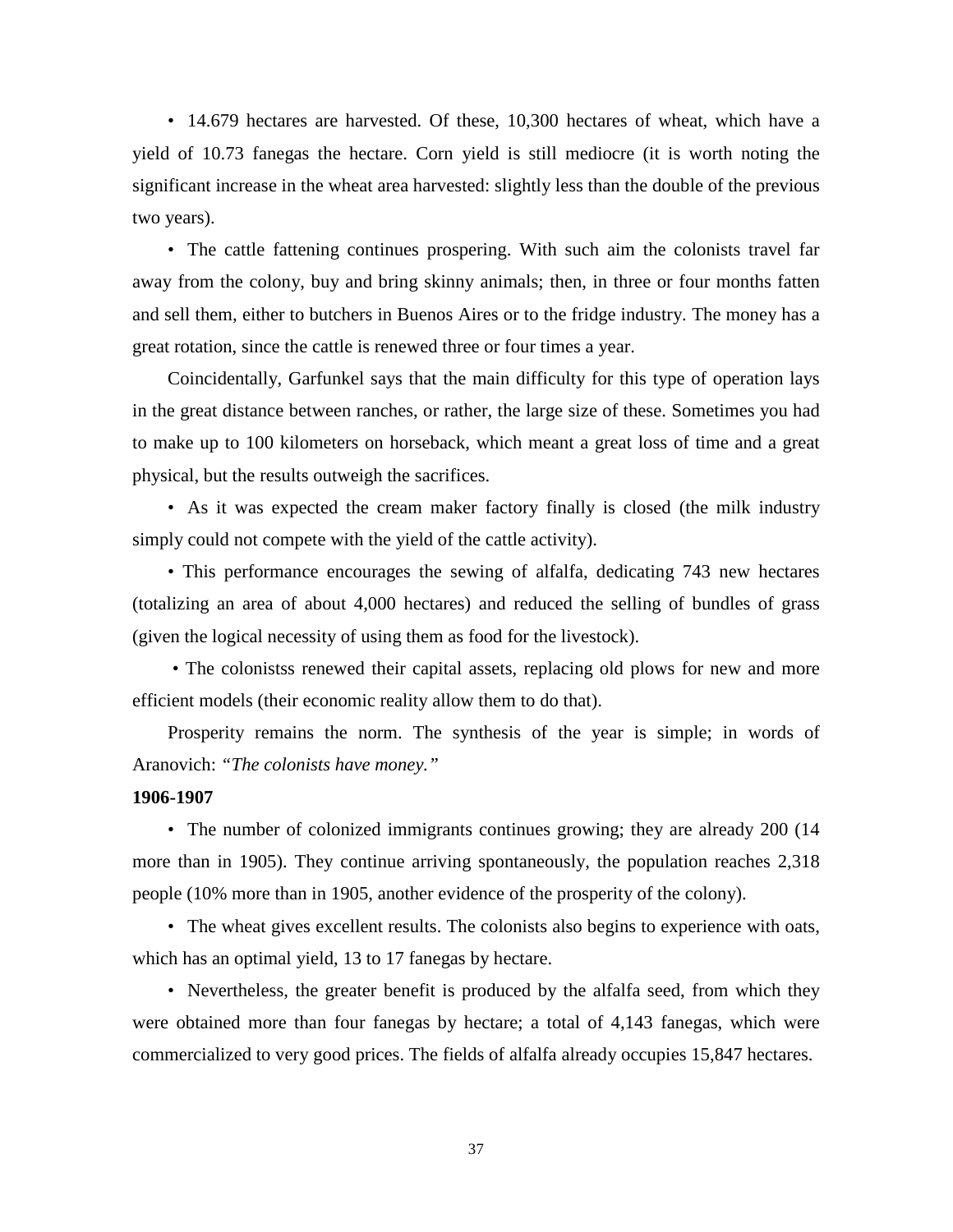It is interesting to mention that the last information that Aranovich had provided about the plantings of alfalfa data from 1905, with an area of about 4,000 hectares. The numbers show, in a couple of years, an increase of almost 12,000 hectares devoted to the activity (probably, included in this total are the land planted with alfalfa that the J.C.A. had bought in Santo Tomás). It is also to mention the increase in the productivity, since in 1900 they were obtained around 2.5 fanegas by hectare.

It is clear, as Aranovich mentions, as much in his description of year 1900 like in the one of the present period, that the quality of the alfalfa is very good, the soil and the climate of Mauricio are adequate and, given the prices, the crop is highly convenient.

• The colonists continue paying their annuities to the J.C.A. without greater problems and acquiring capital goods (plow seat and sowing machines). The working oxens of the principle of the colonization are just a memory, they have been replaced by horses and mares.

The picture is forceful again: *"Years 1906 and 1907 mark an accentuated well-being and prosperity."* <sup>47</sup>

#### **Aranovich digression on the origin of the disintegration of Mauricio**

 After providing to us statistics on the situation of the colony in 1906 and 1907, Aranovich raises for the first time his hypothesis on the causal of the disappearance of Mauricio as a Jewish agricultural colony.

Aranovich based his remarks on the report of 1907 of David Cazes to the Board of Directors of Paris, therefore we will transcribe the relevant paragraphs of the report:

*"Luckily, some colonists are let persuade and sow some hectares of alfalfa that give satisfactory results, the very compelling example of the neighbors also produces effect; in short, all the colonists seek to extend their fields of alfalfa at first in high and, to say thus, tired lands, later in those classified like low, that improved as they were worked.* 

*Meanwhile, we have acquired the domain of Santo Tomás, which a part constituted fields of alfalfa. The colonists settled in these prairies have obtained benefits from the first year. Thus, the impulse was given and now several colonists have transformed all their lots into fields of alfalfa, others destine for alfalfa 80, 100 and 120 hectares. The net benefits have been very important.* 

 $47$  D. Aranovich, p. 14.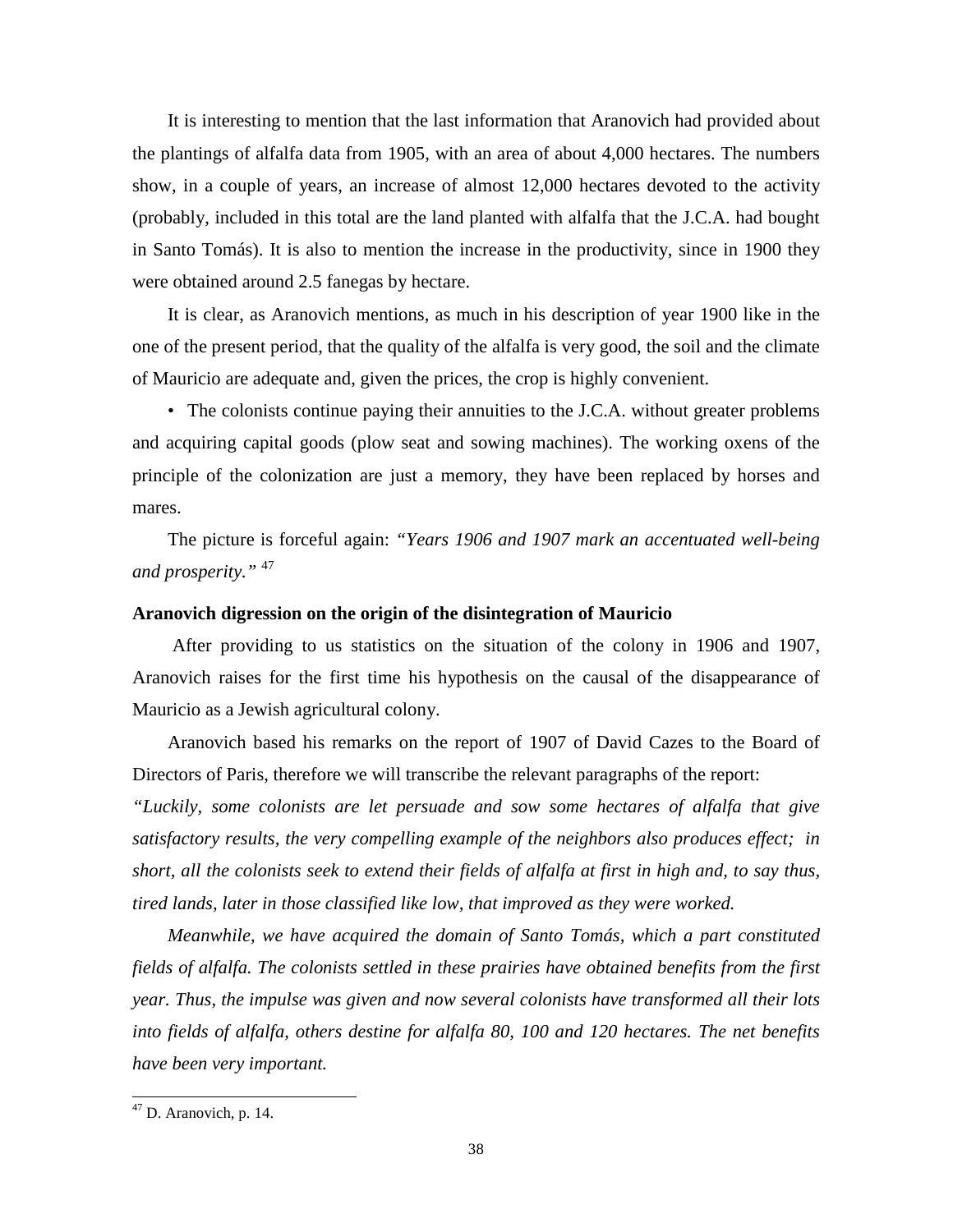*The alfalfa is not the only resource of the colonists of Mauricio. After some years this*  land that, according to the experts, had to be exhausted quickly, has produced good *harvests of wheat; the yields of 12 to 14 fanegas by hectare were not rare; in 1905 and 1906 the average yield of the wheat was near 12 fanegas. To such point that this year, when the mean efficiency was of 7.72 by hectare it is considered very low.* 

*Also some old colonists, that have great surfaces of alfalfa, when do not have enough number of animals to use among them the fields, they rent them and they obtain a rent. Several colonists of Santo Tomás, that have received lots entirely seeded of alfalfa, were thus able for paying elevated annuities from the first year of their installation..* 

*Mauricio is a colony of fattening of animals rather than of raising. Few colonists are dedicated to their reproduction. All of them buy, sell and almost renew their cattle, in everything or partly, two or three times a year.* 

*As a result of all these circumstances the smaller piece of land in Mauricio is disputed with fierceness. The lands that formerly were considered without any value, are nowadays working, used and contribute almost as much as the others.* 

*Everything what precedes explains and justifies the valuation at which has arrived the*  land from the region of Mauricio and the sales become more and more rare."<sup>48</sup>

Aranovich states that the report of Cazes is a strong evidence of the magnitude of the error of the agronomists of the J.C.A. when classifying the lands of Mauricio as pour and inadequate for agriculture. This error would induce an unfortunate policy of land allocation, granting the colonists extensive fields, under the assumption that with little fields they would have no means of live.

What would be the consequence of this? In the words of the author:

*"The decay and the disintegration of Colonia Mauricio like an Jewish agricultural colony, since the enormous value of the land in Mauricio was a temptation too great for the immigrant who had paid a low price to make a brilliant business by selling his farm. So he becomes owner of several tens of thousands pesos for use in any commercial enterprise. That was the origin of the decay and decline of Mauricio as an agricultural Jewish colony." <sup>49</sup>* 

 $48$  D. Aranovich, p. 15.

 $49$  D. Aranovich, p. 19.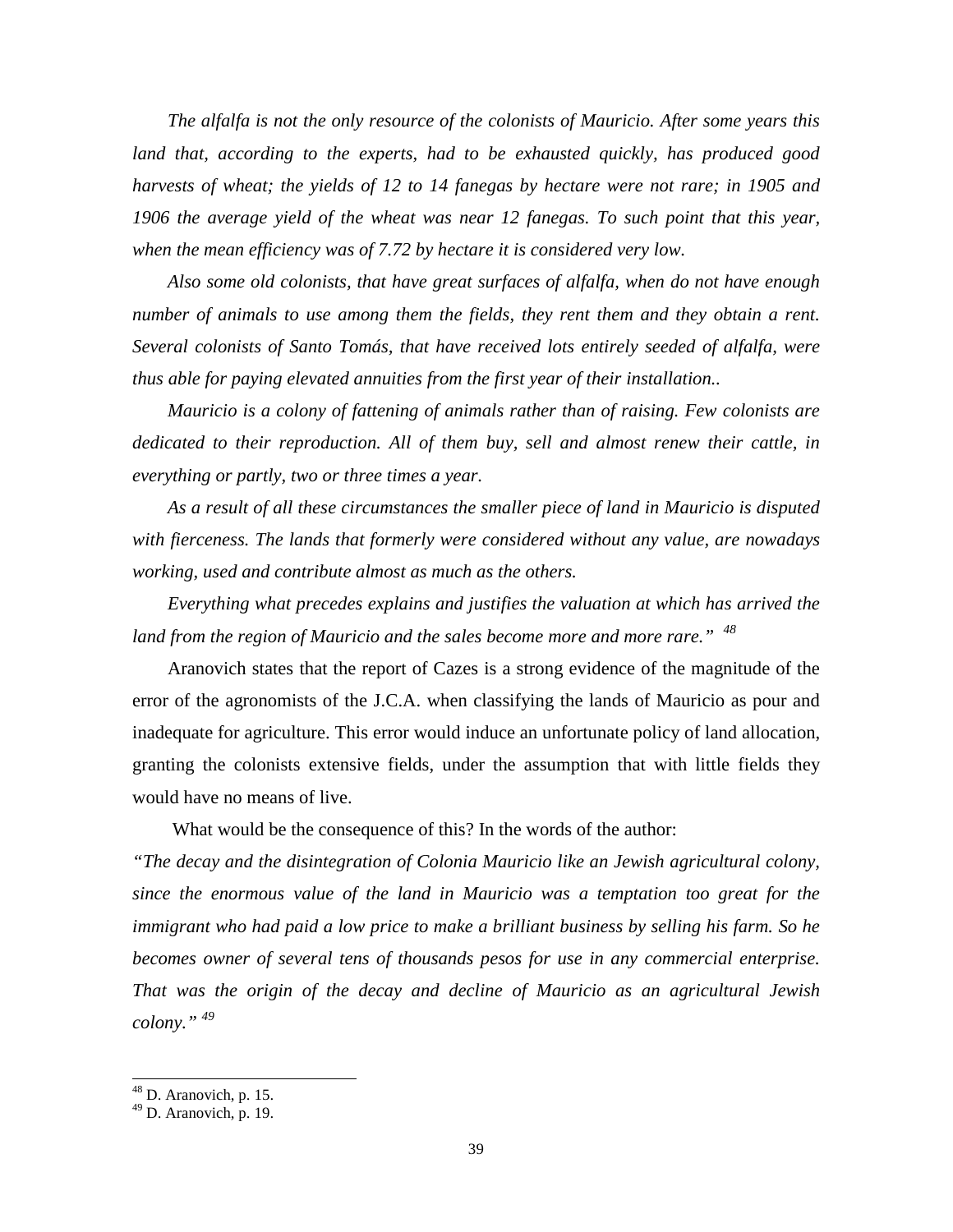The hypothesis of Aranovich is clear; we will evaluate it, in the last section of our paper.

Now let us continue the study of the statistics presented by the author in his review; in that direction we close the year 1907 with his economic assessment on the situation of the colony:

• In 1907 the prosperity of the colonists and the development of Mauricio go on increasing.

#### **1908**

• The number of colonized immigrants continues increasing, it reaches to 243.

• Even by this time, the J.C.A. continues with the practice of waste land (in the words of the author), by assigning large fields to the colonists.

Aranovich provides us the following paragraph of the Annual Report of the Administrator of the colony: *"According to the adopted system to give new lands of more than 150 hectares to the colonists that have originally received bad lands, the total surface of 44 lots was distributed. If we do not make new acquisitions, which would be very difficult, given the high prices of the lands in our region, the colony will not develop further.*"<sup>50</sup> The text emphasizes the two points that the author tries to highlight again and again in his review: the high value reached by the land in the region and the practice to give to the colonists fields of more than 150 hectares.

• The surface dedicated to alfalfa continues growing, ascending to 18,953 hectares (it increased in 3,056 hectares).

Since it exceeds the necessities of the colonists, by virtue of the quantity of cattle in the colony, it is received cattle from neighboring farms for grazing, by a monthly payment by head.

The prosperity of the colonists is undeniable. The magnitude of the payments made to the J.C.A. during the year, for annuities, debts and contributions, is not the only evidence of it, but also the fact that the colonists seed vegetables only for their domestic consumption, not looking to obtain any benefit of its orchards as complement of the agricultural operations. In words of the author: *"such smallness does not interest to them."* <sup>51</sup>

 $50$  D. Aranovich, p. 20.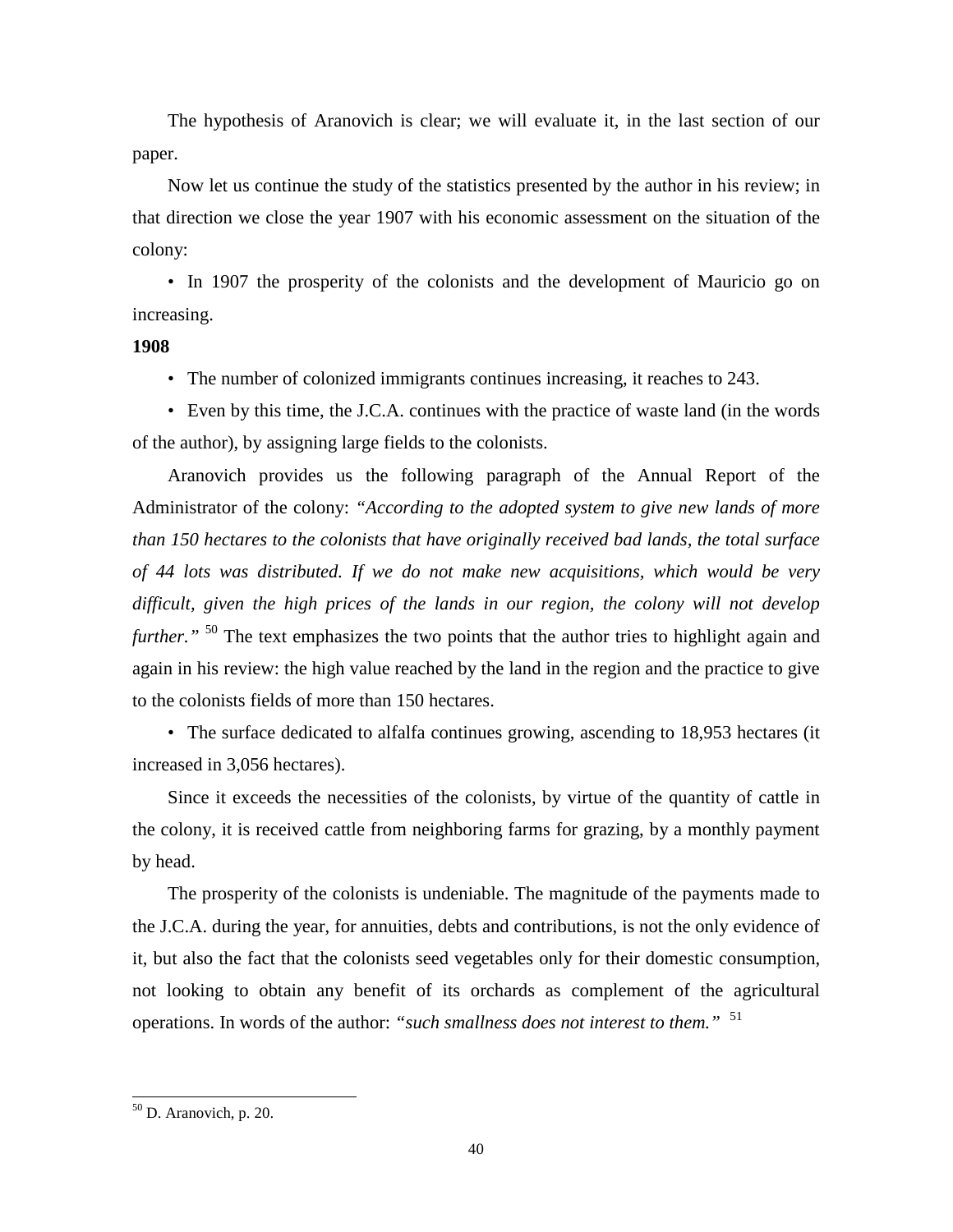• They continue arriving spontaneous immigrants, who work in different offices.

• There are four schools in the colony, with a total of 18 teachers and 407 students.

This number is consistent with the growth of the population, doubling the number of establishments and of teachers with respect to 1904, when there was a school in Algarrobos and another one in Alice, and increasing the number of pupils 38%.

• The Israelite Agricultural Center, created by the J.C.A. in 1906 as a cooperative similar to the existing ones in the colonies of Entre Rios does not prosper.

A hypothesis that we like to propose in order to explain the failure of the cooperative is the economic success of the colonists, which decreases the incentives for joining an institution of this class. The colonists feel financially secure and probably do not see the need for an intermediary in their commercial transactions.

 • It returns the dairy to the colony, no longer through cream makers firms like in the older times, but now the same colonists have cream separators machines in their farms and they directly send the cream to Buenos Aires and Chivilcoy.

This fact not only of demonstrates the reduction of the opportunity cost of the dairy respect to the cattle activity, which gradually made disappear the cream makers firms of the colony in the first years of the  $20<sup>th</sup>$  century, but it also reflects the economic capacity of the colonists, which allows them to acquire capital assets like the cream separators, unthinkable in the times not so distant when the milk was sent to the cream maker firms. Aranovich tells us that there are 113 colonists who have their own cream separators; it is not a small number.

## **1910**

• The population of Mauricio in 1910 reaches its maximum: 3.077 inhabitants (750) people more than a pair of years ago).

• The surface of alfalfa increases in 3.979 hectares, reaching an extension of 25,557 hectares.

• The industry of milk continuous in expansion. Three new cream separators are added to the already existing stock and opens a factory of casein.

• The colonists continue regularly making their payments to the J.C.A.

## **1909**

<sup>1</sup> <sup>51</sup> D. Aranovich, p. 20.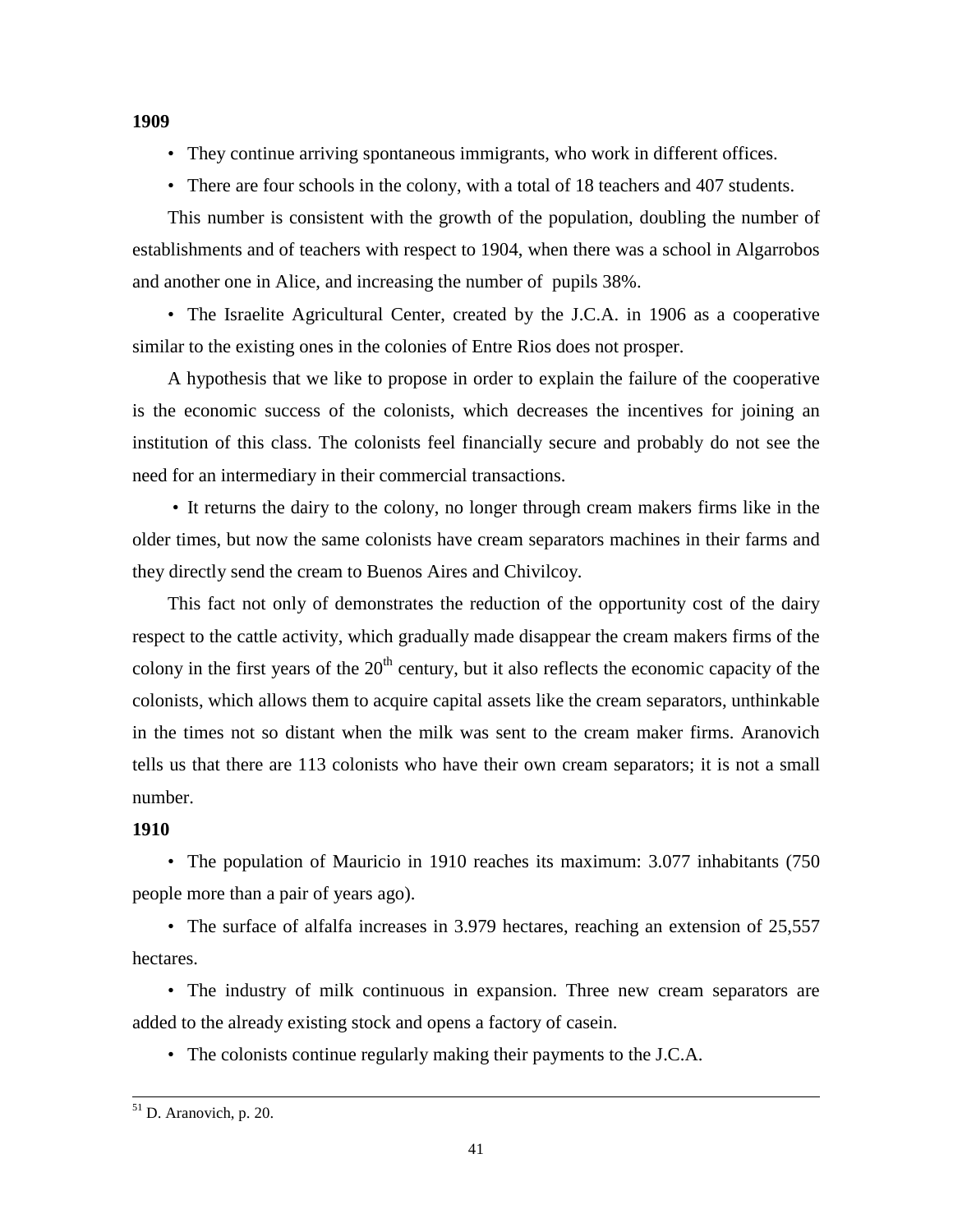• Two colonists initiate a lawsuit against the J.C.A. in order to obtain the titles of property of their land. The Court of appeal rejects the demand. Between the arguments the Court states the following one: *"The contract is not a simple ticket of sale, but a commitment that the colonist accept voluntarily to respect the social aims and traditions that persecutes the Association that forms centers of Jewish population exclusively, formed by Jewish agriculturists and it is against all class of commercial speculation."* <sup>52</sup>

This episode is of such relevance that it is described in the Annual Report of the J.C.A. corresponding to 1910:

*"Despite the prosperity of numerous colonists, the unhappy ones do not lack… Several colonists of Mauricio have requested to our Association some time ago the delivery of the titles of property of their lands by means of the advance payment of the annuities still not overcome. According to our contracts with the colonists, there are twenty years to settle the debt with the society and the advance payment cannot take place, except with our consent.* 

*This clause is included in the contract to prevent that the colonists may speculate with their lands. We have fullfilled our duty to ensure the children of those colonists the benefits of farm life on the property that have been bought by their parents to the J.C.A. at very low prices. We have not been mistaken in our forecasts and it test that that increase of the value of the land is indeed the main cause of the movement to which we have talked about.* 

*In Mauricio, for example, the price of the land almost has been decupled. Speculators of all species wanted to buy these lands; they incentive the colonists to demand their titles of property, offering to advance the necessary money to them for the payment of the annuities that still remains.* 

*We do not know the conditions that they offer to the colonists, but it is allowed to think that they are not advantageous for them. Once their lands were sold, it would be seen that many of the Jewish agriculturists move to the cities and take care of businesses: their efforts of twenty years would be lost at the same time that ours."* <sup>53</sup>

We have mentioned a similar fact as the trigger of the process of disintegration of the colony. The description of the event by Garfunkel differs from that of Aranovich, since the former does not mention that the dispute have reached the courts. Surely the event described by Aranovich had its genesis in the one narrated by Garfunkel. Obviously, the

 $52$  D. Aranovich, p. 22.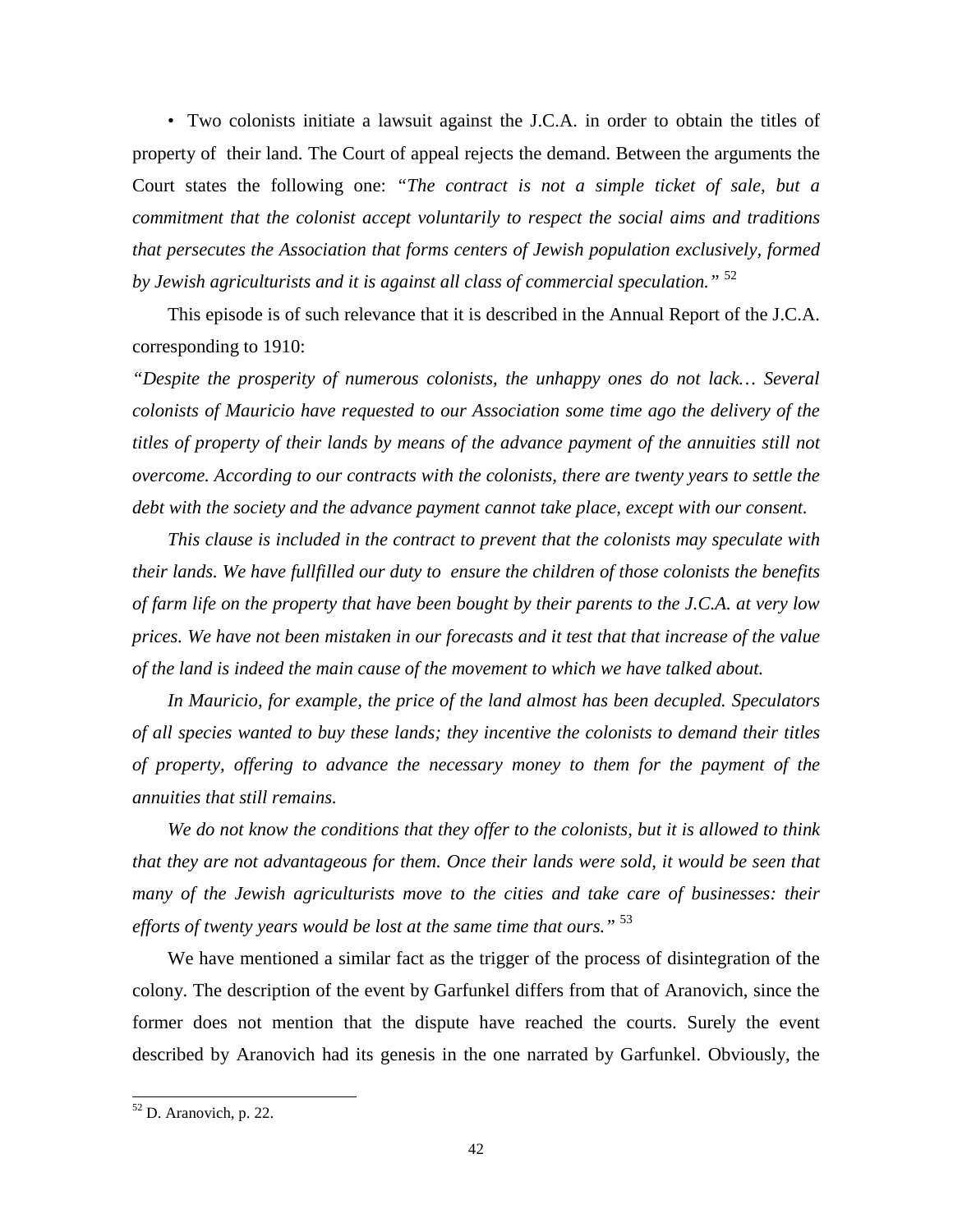departure of Boris Garfunkel was not the cause of the disintegration of the colony but only evidence that the conditions were given for this to happen.

Which were these conditions? Aranovich proposes to us systematically, being based on the Information of the J.C.A., that the possibility of obtaining a great gain of capital by virtue of the valuation of the land has been the determining factor in the disappearance of Mauricio as a Jewish agricultural colony, with which implicitly agrees Garfunkel.

## **1911-1913**

• In 1911 the wheat area extends considerably, but the result is not good. Of 14,788 hectares are harvested only 8,690, with a yield of 7.40 fanegas per hectare. The following year the number grows. Planting was reduced to 5,306 hectares (not far from the values of 1910), but the harvest reaches only 1,845, with a yield of 5.25 fanegas per hectare.

 • In 1913 the overproduction of alfalfa in the zone generates a drop in its prices. This fact induces a reduction of the seeded surface; still more, a third of the alfalfa is left without cutting. The jointly reduction of seedtime, the harvest, and from the yields, generates important losses to the colonists.

• If we compared the physical capital of the colonists between 1912 and 1913 we noticed a diminution of the agricultural implements: instead of 397 plows they are left 286, instead of 175 machines gleaners, 128. In turn, the number of windmills with reservoirs for drinking water of cattle has increased, and reached 84.

 The role of the cattle activity in the economy of the colony is increased; during all these years it allows the colonists to pay its annuities to the J.C.A.

• In 1911 there are five schools with 20 teachers and 369 students.

It is interesting to compare these numbers with those reported two years earlier, in 1909, when the four schools of the colony took care of 407 students. The review of Aranovich continues providing small signs of the beginning of the disintegration process of the colony.

• Between 1912 and 1913 the J.C.A. grants the title of property of their lands to 14 colonists that have paid the totality of their debts with the institution.

This information constitutes the first mention of Aranovich on the subject; mentions that from now on will be a constant.

1

<sup>&</sup>lt;sup>53</sup> D. Aranovich, p. 21.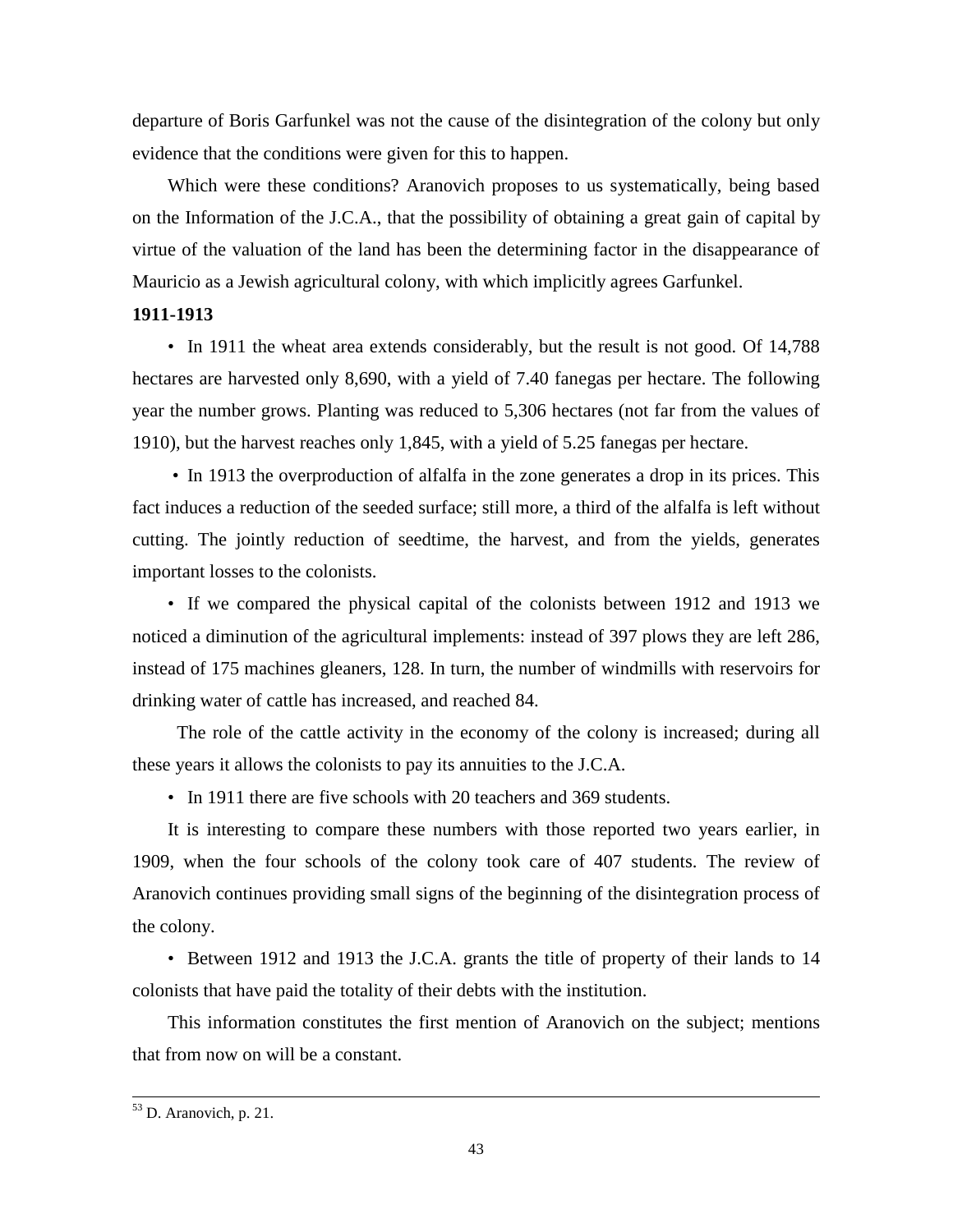#### **1914-1918**

 Since the J.C.A. has not published annual reports during the years of World War I, Aranovich does not make any commentary on such period, beyond to point out that during this time did not take place any event worth mentioning. This fact provides certainty on the sources of information of his review: the Yearbooks and Annual Reports of the J.C.A.

## **1919**

• Although the seeded surface is relatively small, the yield is very good: the wheat rendered 10 fanegas; oats 14.5 and corn 16,5. It is to be mentioned the increase of the land dedicated to the sunflower (this is the first mention of Aranovich to that crop, introduced in the country in Colonia Mauricio), in 1918 it was planted 673 hectares, being increased to 1,359 in 1919, with an optimal yield.

• The milk industry is fundamental to the economy of the colony; the colonists dedicate all their cattle to it (it begins to be perceived a change in relative prices to the detriment of cattle trading).

• It is to notice the reduction of the fields of alfalfa, which occupy 19,443 hectares, in relation to the surface seeded in 1910, 25,557 hectares. The exhaustion of the fields after 15 years of operations is made feel, no longer is forage for sale; it is used in its totality for the pasturing of the cattle.

Although that reseeding is necessary, Aranovich tells us that the colonists do not want to make the investment; new piece of evidence of their vision of short term as far as its future in the countryside.

• During 1914-1919, 70 colonists have obtained their titles of property, reaching a total of 84 the number of emancipated colonists: of them 27 have sold their lots to strange elements to the colony.

It is the first time that the author provides direct evidence on the process of dissolution of the colony.

## **1920**

• The picture of agriculture is similar to the previous year. Although the acreage is small, 8,630 hectares, the performance is optimal. The wheat rendered 10.7 fanegas by hectare, oats 11.5. The corn rendered 16 fanegas, but only 810 hectares are seeded, because the rest of the 2,863 hectares was used for grazing in the absence of an adequate amount of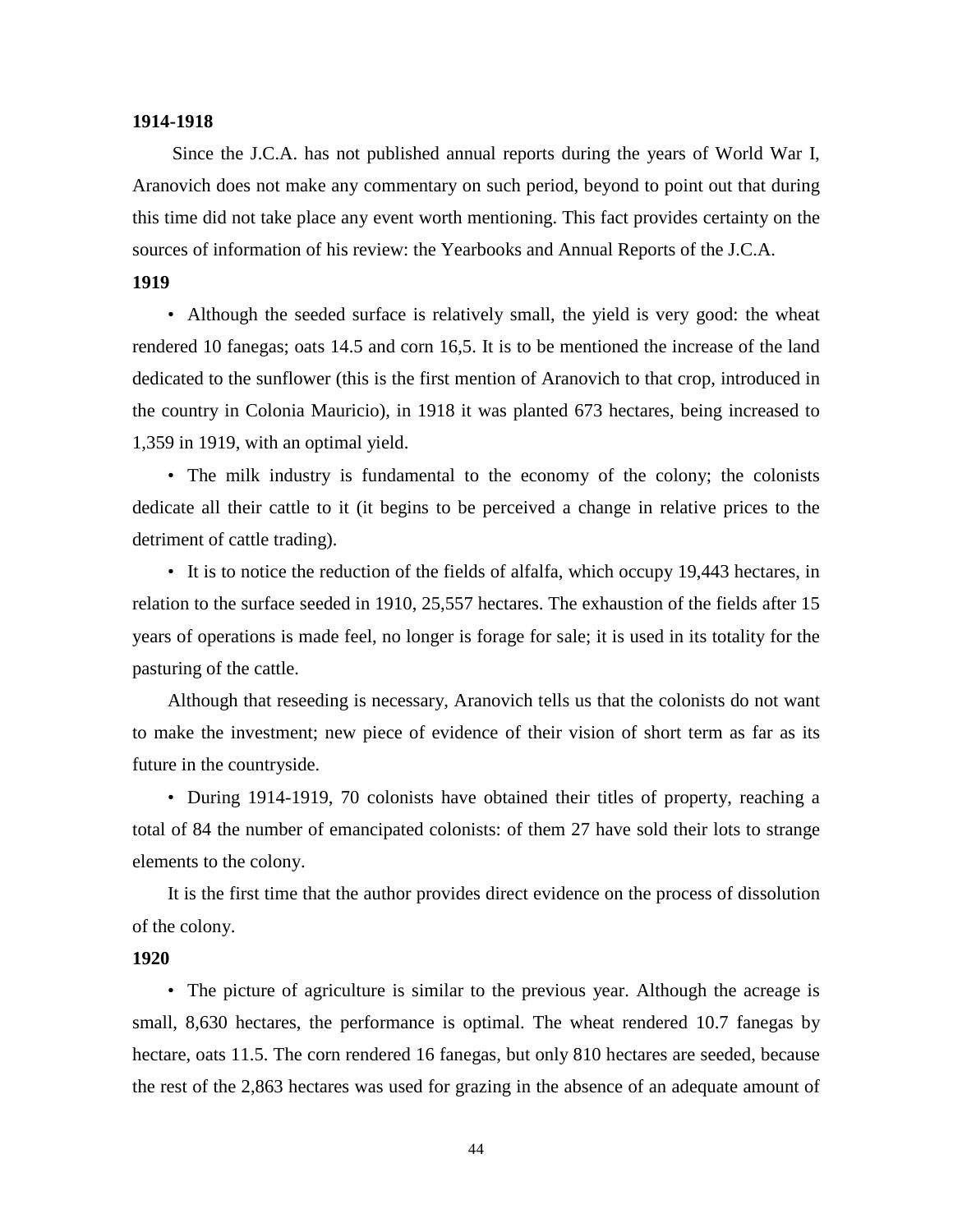alfalfa, 1,320 hectares of sunflower are harvested, with a yield of 11.5 fanegas by hectare, being obtained good prices.

As in 1919 the majority of grassland is used for grazing, either cattle raising or dairy cows, or are leased to third parties, since the fattening of cattle does not give a good result because of the low prices. The cattle crisis is beginning, it will explode in 1921 and it will strongly affect the colony, which had become, throughout the years, in a cattle operation, given the incentives generated by the structure of relative prices.

• The disintegration continues. 23 new colonists have obtained their titles of property, reaching a total of 117 the number of emancipated colonists; of them continue living in the colony only 86.

Aranovich, once again, sustains its position on the cause of the dissolution of the colony "which urges the colonists to sell their land to strangers, is the great valuation that has acquired the land in the region. Their renting are equally expensive, as much of hectares with alfalfa or for cultivation

#### **1921**

• The harvest of 1921 had a good yield, continuing a string of good years: wheat yielded 12.2 fanegas per hectare. Of the 2,500 hectares of oats were harvested 500 with a yield of 14.3 fanegas, the rest was left to forage (another piece of evidence of the lack of alfalfa); the corn yielded 17.6 fanegas and the 500 hectares of sunflower only 6.1 fanegas per hectare. It was planted a total of 8,500 hectares.

It is to note the drop in the sown of sunflower as the result of the sharp drop in its price. Once again, the colonists act rationally, following the incentives provided by the price system.

• The cattle crisis that explodes in 1921 and extends to 1922 has an important effect on the economy of the colonists, given that the cattle activity was their main occupation and, on the other hand, they were strongly indebted with the banks, because of expanding their cattle activities. It can not be worst, they have cattle of little value and large liabilities. On the other hand, the climate did not help. The 1921 drought diminished the yield of the dairy; to make matters even worse, when the weather improves the price of the butter sharply fell.

45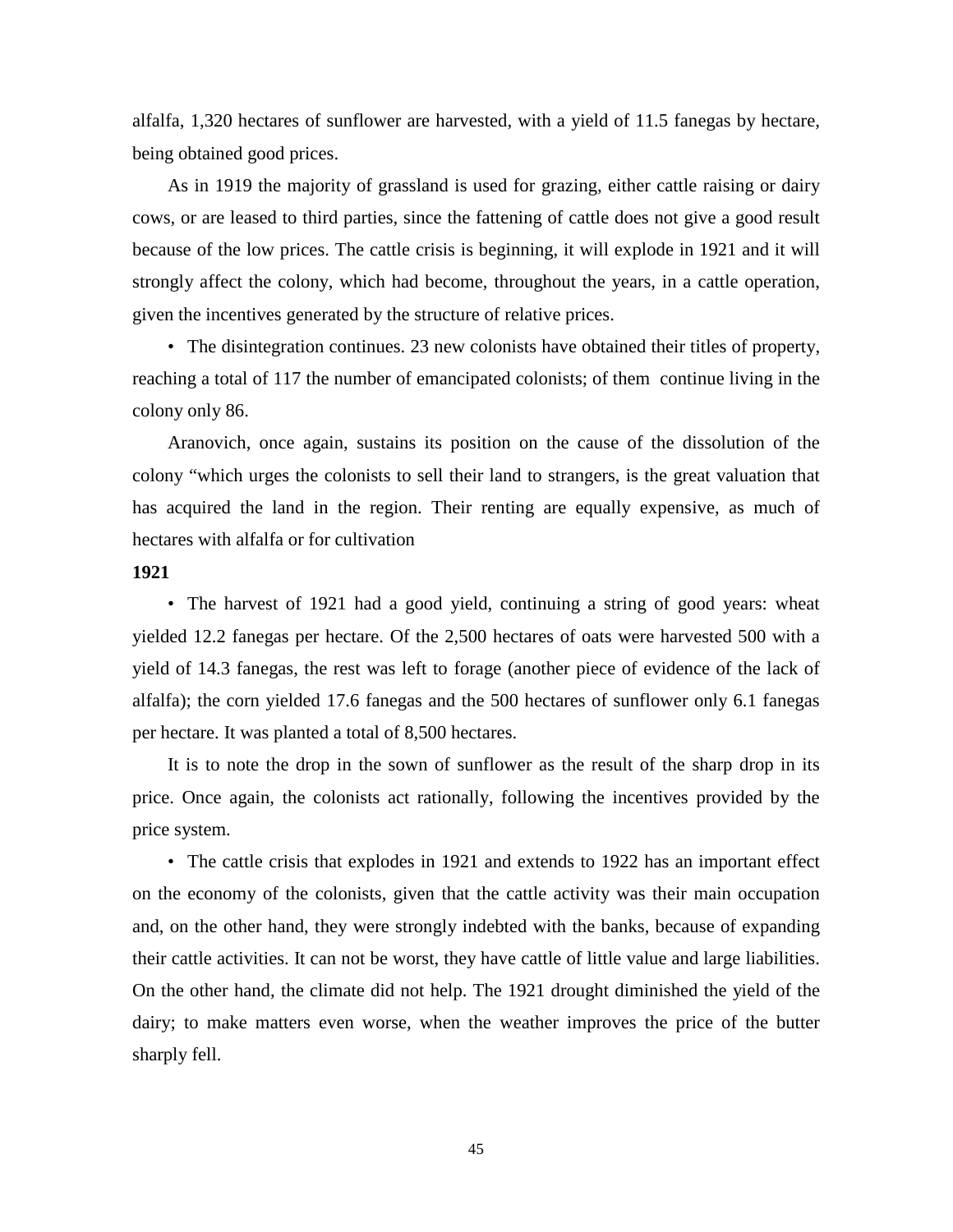The necessity to sell animals to pay their debts causes the ruin of a great number of colonists. As an example, the best milk cows are sold back to a 10% of the value of some years ago. As it is to be expected, the collapse of the price of the cattle considerably affects the value of the land, which falls until in a 50%.

• The contracts of the old colonists, still not emancipated, arrive at their end on April 1, 1921, the old colonists will pay the remaining of their debts and will obtain the titles of property of the land. In this way 27 colonists receive their titles of property, ascending to 144 the total number of emancipated colonists.

There is no colonist from the original groups of Algarrobo and Alice who has not received yet the title of property of his land. They only remain around 100 colonists in the groups of Santo Tomás and Esperanza, who were colonized at the beginning of the  $20<sup>th</sup>$ century, many of them sons or sons in law of the first colonists.

• The population of the colony has been reduced to 2.073 people.

The data provided by the author is significant; it represents a 33% less than the maximum population of the colony (3,077 inhabitants), reached in 1910.

• The five schools of the colony stay, but the number of students is reduced to 284 and the number of teachers to 8.

If we remembered that in 1909 the schools had 407 students and in 1911, 369, the evidence cannot be more forceful. In spite of the generational growth the number of students go on declining, unequivocal picture of the emigration of the colonists towards the cities.

Mauricio is firmly directed to its disappearance as a Jewish agricultural colony. It is to be mentioned two completely different scenarios between those colonists that sold their lands before the crises and those that have to do it in the years of the cattle crisis. The first ones sold their lands by convenience, capitalizing themselves. The seconds, more likely by necessity, to pay their debts, ending in a very bad economic situation.

## **1922**

• In 1922 the cattle crisis stimulates the reconversion of the activities, it increases plantings, given the losses to livestock The settlers doubled the area allocated to wheat and corn, and sunflower reaches the 2,000 hectares, four times the area of 1921. The high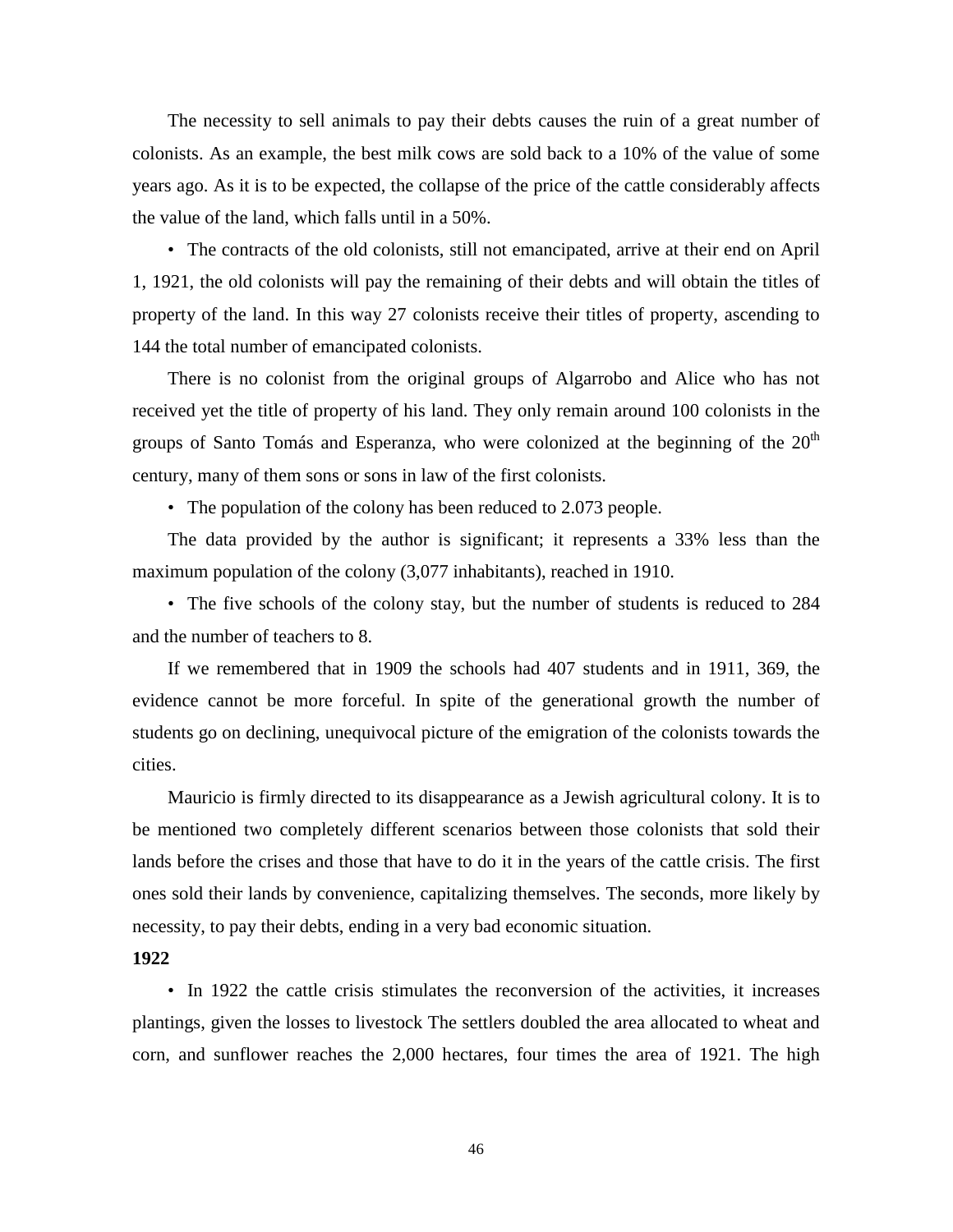opportunity cost causes the alfalfa fields reduce its size by 50%, occupying only 10,000 hectares.

 The reduction of the fields of alfalfa is probably the strongest evidence of the cattle crisis. If we remembered that in 1910 the seeded surface reached the 25,557 hectares, the numbers speak by itself.

• For 1922 the total surface of the colony has been assigned. The number of emancipated colonists grows in 19, reaching 163; other 12 will finish paying their debts during the year and will receive the property titles.

In view of the emancipation of the great majority of the colonists, the J.C.A. eliminates the function of Administrator; it is replaced by sporadic inspections of the Direction of Buenos Aires. It is clear that Colonia Mauricio already walks by itself, but not as it was imagined in its origins. The indications of their disintegration are accentuated. As Aranovich mentions: *"Already for years it has not existed in the colony any cooperative nor another society of general interest."* <sup>54</sup>

#### **1923**

• During 1923 the economy of the colony improves, the restructuring of activities pays off, despite the weather threatens the outcome of the harvest. Wheat yields are half than expected, 7 to 8 fanegas per hectare, the corn is significantly affected by drought and yields only 5 fanegas, like sunflower.

• The most important aspect is the replanting of 15,000 hectares of alfalfa, which add to the 10,000 hectares of old alfalfa fields that were left.

 On the matter, Aranovich highlights, once again, the quality of the land, which in his vision, constituted the genesis of the disintegration of the colony: *"It is clear that the alfalfa returns to occupy the first position and its rational cultivation, given the excellent quality of the land, allows to obtain a strong yield."* <sup>55</sup>

• The number of colonists that have received the property of the land elevates to 180.

## **1924-1925**

l

• The 1924 harvest was quite good; principally the one of corn. The wheat renders 11 fanegas, the oat 15, and the corn 25 fanegas by hectare. The sunflower occupies more than

<sup>&</sup>lt;sup>54</sup> D. Aranovich, p. 26.

<sup>55</sup> D. Aranovich, p. 27.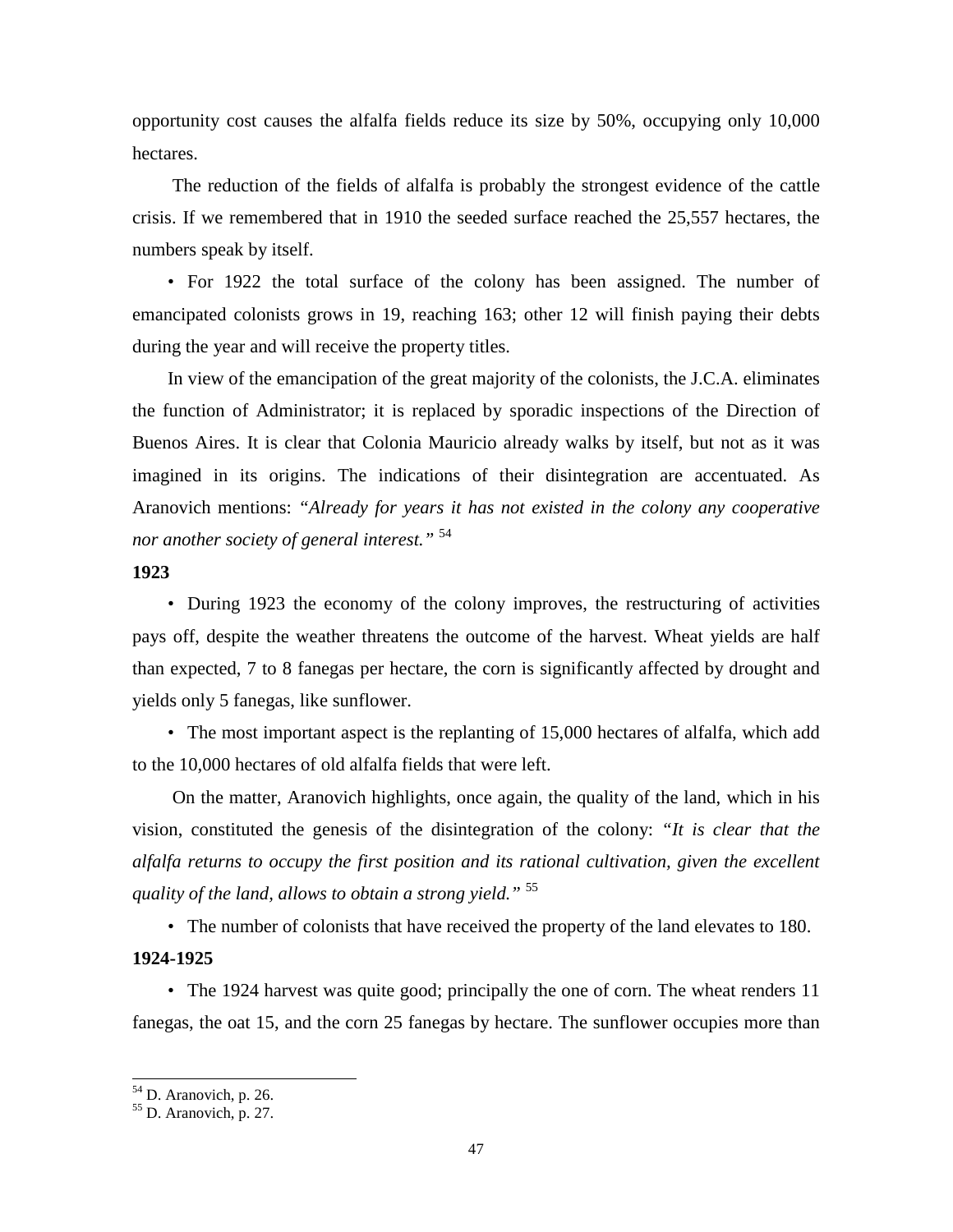1,000 hectares; a considerable surface, but 50% less than in 1922. In 1925 the seeded area was much greater, but its yield was similar.

• It returns the cattle activity to the colony. The colonists send 2.624.000 liters of milk; in addition, the sale of livestock reappears, by virtue of the improve in the prices of the cattle.

It is interesting to mention the commentary of Aranovich on the matter, since it illustrates the diversification of activities as a form to attenuate the risk: *"The colonists are not dedicated exclusively to this trade (the sale of livestock) and now do not despise crops, which become more varied."* <sup>56</sup>

• For 1925, the number of colonists that have obtained the titles of property of their lands reaches 200.

#### **1926-1929**

• In 1926 the harvest of corn gave the best result in the history of the colony; in average, 30 fanegas by hectare, but the prices were low. However, the harvest of wheat, failed, as much by the quality of the grain as by the yield. The scenario improves in 1927, rendering the wheat 14 fanegas by hectare and improving even more the yield of the corn: 30 to 35 fanegas by hectare, reaching 39 fanegas in 1928.

• In 1927, 16,150 hectares were seeded, which increases to 17,400 hectares in 1928. The surface of the fields of alfalfa reaches 16,000 hectares.

The commentary of Aranovich is conclusive: "We have insisted all along our review in the numeric data of the harvests to demonstrate how far away from their exhaustion, still in our days (1931), are the excellent lands of Mauricio." <sup>57</sup> His position cannot be clearer; the error in the original valuation of the land shines evident.

• In 1927 the number of colonists that have obtained the titles of property of their lands ascends to 210, over a total of 270 colonists, and in 1928 to 215. The colony is practically independent.

The end of Mauricio, as a Jewish agricultural colony, is coming, as it reported in the Report of 1928 of Louis Oungre, Director of the J.C.A. in Argentina, after an inspection tour to the colonies:

<sup>&</sup>lt;sup>56</sup> D. Aranovich, p. 27.

 $57$  D. Aranovich, p. 29.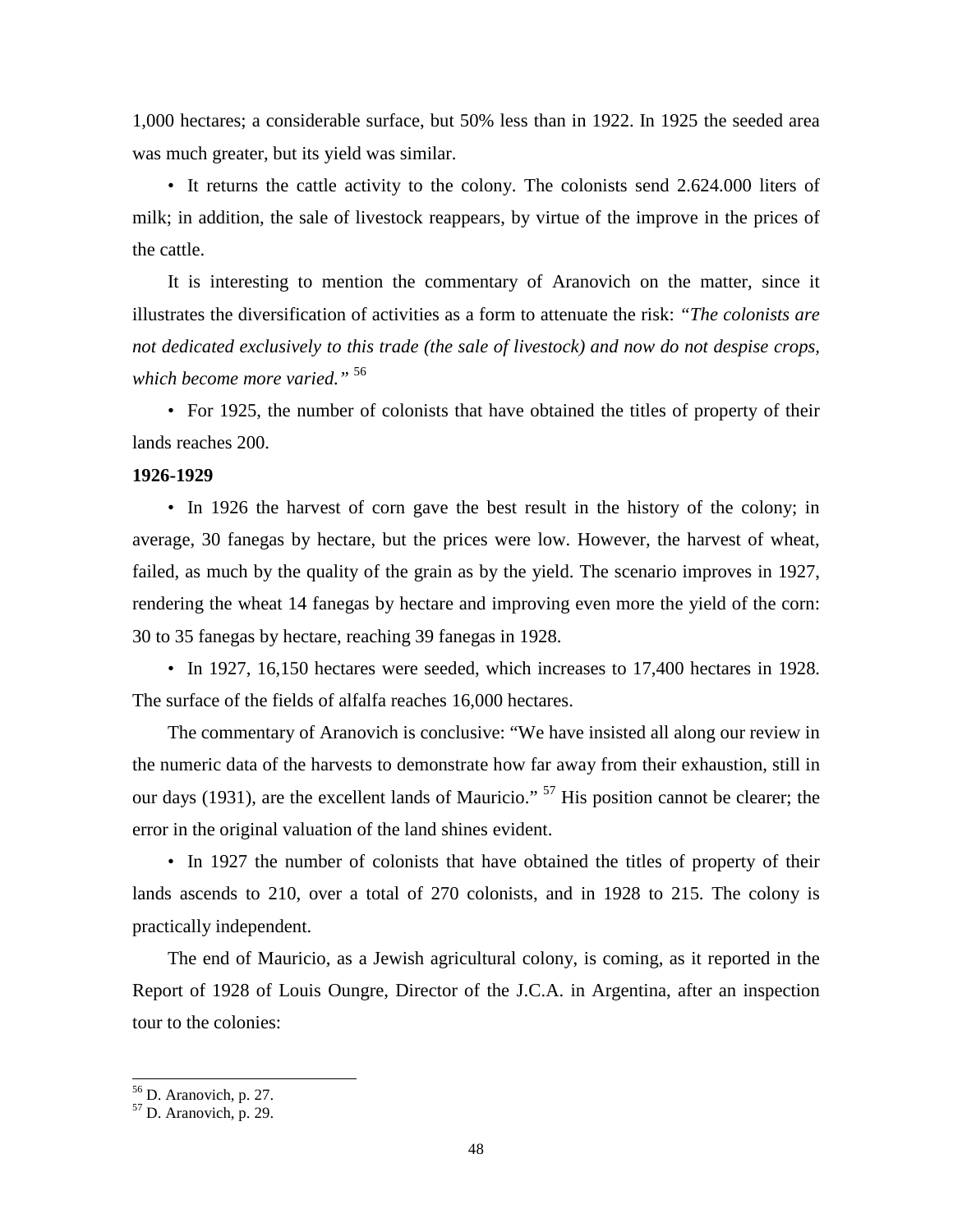*"Only the small Colonia Dora, very little populated, and our old Colonia Mauricio, who gradually loses all the characteristics of our colonization, lacks agricultural cooperatives."* 58

#### **1930**

• In 1930 the population of the colony is made up of 268 colonists, of which 232 have obtained the titles of property of their lands. Of them 130 have sold everything or part of the land, and 60 have it rented. They are left in the colony 42 emancipated colonists and 36 that have not yet obtained the property of their lands.

In words of Aranovich: *"Such are the last official data on this colony, which, according to the general opinion, no longer exists as a Jewish colony.*<sup>" 59</sup> since many new owners and renters of lands are not Jewish.

#### **1931**

 Aranovich provides us the following final picture of Colonia Mauricio, 40 years after its foundation:

• For the second semester of 1931 the 270 colonists have obtained the titles of property of their lands. Of them 60 have sold their lands and other 70 have sold a part of their lots and operate the rest.

• Of the 210 colonists that stay as proprietors, 100 rent their fields and they do not live in the colony; other 55 live with their families in the urban centers, the majority in Carlos Casares, and come to their farms to work; finally, the remaining 65 live on their lands and work like farmers.

That is to say that from the 270 colonists that have obtained the titles of property of their lands only 65 live in the farms and continue working them. Of course, the vast majority are not the original colonists, as many were dead and others left the country side, being replaced by some of their children.

Aranovich also mentions that it took place a great subdivision of the land, since the sales have taken place in parcels of 50 and still less hectares: *"The Jewish lots are in general much greater than the Christians."* <sup>60</sup>

-

<sup>&</sup>lt;sup>58</sup> D. Aranovich, p. 28.

<sup>59</sup> D. Aranovich, p. 29.

 $60$  D. Aranovich, p. 31.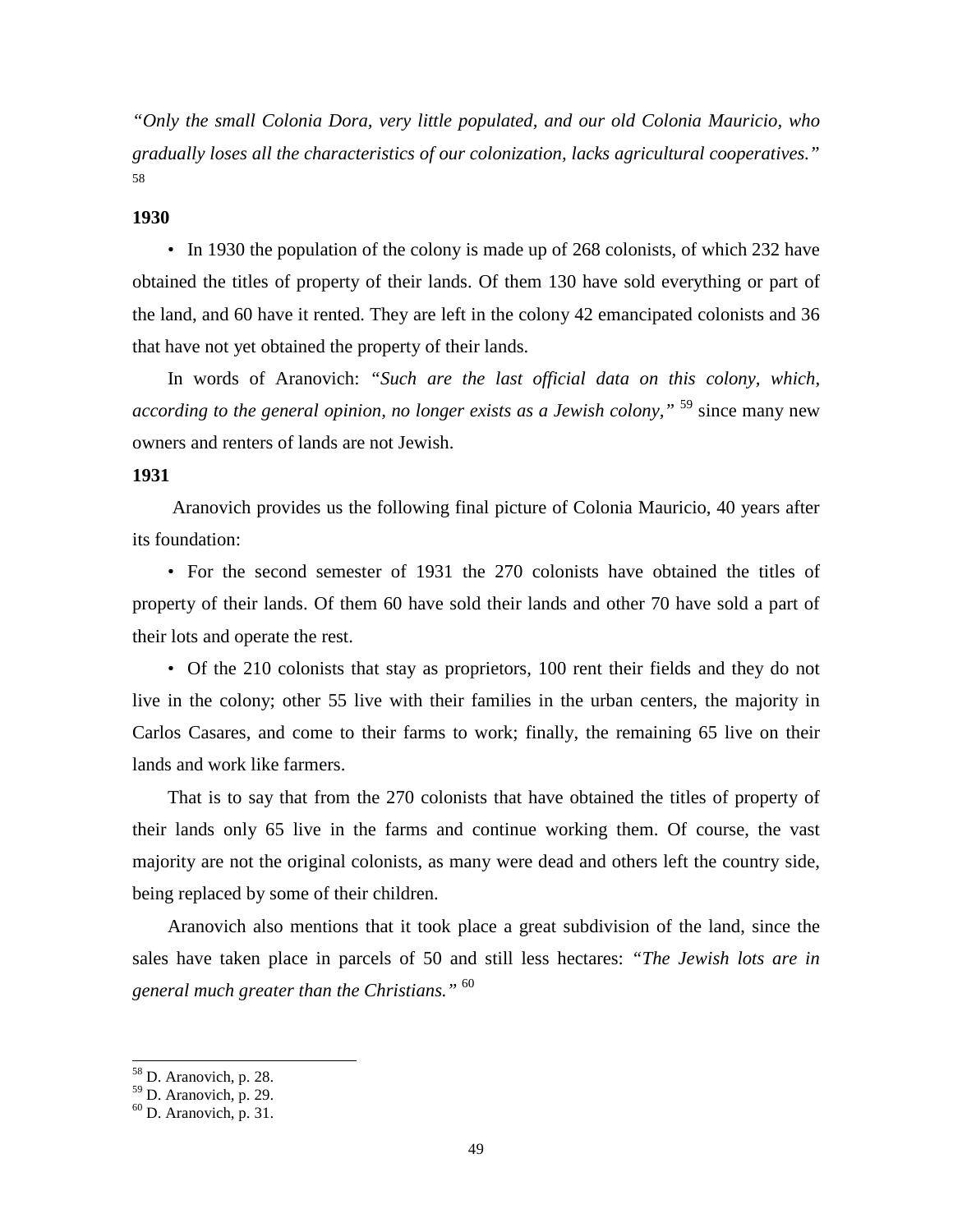This fact is further evidence of the original error when allocating large tracts of land to the colonists, on the base that the operation would not be feasible on a smaller scale, given the low quality of the ground.

#### **VI. CONCLUSIONS**

Let us summarize, in words of Aranovich, the four determinants of the disintegration of the colony:

**(1)** "The quality of the colonists, in its great majority without antecedents or experience in rural tasks, who considered their work in the fields as a slavery and looked for their economic emancipation as a way of leaving that rustic way of living in their eagerness to return to the city. The capital that they obtained from the sale of their farms, and that seemed to them enormous, was not use with benefit by most of them, except for very rare exceptions, and they finished without the property and without the money, gaining in the oldness miserably their life, in the same way they did it before their installation in the colony. Some returned with their families to work in the fields or in the towns of the campaign."<sup>61</sup>

Without any doubt most of the immigrants were not farmers, but this fact in itself does not explain, to our understanding, the disappearance of the colony because the same situation occurred in other contemporary colonies to Mauricio. Without going farther, Moisesville, which would not have to disintegrate, but all the opposite. The desire of another type of life can solely be understood like a trigger if there exist adequate conditions for the emigration and these are not others that the economic possibilities of the colonists.

**(2)** *"The children of many colonists have dedicated themselves to the study of liberal arts and exert their professions in the city of Buenos Aires and in other major cities."* <sup>62</sup>

The education and the well-being of their children, *my son the doctor*, were the goal of many immigrants. But again, this fact cannot be considered as an explanatory variable since there is no reason to assume that in the rest of the colonies the incentives were not the same. Many colonists did the impossible thing so that their children studied. *We seeded wheat and we harvested doctors* was a usual quotation between the old colonists. But for the whole family to emigrate from the country to the city, and not only some of their

 $61$  D. Aranovich, p. 29.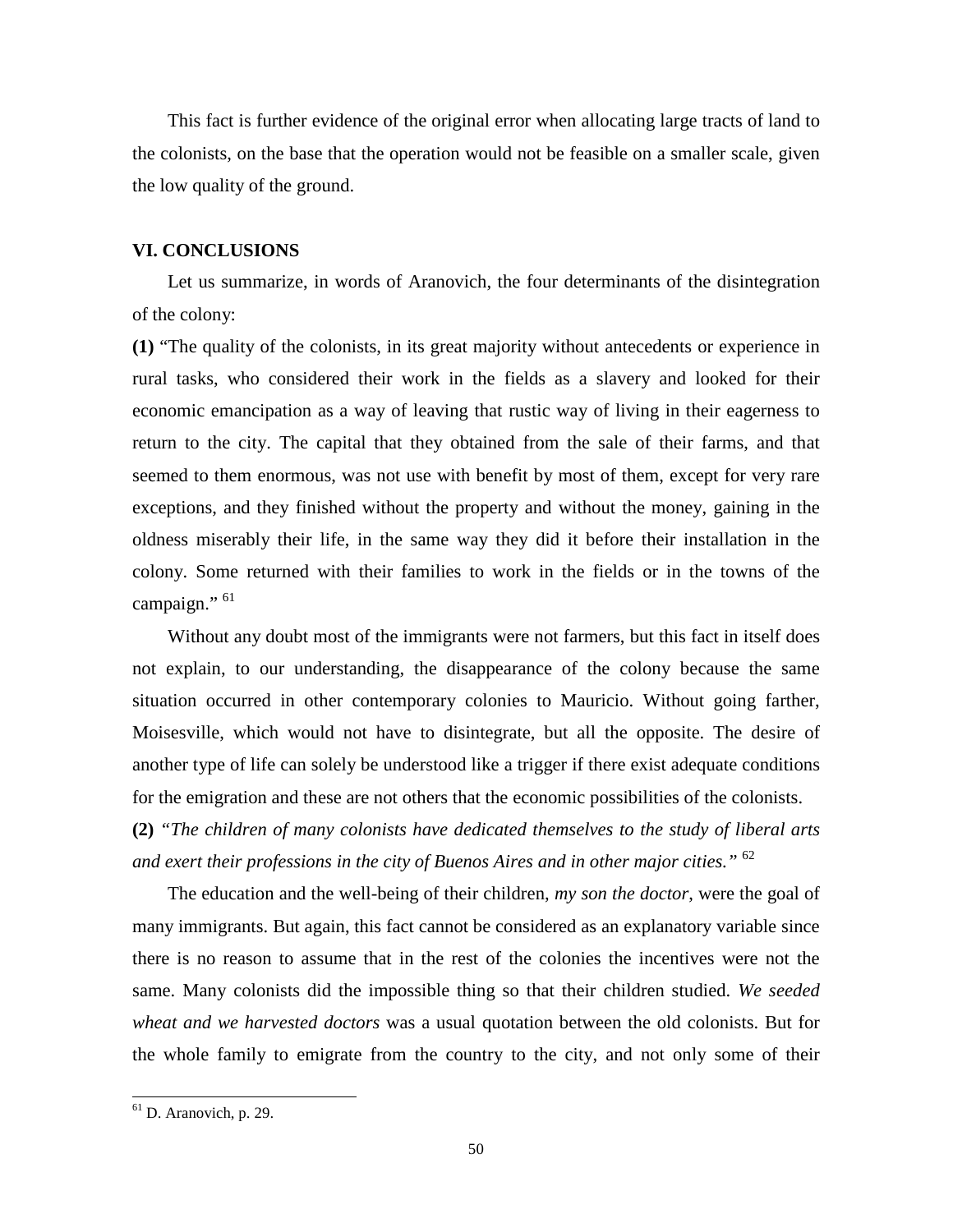children, this transfer had to be economically feasible. The economic conditions are central again.

**(3)** *"It has also contributed much to force several colonists to sale part of their lands the great debts that they have contracted with the J.C.A., and that was another of the great errors of the company. We have read in the Official Report of 1910: In order to defend the colonists of Mauricio against the speculators whom love to buy their lands, the Council has made them important advances, when they have needed money to buy cattle. At the request of David Cazes, the J.C.A. has been distributed loans to the colonists in relation to their alfalfares… The advances have been made based on the following reason: the colonists request the titles of their lands in order to use them as collaterals of credits in the banks with the object to invest the money in the purchase of cattle. We will facilitate the advances to them in more advantageous conditions. It was, then, a competition to the banks. And as the banks had come in this case, it also demanded the Jewish the payment of the quotas, having often resorted to embargoes of the product of the harvest of the defaulters. The colonists were entangled in debts and to leave afloat they were forced to sell part of their lands."* <sup>63</sup>

Although the description of the situation by Aranovich is correct, it is not his interpretation of the facts. The indebtedness of the colonists forced many of them to sell part or the totality of their lands in disadvantageous conditions after the 1921/22 crises; but it would had happened in any case, even if the J.C.A. had not made the loans, since, by virtue of the great businesses that could be carried out at the beginning of century, many colonists expanded their operations without taking into account the risk of a contingent fall in the prices.

**(4)** "*The erroneous appreciation by the J.C.A. of the productivity of the land and, therefore, the amplitude of the lots for farming given to the colonists, which could be reduced to their fifth or sixth part, because with 25 or 30 hectares it had been enough for a family of farmers to being able to gain their life. The enormous valuation of the land was the greatest incentive for the selling of the properties."* <sup>64</sup>

-

 $62$  D. Aranovich, p. 29.

<sup>63</sup> D. Aranovich, p. 30.

 $64$  D. Aranovich, p. 29.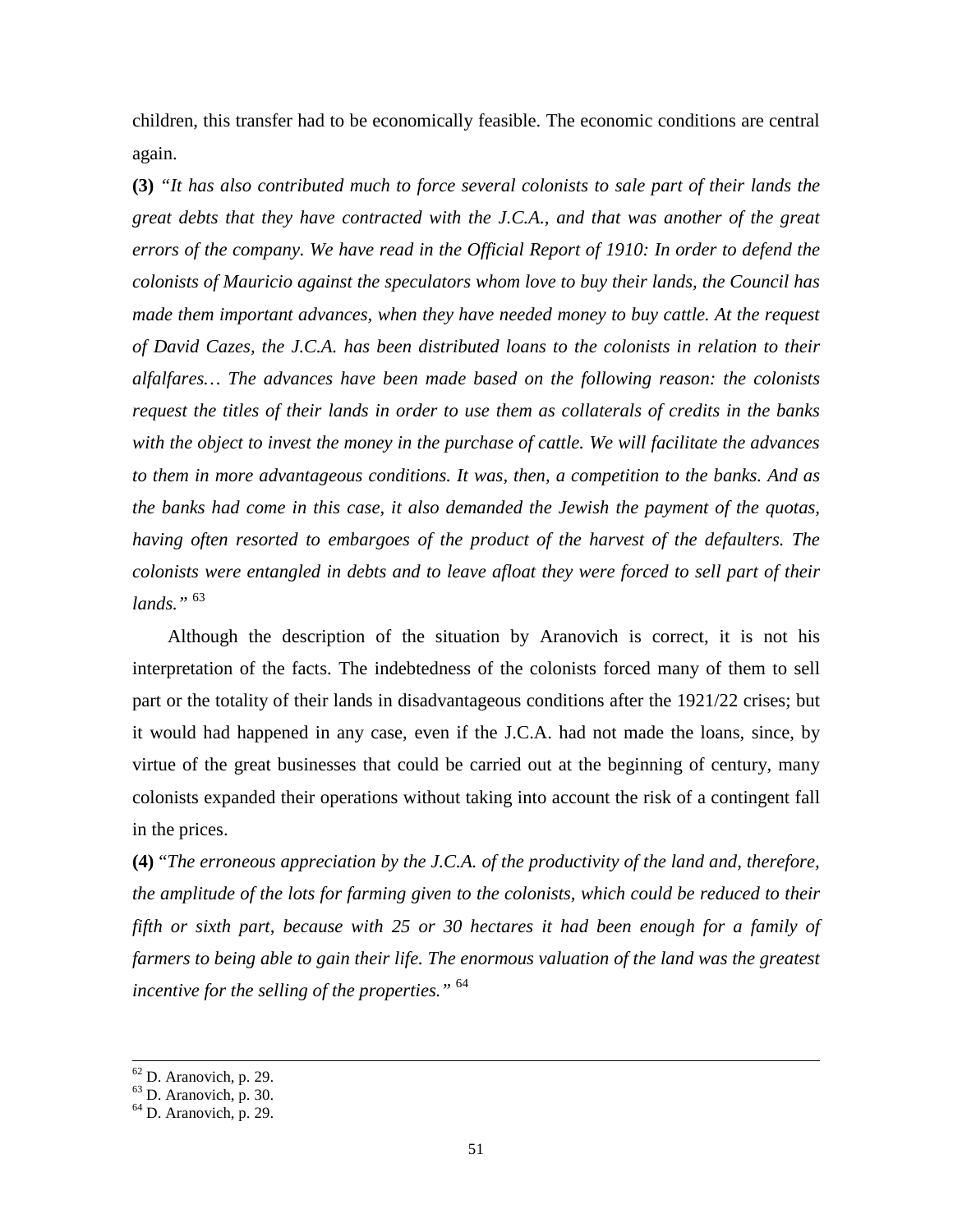Even more, as we have indicated it in the previous section (p. 48), Boris Garfunkel implicitly supports this hypothesis:

 *"But the sad thing of the case, I fulfill an obligation of conscience in saying it, is that many colonists took advantage of the antecedent to make as well abandonment of the colony, although the reasons that determined them to make that decision, in the great majority of the cases were not the same than mine. It hurt to me deeply that it happened and gave the reason to the J.C.A., as far as the fear that my attitude seated a bad precedent.*" <sup>65</sup>

We cannot but agree with Demetrio Aranovich and Boris Garfunkel. The objective defense of Aranovich of this hypothesis, through the information provided in his review, is conclusive. The colonists had a major incentive to make a strong capital gain; it was rational to do so and they behaved, exactly, as the economic theory predicts it, given the opportunity cost of not doing so.

#### **REFERENCES**

Adler, Elkan, *Jews in Many Lands*, The Jewish Publication Society of America, 1905.

- Adler-Rudel, S., "Moritz Baron Hirsch," *Yearbook* VIII, Leo Baeck Institute, London, 1963.
- Aranovich, Demetrio, "Colonia Mauricio. Reseña Histórica," *Mundo Israelita* 444, 445, and 446; December 12, 19, and 26, 1931. Reprinted in *Breve Historia de la Colonia Mauricio*, Editora del Archivo, Archivo Histórico Antonio Maya, Carlos Casares, February 2002.
- Avni, Haim, *Argentina y la Historia de la Inmigración Judía,1810-1950,* Editorial Universitaria Magnes, Hebrew University of Jerusalem, 1983.
- Avni, Haim, "La Agricultura Judía en la Argentina, ¿Exito o Fracaso?" *Desarrollo Económico* 22 (88), January-March 1983.
- *Colonia Mauricio, 100 Años*, Publicación Oficial de la Comisión Centenario Colonización Judía en Colonia Mauricio, October 1991.
- Dubnow, Simón, *History of the Jews in Russia and Polland*, Philadelphia, 1918.
- Elkin, Judith, *The Jews of Latin America*, Holmes & Meier Publishers Inc., New York, 1998.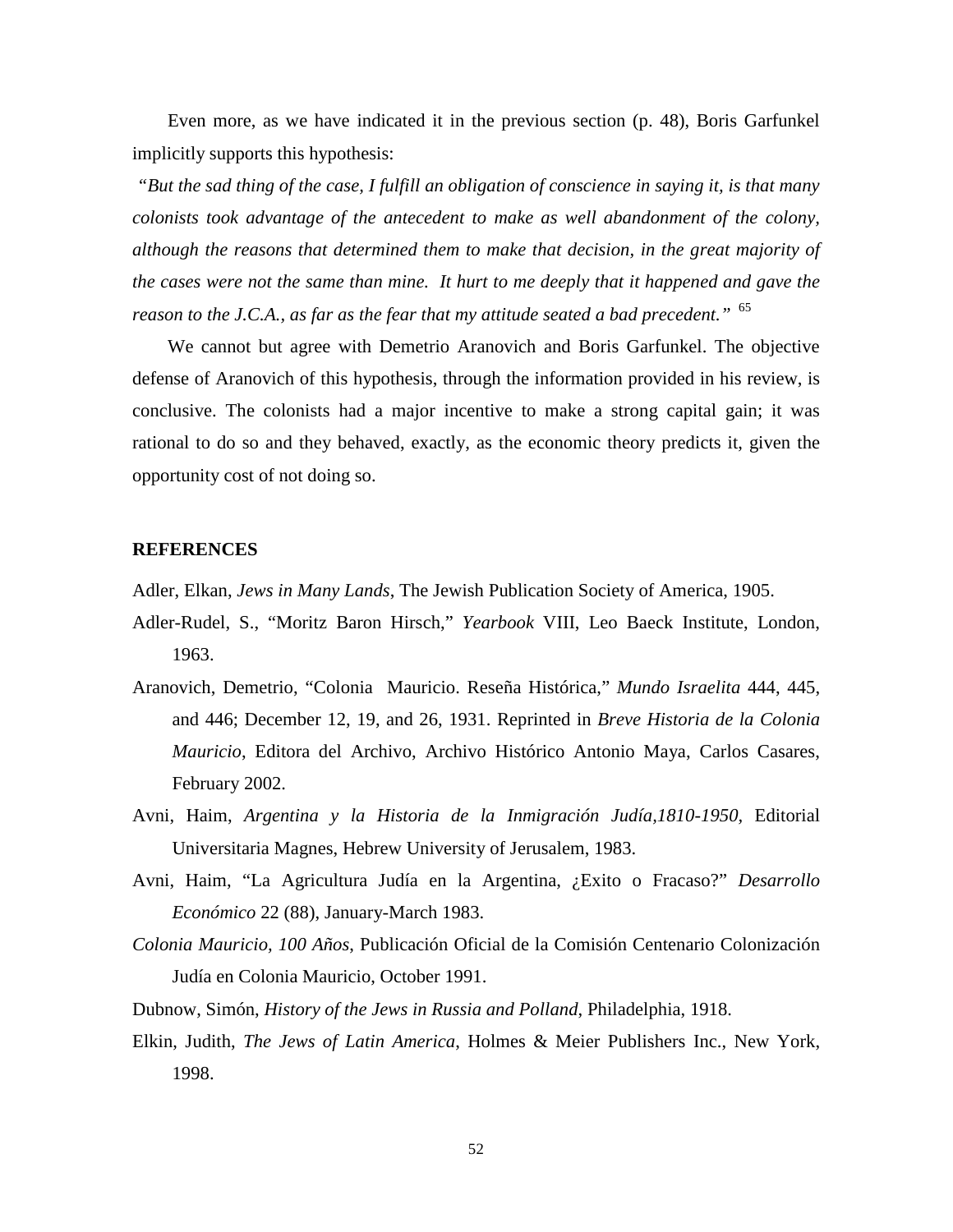Garfunkel, Boris, *Narro mi Vida*, Buenos Aires, 1960.

- Grunwald, Kurt, *Turkenhirsch. A Study of Baron Maurice de Hirsch, Entrepreneur and Philanthropist,* Israel Program for Scientific Translations, Jerusalem, Israel, 1966.
- Hirsch, Baron Maurice de, "My Views on Philanthropy," *North American Review* 153 **(**416), July 1891.
- Hirsch, Baron Maurice de, "Refuge for Russian Jews," *The Forum* 11, August 1891.

ICA in Israel, J.C.A. Charitable Foundation.

- Jewish Encyclopedia, 1901-1906.
- Joseph, Samuel, *History of the Baron de Hirsch Fund,* 1935. Reprinted by Augustus M. Kelley Publishers, New Jersey, 1978.
- Lee, Samuel, *Moses of the New World: The Work of Baron de Hirsch*, Thomas Yoseloff Publisher, Cranbury, New Jersey, 1970.
- Schallman, Lázaro, *Los Pioneros de la Colonización Judía en la Argentina*, Congreso Judío Latinoamericano, Buenos Aires, 1971 (i).
- Schallman, Lázaro, *Historia de los Pampistas*, Congreso Judío Latinoamericano, Buenos Aires, 1971 (ii).
- Sigwald Carioli, Susana, *Colonia Mauricio de Carlos Casares. Objetivos Empresarios y Realidades Humanas*, Centro Cultural José Ingenieros, Archivo Histórico Antonio Maya, Carlos Casares, July 1987.
- Sigwald Carioli, Susana, *Historia de Barbas y Caftanes*, Centro Cultural José Ingenieros, Archivo Histórico Antonio Maya, Carlos Casares, March 1991.
- Sigwald Carioli, Susana, *Colonia Mauricio, Génesis y Desarrollo de un Ideal*, second edition, Editora del Archivo, Centro Cultural José Ingenieros, Archivo Histórico Antonio Maya, Carlos Casares, October 1991.
- Zablotsky, Edgardo, "Philanthropy vs. Unproductive Charity. The Case of Baron Maurice de Hirsch," Working Paper 264, Universidad del CEMA, May 2004.
- Zablotsky, Edgardo, "The Project of the Barón de Hirsch. Sucess or Failure?" Working Paper 289, Universidad del CEMA, May 2005.
- Zablotsky, Edgardo, "Filantropía No Asistencialista. El Barón de Hirch en Primera Persona," *Working Paper* 464, Universidad del CEMA, September 2011.

1

 $<sup>65</sup>$  B. Garfunkel, p. 384.</sup>